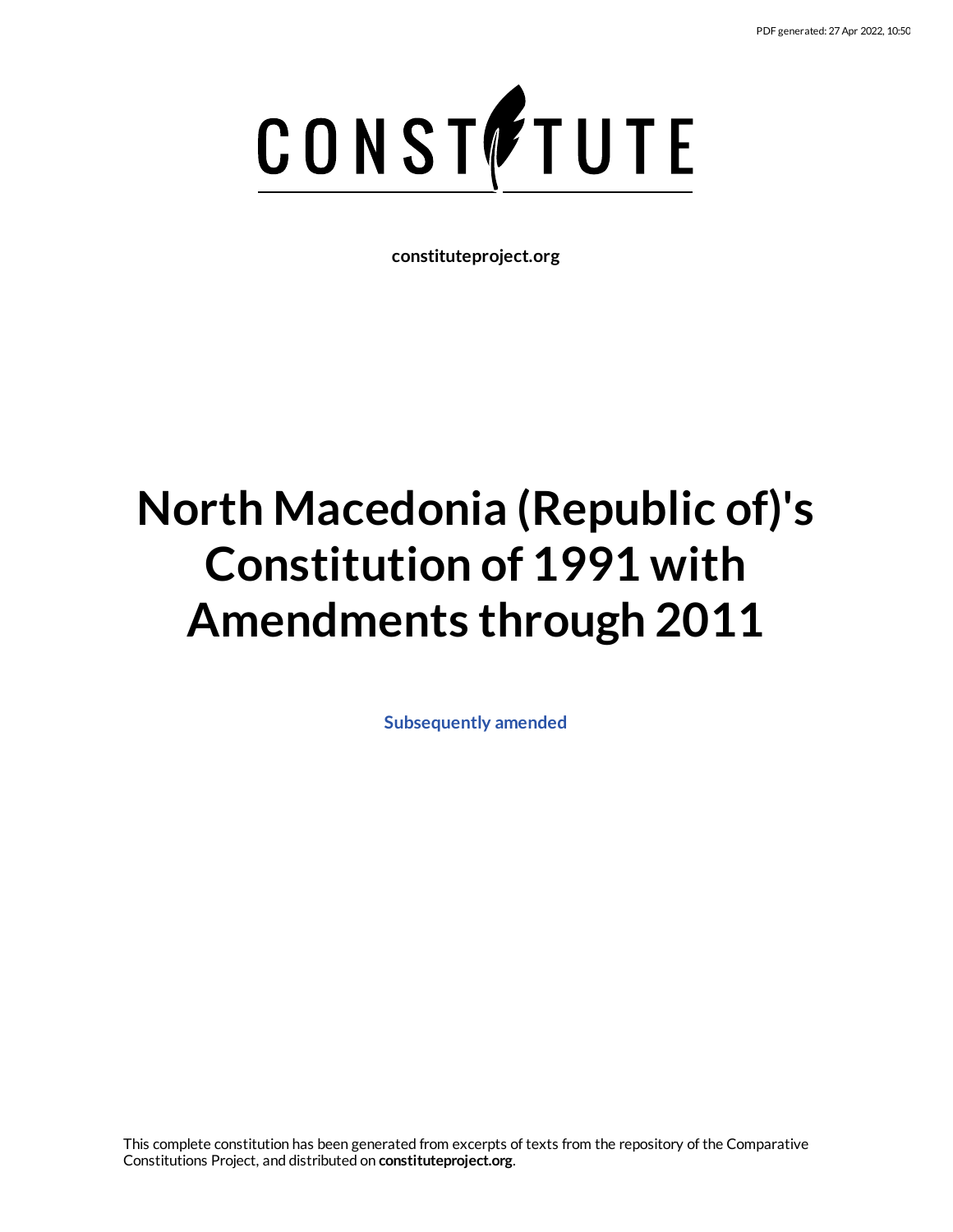## Table of contents

| II. BASIC FREEDOMS AND RIGHTS OF THE INDIVIDUAL AND CITIZEN 6       |  |
|---------------------------------------------------------------------|--|
|                                                                     |  |
|                                                                     |  |
|                                                                     |  |
|                                                                     |  |
|                                                                     |  |
|                                                                     |  |
|                                                                     |  |
|                                                                     |  |
|                                                                     |  |
|                                                                     |  |
| IV. THE CONSTITUTIONAL COURT OF THE REPUBLIC OF MACEDONIA  23       |  |
|                                                                     |  |
|                                                                     |  |
|                                                                     |  |
|                                                                     |  |
|                                                                     |  |
|                                                                     |  |
|                                                                     |  |
|                                                                     |  |
|                                                                     |  |
|                                                                     |  |
|                                                                     |  |
|                                                                     |  |
|                                                                     |  |
|                                                                     |  |
|                                                                     |  |
|                                                                     |  |
| VII. THE DEFENCE OF THE REPUBLIC AND STATES OF WAR AND EMERGENCY 25 |  |
|                                                                     |  |
|                                                                     |  |
|                                                                     |  |
|                                                                     |  |
|                                                                     |  |
|                                                                     |  |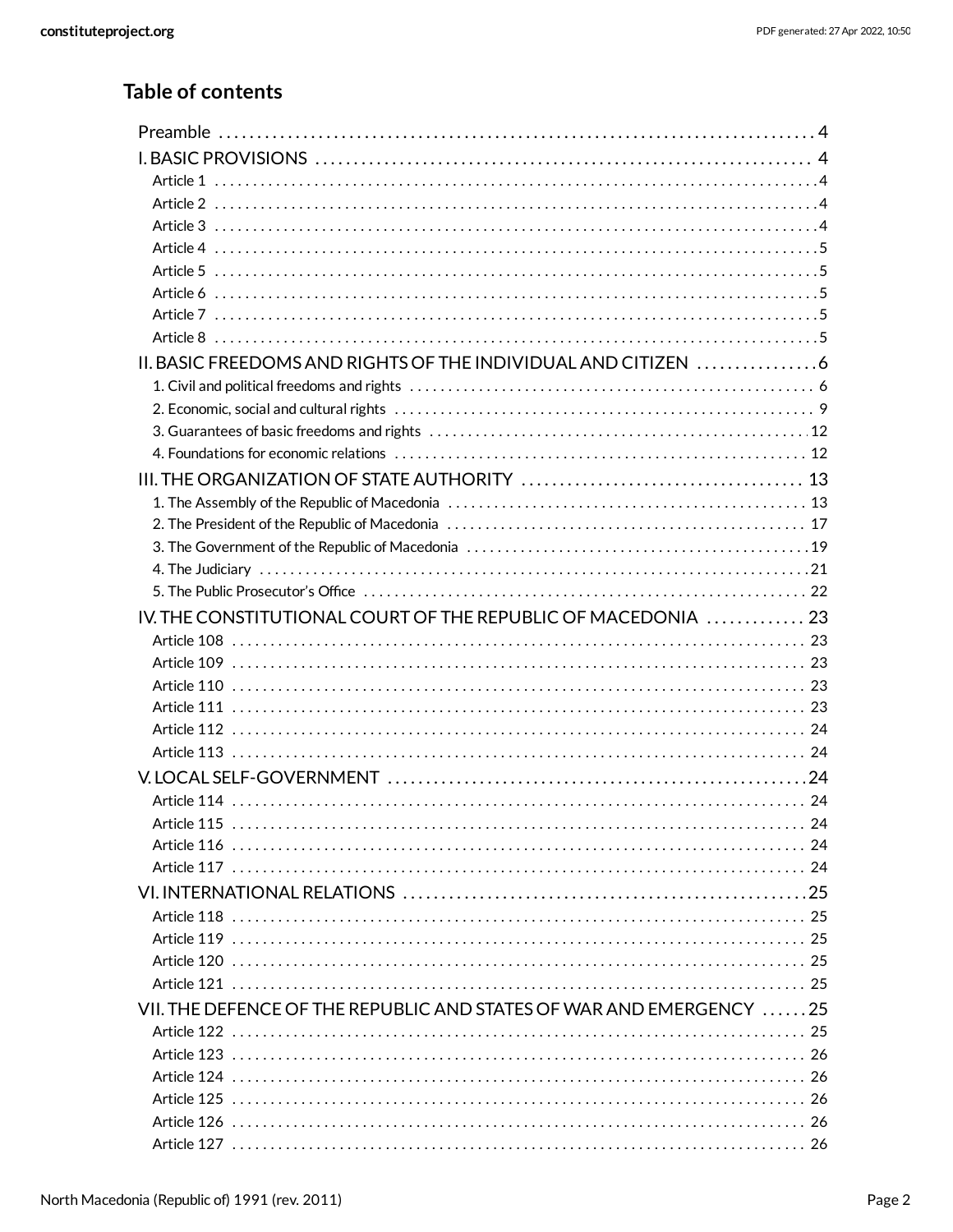| X. AMENDMENTS TO THE CONSTITUTION OF THE REPUBLIC OF MACEDONIA 27 |  |
|-------------------------------------------------------------------|--|
|                                                                   |  |
|                                                                   |  |
|                                                                   |  |
|                                                                   |  |
|                                                                   |  |
|                                                                   |  |
|                                                                   |  |
|                                                                   |  |
|                                                                   |  |
|                                                                   |  |
|                                                                   |  |
|                                                                   |  |
|                                                                   |  |
|                                                                   |  |
|                                                                   |  |
|                                                                   |  |
|                                                                   |  |
|                                                                   |  |
|                                                                   |  |
|                                                                   |  |
|                                                                   |  |
|                                                                   |  |
|                                                                   |  |
|                                                                   |  |
|                                                                   |  |
|                                                                   |  |
|                                                                   |  |
|                                                                   |  |
|                                                                   |  |
|                                                                   |  |
|                                                                   |  |
|                                                                   |  |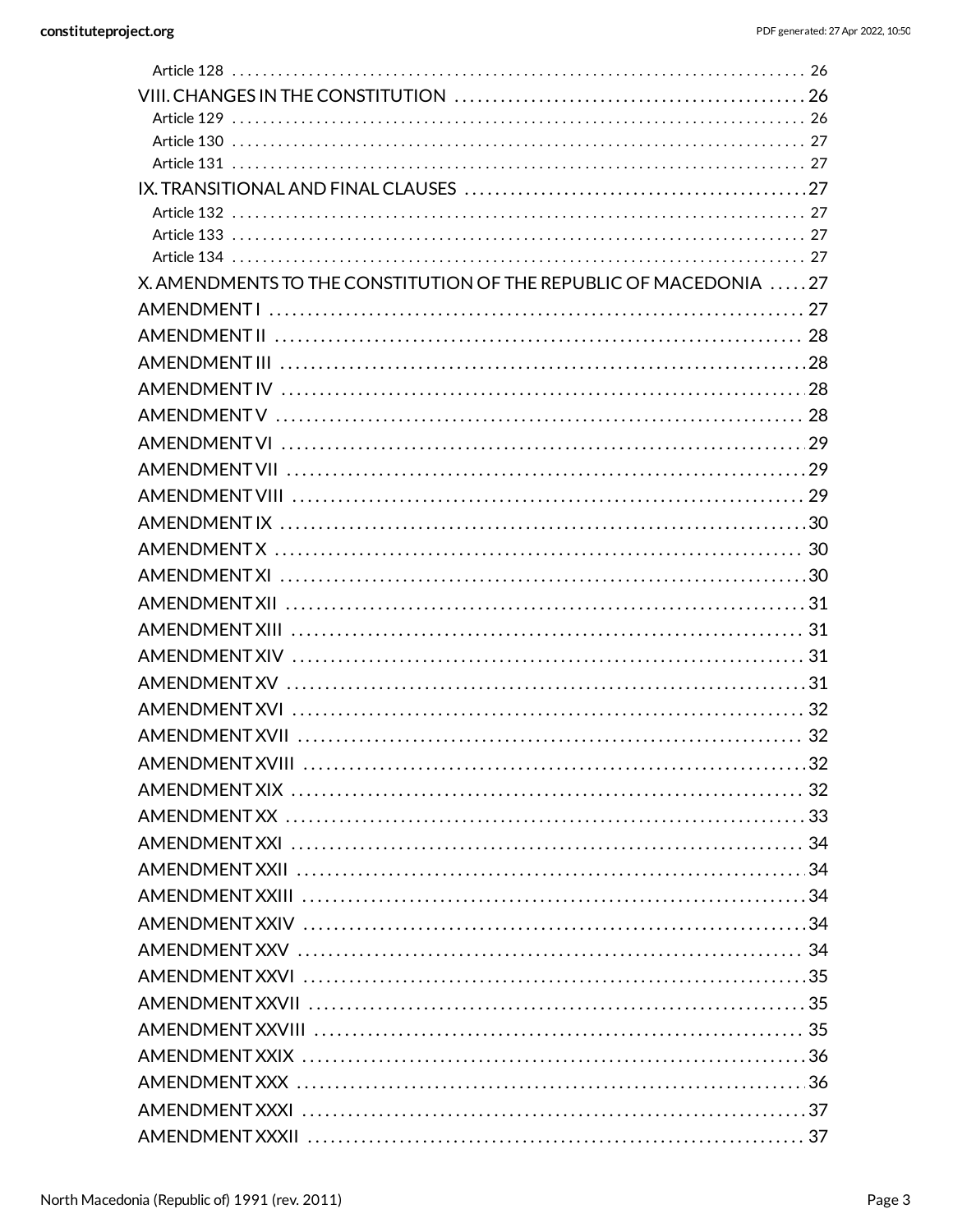- Preamble  $\sim$
- Motives for writing constitution
- Integration of ethnic communities
- Source of constitutional authority

## <span id="page-3-0"></span>**Preamble**

Taking as the points of departure the historical, cultural, spiritual and statehood heritage of the Macedonian people and their struggle over centuries for national and social freedom as well as for the creation of their own state, and particularly the traditions of statehood and legality of the Krushevo Republic and the historic decisions of the Anti-Fascist Assembly of the People's Liberation of Macedonia, together with the constitutional and legal continuity of the Macedonian state as a sovereign republic within Federal Yugoslavia and the freely manifested will of the citizens of the Republic of Macedonia in the referendum of September 8th, 1991, as well as the historical fact that Macedonia is established as a national state of the Macedonian people, in which full equality as citizens and permanent co-existence with the Macedonian people is provided for Albanians, Turks, Vlachs, Romanies and other nationalities living in the Republic of Macedonia, and intent on:

- the establishment of the Republic of Macedonia as a sovereign and independent state, as well as a civil and democratic one;
- the establishment and consolidation of the rule of law as a fundamental system of government;
- the guaranteeing of human rights, citizens, freedoms and ethnic equality;
- the provision of peace and a common home for the Macedonian people with the nationalities living in the Republic of Macedonia; and on
- the provision of social justice, economic wellbeing and prosperity in the life of the individual and the community,

the Assembly of the Republic of Macedonia adopts THE CONSTITUTION OF THE REPUBLIC OF MACEDONIA

## <span id="page-3-1"></span>**I. BASIC PROVISIONS**

Type of government envisioned

### <span id="page-3-2"></span>**Article 1**

The Republic of Macedonia is a sovereign, independent, democratic and social state.

The sovereignty of the Republic of Macedonia is indivisible, inalienable and nontransferable.

Referenda

### <span id="page-3-3"></span>**Article 2**

Sovereignty in the Republic of Macedonia derives from the citizens and belongs to the citizens.

The citizens of the Republic of Macedonia exercise their authority through democratically elected Representatives, through referendum and through other forms of direct expression.

### <span id="page-3-4"></span>**Article 3**

The territory of the Republic of Macedonia is indivisible and inalienable.

The existing borders of the Republic of Macedonia are inviolable.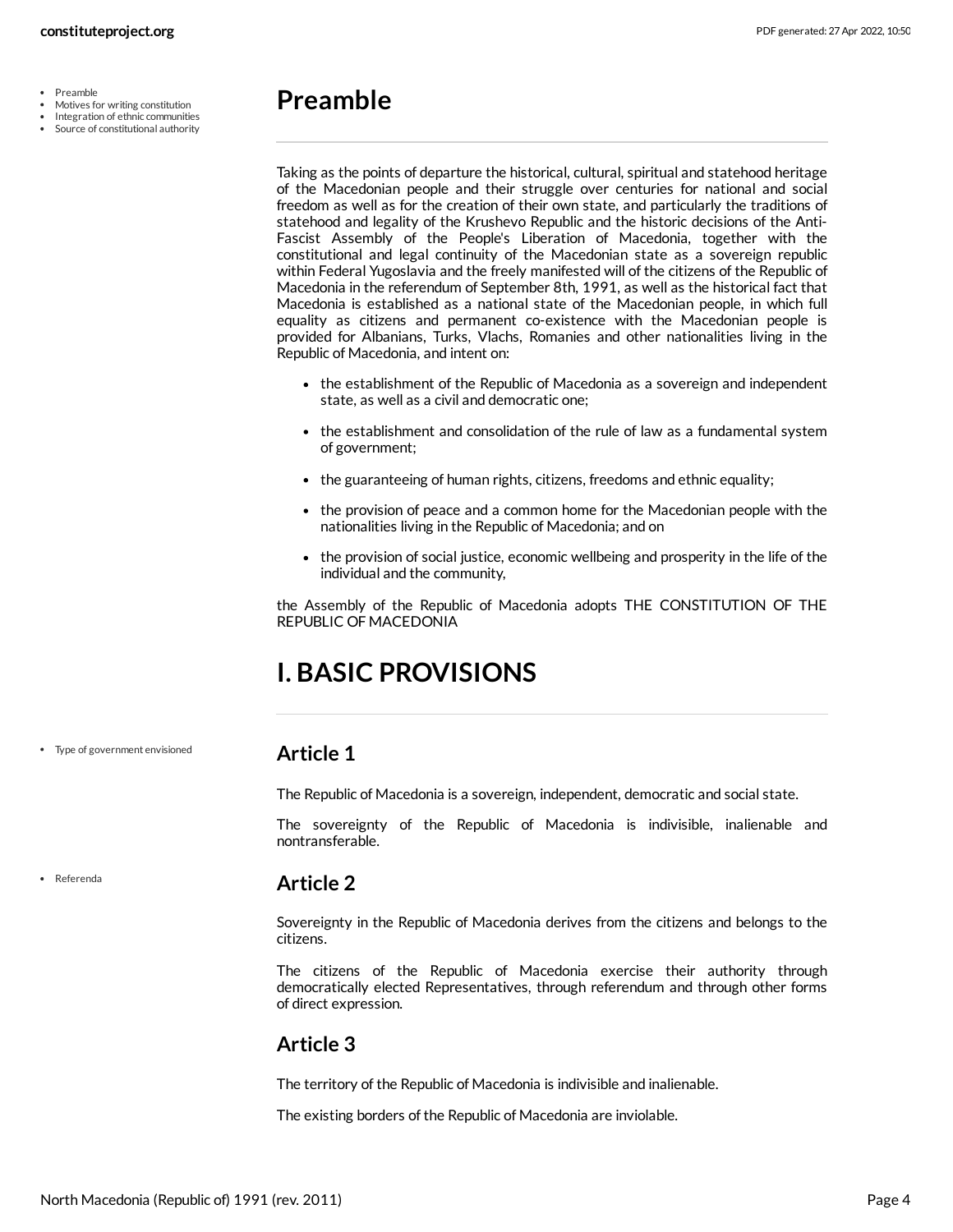The borders of the Republic of Macedonia may be changed only in accordance with the Constitution.

Citizens of the Republic of Macedonia have citizenship of the Republic of Macedonia.

A subject of the Republic of Macedonia may neither be deprived of citizenship, nor

The state symbols of the Republic of Macedonia are the coat of arms, the flag and the

The coat of arms, the flag and the national anthem of the Republic of Macedonia are adopted by law by a two-thirds majority vote of the total number of Assembly

### <span id="page-4-0"></span>**Article 4**

<span id="page-4-1"></span>**Article 5**

national anthem.

Representatives.

<span id="page-4-2"></span>**Article 6**

Extradition procedure Requirements for birthright citizenship

Conditions for revoking citizenship

• National flag National anthem

National capital

Official or national languages Protection of language use

<span id="page-4-3"></span>The capital of the Republic of Macedonia is Skopje.

expelled or extradited to another state.

Citizenship of the Republic of Macedonia is regulated by law.

### **Article 7**

The Macedonian language, written using its Cyrillic alphabet, is the official language in the Republic of Macedonia.

In the units of local self-government where the majority of the inhabitants belong to a nationality, in addition to the Macedonian language and Cyrillic alphabet, their language and alphabet are also in official use, in a manner determined by law.

In the units of local self-government where there is a considerable number of inhabitants belonging to a nationality, their language and alphabet are also in official use, in addition to the Macedonian language and Cyrillic alphabet, under conditions and in a manner determined by law.

### <span id="page-4-4"></span>**Article 8**

The fundamental values of the constitutional order of the Republic of Macedonia are:

- the basic freedoms and rights of the individual and citizen, recognized in international law and set down in the Constitution;
- the free expression of national identity;
- the rule of law:
- the division of state powers into legislative, executive and judicial;
- political pluralism and free, direct and democratic elections;
- <span id="page-4-9"></span>• the legal protection of property;
- <span id="page-4-8"></span>• the freedom of the market and entrepreneurship;
- <span id="page-4-7"></span>humanism, social justice and solidarity;
- <span id="page-4-6"></span><span id="page-4-5"></span>local self-government;

Protection of environment

Municipal government

• Right to own property

• Right to competitive marketplace

• Reference to fraternity/solidarity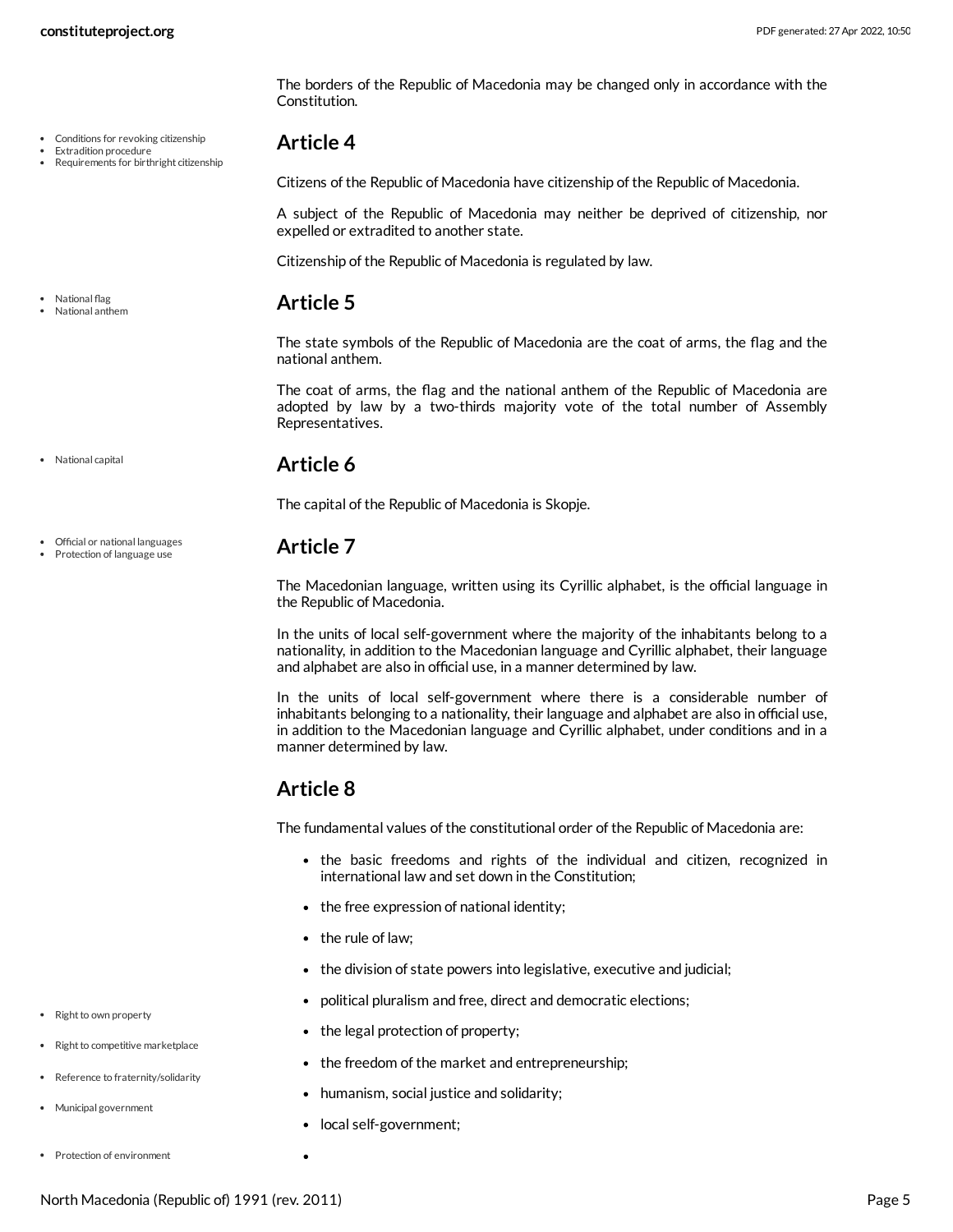Customary international law

Equality regardless of origin Equality regardless of religion General guarantee of equality Equality regardless of creed or belief Equality regardless of skin color Equality regardless of race Equality regardless of political party Equality regardless of social status Equality regardless of gender Equality regardless of nationality Equality regardless of financial status

Prohibition of capital punishment

Protection from self-incrimination

Right to counsel Right to pre-trial release Protection from unjustified restraint

Right to life

• Human dignity Prohibition of torture Prohibition of cruel treatment Prohibition of slavery

International law

<span id="page-5-2"></span>• respect for the generally accepted norms of international law.

Anything that is not prohibited by the Constitution of by law is permitted in the Republic of Macedonia.

## <span id="page-5-0"></span>**II. BASIC FREEDOMS AND RIGHTS OF THE INDIVIDUAL AND CITIZEN**

## <span id="page-5-1"></span>**1. Civil and political freedoms and rights**

### <span id="page-5-3"></span>**Article 9**

Citizens of the Republic of Macedonia are equal in their freedoms and rights, regardless of sex, race, colour of skin, national and social origin, political and religious beliefs, property and social status.

All citizens are equal before the Constitution and law.

#### <span id="page-5-6"></span>**Article 10**

The human right to life is irrevocable.

The death penalty shall not be imposed on any grounds whatsoever in the Republic of Macedonia.

### <span id="page-5-4"></span>**Article 11**

The human right to physical and moral dignity is irrevocable.

Any form of torture, or inhuman or humiliating conduct or punishment, is prohibited.

Forced labour is prohibited.

#### <span id="page-5-7"></span>**Article 12**

The human right to freedom is irrevocable.

No person's freedom can be restricted except by a court decision or in cases and procedures determined by law.

Persons summoned, apprehended or detained shall immediately be informed of the reasons for the summons, apprehension or detention and on their rights. They shall not be forced to make a statement. A person has a right to an attorney in police and court procedure.

Persons detained shall be brought before a court as soon as possible, within a maximum period of 24 hours from the moment of detention, and the legality of their detention shall there be decided upon without delay.

Detention may last, by court decision, for a maximum period of 90 days from the day of detention.

<span id="page-5-5"></span>Persons detained may, under the conditions determined by law, be released from custody to conduct their defence.

Presumption of innocence in trials

Protection from false imprisonment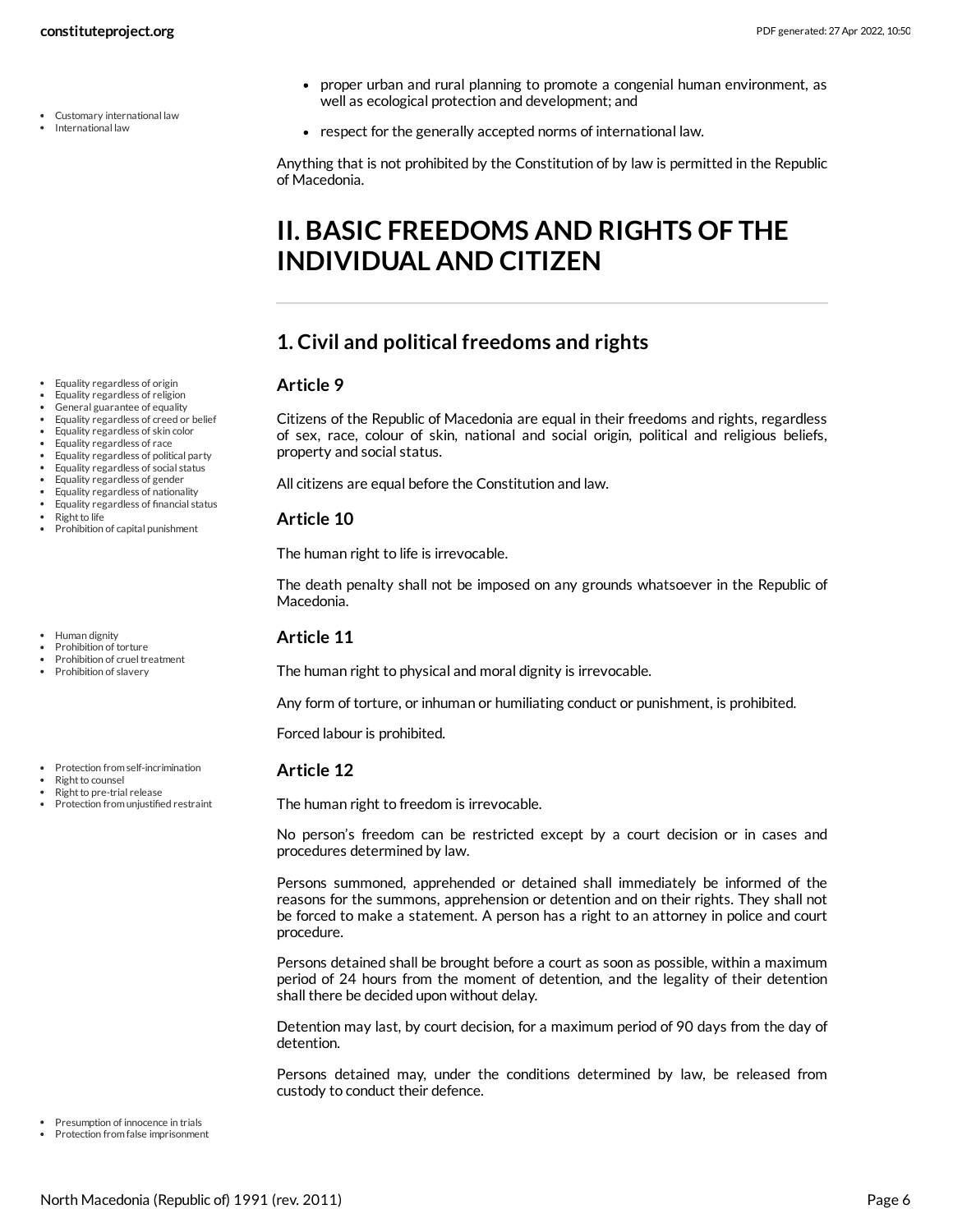#### **Article 13**

A person indicted for an offence shall be considered innocent until his/her guilt is established by a legally valid court verdict.

A person unlawfully detained, apprehended or convicted has a right to legal redress and other rights determined by law.

- $\bullet$  Principle of no punishment without law
- Prohibition of double jeopardy • Protection from ex post facto laws

## **Article 14**

<span id="page-6-3"></span>No person may be punished for an offence which had not been declared an offence punishable by law, or by other acts, prior to its being committed, and for which no punishment had been prescribed.

No person may be tried in a court of law for an offence for which he/she has already been tried and for which a legally valid court verdict has already been brought.

#### **Article 15** • Right to appeal judicial decisions

<span id="page-6-4"></span>The right to appeal against individual legal acts issued in a first instance proceedings by a court, administrative body, organization or other institution carrying out public mandates is guaranteed.

#### <span id="page-6-1"></span>**Article 16**

The freedom of personal conviction, conscience, thought and public expression of thought is guaranteed.

The freedom of speech, public address, public information and the establishment of institutions for public information is guaranteed.

Free access to information and the freedom of reception and transmission of information are guaranteed.

The right of reply via the mass media is guaranteed.

The right to a correction in the mass media is guaranteed.

The right to protect a source of information in the mass media is guaranteed.

Censorship is prohibited.

#### <span id="page-6-2"></span>**Article 17**

The freedom and confidentiality of correspondence and other forms of communication is guaranteed.

Only a court decision may authorize non-application of the principle of the inviolability of the confidentiality of correspondence and other forms of communication, in cases where it is indispensable to a criminal investigation or required in the interests of the defence of the Republic.

#### **Article 18**

The security and confidentiality of personal information are guaranteed. Citizens are guaranteed protection from any violation of their personal integrity deriving from the registration of personal information through data processing.

#### <span id="page-6-0"></span>**Article 19**

The freedom of religious confession is guaranteed. The right to express one's faith freely and publicly, individually or with others is guaranteed. The Macedonian Orthodox Church and other religious communities and groups are separate from the state and equal before the law. The Macedonian Orthodox Church and other religious

- Freedom of opinion/thought/conscience
- Freedom of expression
- Right to information
- Freedom of press

• Inalienable rights Right to privacy

Equality regardless of religion

- Separation of church and state Freedom of religion
- Official religion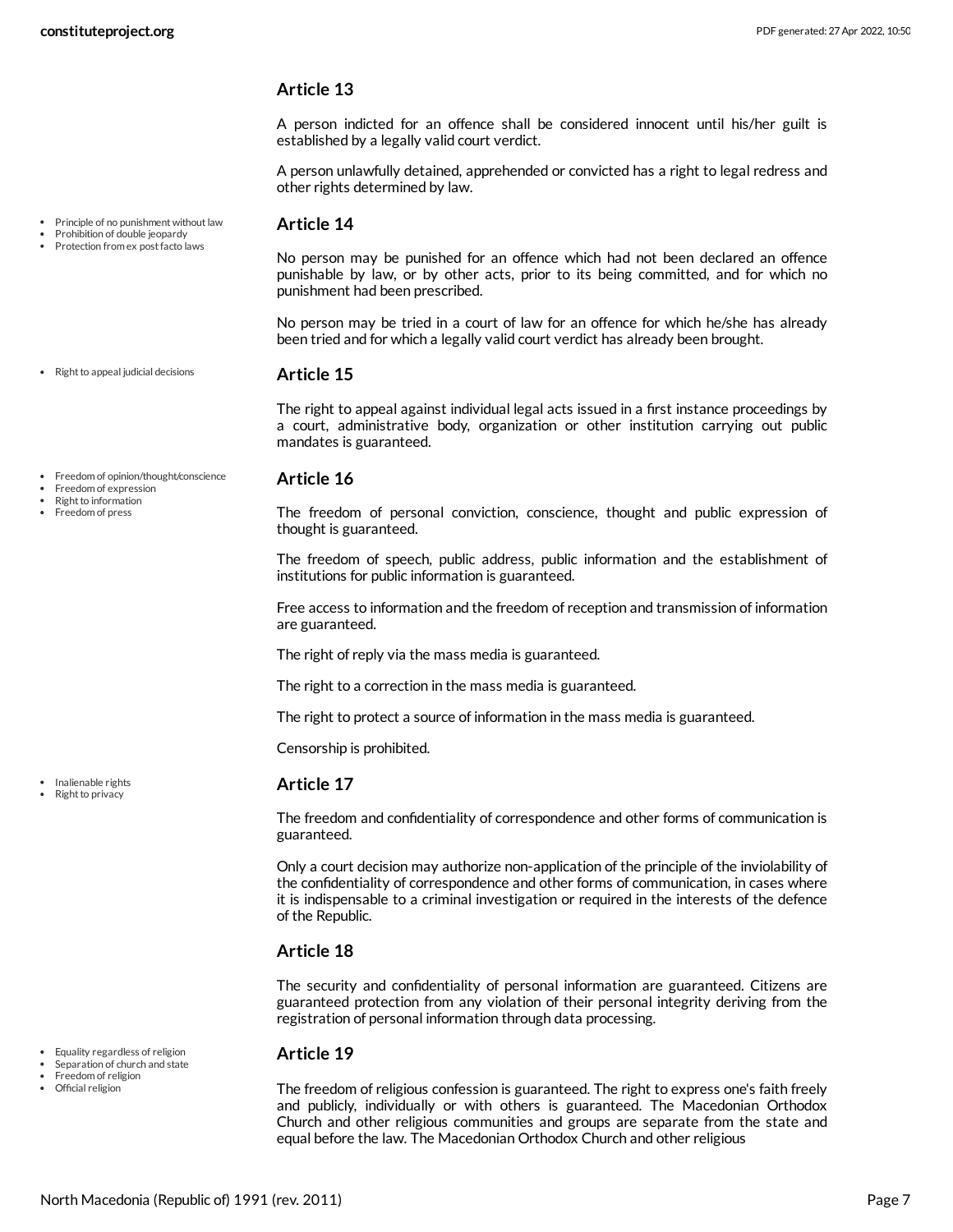- Restrictions on political parties
- Freedom of association
- Prohibited political parties
- Right to form political parties

- Freedom of assembly
- Emergency provisions
- 
- Secret ballot
- Restrictions on voting
- Claim of universal suffrage

• Right to privacy

Inalienable rights

Regulation of evidence collection

• Right of petition

<span id="page-7-6"></span>**Article 25**

Each citizen is guaranteed the respect and protection of the privacy of his/her personal and family life and of his/her dignity and repute.

Every citizen has a right to petition state and other public bodies, as well as to receive

A citizen cannot be called to account or suffer adverse consequences for attitudes

expressed in petitions, unless they entail the committing of a criminal offence.

communities and groups are free to establish schools and other social and charitable

Citizens are guaranteed freedom of association to exercise and protect their political,

Citizens may freely establish associations of citizens and political parties, join them or

The programmes and activities of political parties and other associations of citizens may not be directed at the violent destruction of the constitutional order of the Republic, or at encouragement or incitement to military aggression or ethnic, racial or religious

Military or paramilitary associations which do not belong to the Armed Forces of the

Citizens have the right to assemble peacefully and to express public protest without

Every citizen on reaching 18 years of age acquires the right to vote. The right to vote is equal, universal and direct, and is exercised at free elections by secret ballot. Persons deprived of the right to practice their profession by a court verdict do not have the right

Every citizen has the right to take part in the performance of public office.

The exercise of this right may be restricted only during a state of emergency or war.

institutions, by way of a procedure regulated by law.

economic, social, cultural and other rights and convictions.

<span id="page-7-2"></span>**Article 20**

resign from them.

hatred or intolerance.

<span id="page-7-1"></span>**Article 21**

<span id="page-7-0"></span>**Article 22**

to vote.

**Article 23**

<span id="page-7-5"></span>**Article 24**

an answer.

Republic of Macedonia are prohibited.

prior announcement or a special license.

**Article 26**

<span id="page-7-4"></span>The inviolability of the home is guaranteed.

The right to the inviolability of the home may be restricted only by a court decision in cases of the detection or prevention of criminal offences or the protection of people's health.

- Freedom of movement
- <span id="page-7-3"></span>**Article 27**

Every citizen of the Republic of Macedonia has the right of free movement on the territory of the Republic and freely to chose his/her place of residence. Every citizen has the right to leave the territory of the Republic and to return to the Republic. The exercise of these rights may be restricted by law only in cases where it is necessary for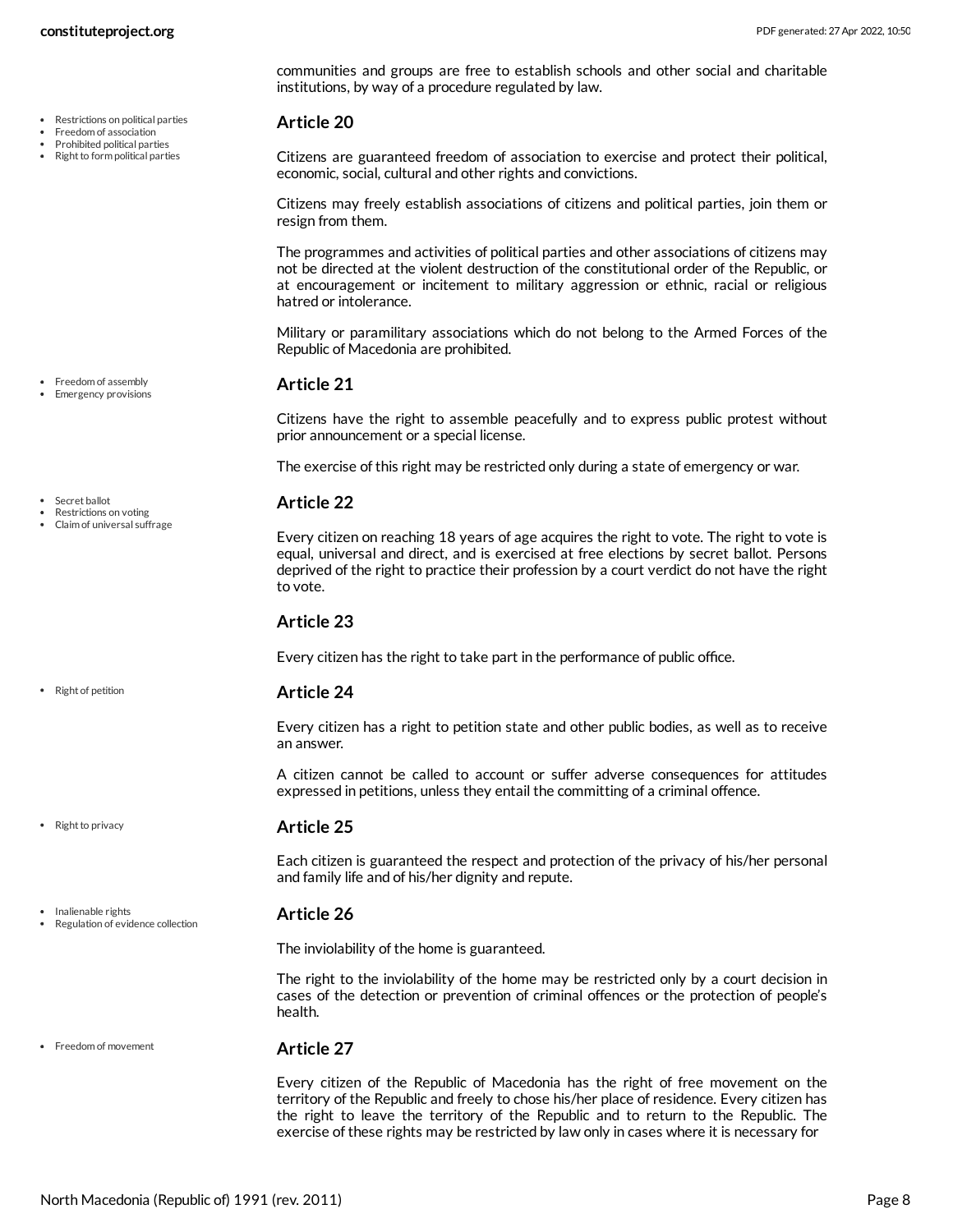- Duty to serve in the military
- Terrorism
- International law
- Extradition procedure
- Protection of stateless persons

Protection from expropriation

Right to transfer property

Right to own property

- Right to choose occupation
- State support for the unemployed
- Right to work

Duty to pay taxes

• Right to just remuneration

#### <span id="page-8-1"></span>**Article 33**

Everyone is obliged to pay tax and other public contributions, as well as to share in the discharge of public expenditure in a manner determined by law.

#### **Article 34**

Citizens have a right to social security and social insurance, determined by law and collective agreement.

• State support for the disabled • State support for the unemployed

#### <span id="page-8-6"></span>**Article 35**

The Republic provides for the social protection and social security of citizens in accordance with the principle of social justice.

#### <span id="page-8-2"></span>**Article 28**

The defence of the Republic of Macedonia is the right and duty of every citizen. The exercise of this right and duty of citizen is regulated by law.

#### <span id="page-8-3"></span>**Article 29**

Foreign subjects enjoy freedoms and rights guaranteed by the Constitution in the Republic of Macedonia, under conditions regulated by law and international agreements. The Republic guarantees the right of asylum to foreign subjects and stateless persons expelled because of democratic political convictions and activities. Extradition of a foreign subject can be carried out only on the basis of a ratified international agreement and on the principle of reciprocity. A foreign subject cannot be extradited for political criminal offences. Acts of terrorism are not regarded as political criminal offences.

### <span id="page-8-0"></span>**2. Economic, social and cultural rights**

#### <span id="page-8-4"></span>**Article 30**

The right to ownership of property and the right of inheritance are guaranteed. Ownership of property creates rights and duties and should serve the wellbeing of both the individual and the community. No person may be deprived of his/her property or of the rights deriving from it, except in cases concerning the public interest determined by law. If property is expropriated or restricted, rightful compensation not lower than its market value is guaranteed.

#### **Article 31**

Foreign subjects in the Republic of Macedonia may acquire the right of ownership of property under conditions determined by law.

#### <span id="page-8-5"></span>**Article 32**

Everyone has the right to work, to free choice of employment, protection at work and material assistance during temporary unemployment.

Every job is open to all under equal conditions.

Every employee has a right to appropriate remuneration.

Every employee has the right to paid daily, weekly and annual leave. Employees cannot waive this right.

The exercise of the rights of employees and their position are regulated by law and collective agreements.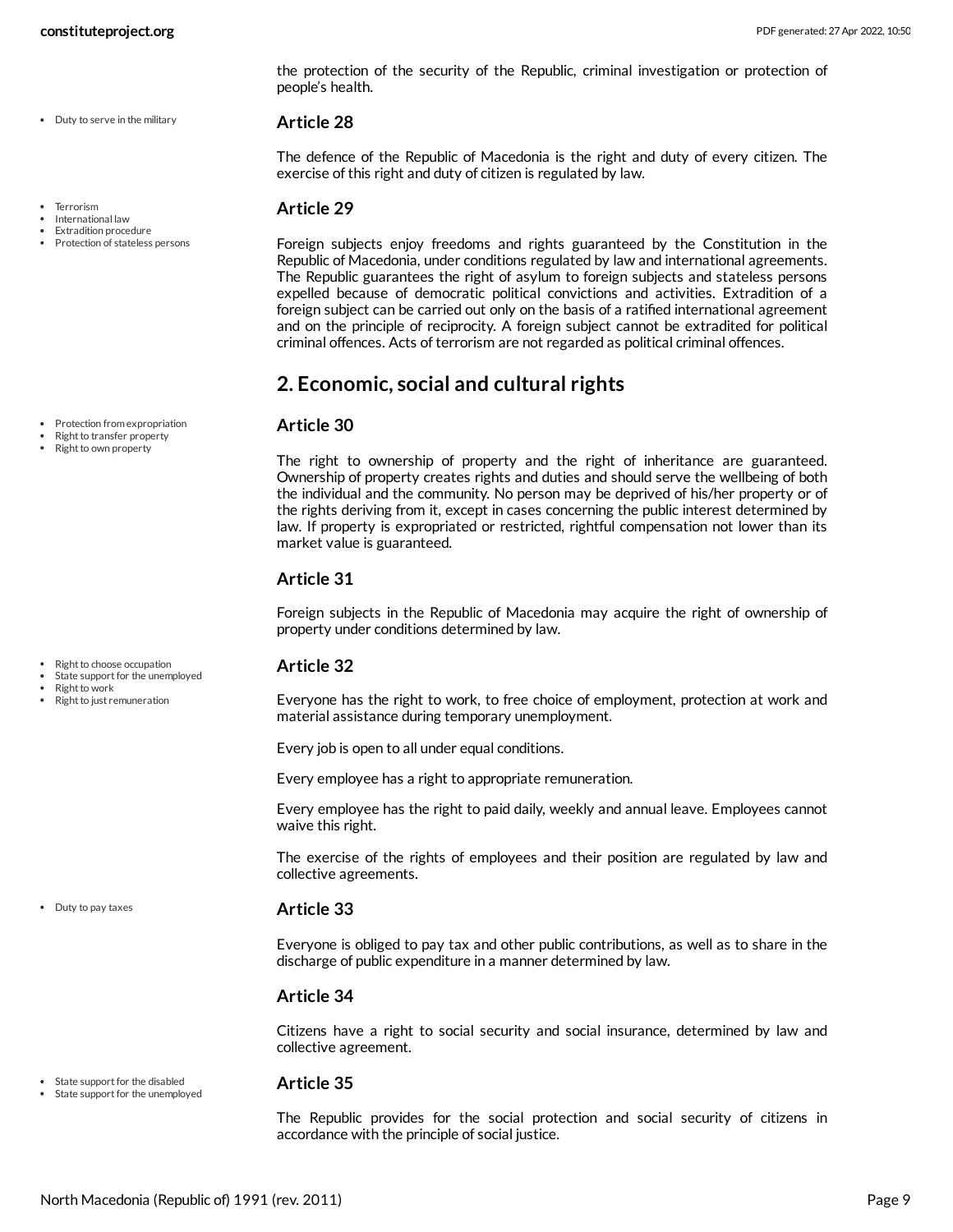Right to join trade unions • International organizations

• Right to strike

• Right to health care

Rights of children Right to found a family The Republic guarantees the right of assistance to citizens who are infirm or unfit for work.

The Republic provides particular protection for invalid persons, as well as conditions for their involvement in the life of the society.

#### **Article 36**

The Republic guarantees particular social security rights to veterans of the Anti-Fascist War and of all Macedonian national liberation wars, to war invalids, to those expelled and imprisoned for the ideas of the separate identity of the Macedonian people and of Macedonian statehood, as well as to members of their families without means of material and social subsistence.

The particular rights are regulated by law.

#### <span id="page-9-0"></span>**Article 37**

In order to exercise their economic and social rights, citizens have the right to establish trade unions. Trade unions can constitute confederations and become members of international trade union organizations.

The law may restrict the conditions for the exercise of the right to trade union organization in the armed forces, the police and administrative bodies.

#### <span id="page-9-4"></span>**Article 38**

The right to strike is guaranteed. The law may restrict the conditions for the exercise of the right to strike in the armed forces, the police and administrative bodies.

#### <span id="page-9-3"></span>**Article 39**

Every citizen is guaranteed the right to health care.

Citizens have the right and duty to protect and promote their own health and the health of others.

#### <span id="page-9-2"></span>**Article 40**

The Republic provides particular care and protection for the family.

The legal relations in marriage, the family and cohabitation are regulated by law.

Parents have the right and duty to provide for the nurturing and education of their children. Children are responsible for the care of their old and infirm parents.

The Republic provides particular protection for parentless children and children without parental care.

#### **Article 41**

It is a human right freely to decide on the procreation of children.

The Republic conducts a humane population policy in order to provide balanced economic and social development.

Limits on employment of children Rights of children

#### <span id="page-9-1"></span>**Article 42**

The Republic particularly protects mothers, children and minors.

A person under 15 years of age cannot be employed.

Minors and mothers have the right to particular protection at work.

Minors may not be employed in work which is detrimental to their health or morality.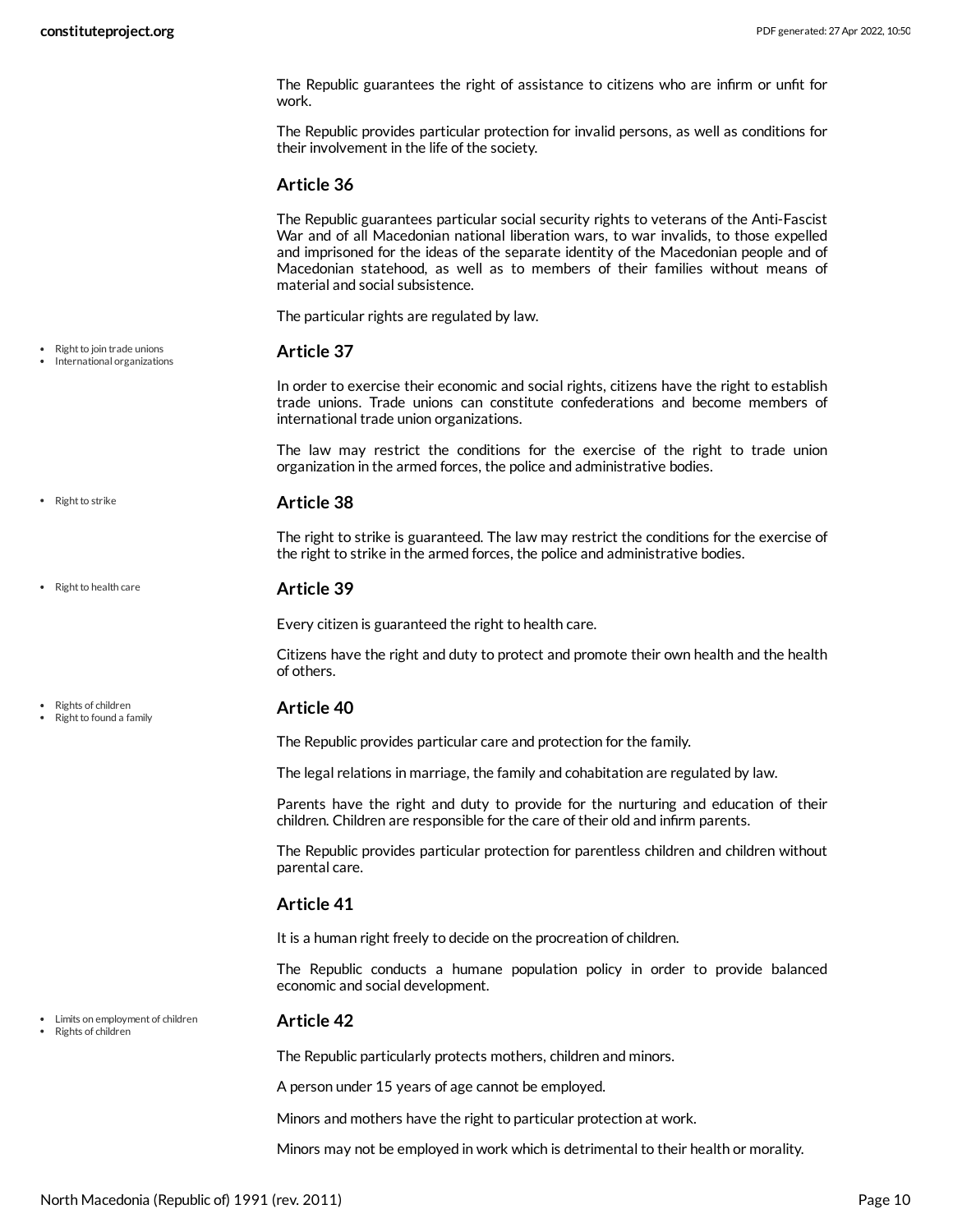• Protection of environment

Compulsory education Free education

#### <span id="page-10-2"></span>**Article 43**

Everyone has the right to a healthy environment to live in.

Everyone is obliged to promote and protect the environment.

The Republic provides conditions for the exercise of the right of citizens to a healthy environment.

#### <span id="page-10-0"></span>**Article 44**

Everyone has a right to education. Education is accessible to everyone under equal conditions. primary education is compulsory and free.

#### **Article 45**

Citizens have a right to establish private at schools at all levels of education, with the exception of primary education, under conditions determined by law.

#### **Article 46**

The autonomy of universities is guaranteed. The conditions of establishment, performance and termination of the activities of a university are regulated by law.

#### <span id="page-10-3"></span>**Article 47**

The freedom of scholarly, artistic and other forms of creative work is guaranteed.

Rights deriving from scholarly, artistic or other intellectual creative work are guaranteed.

The Republic stimulates, assists and protects the development of scholarship, the arts and culture.

The Republic stimulates and assists scientific and technological development.

The Republic stimulates and assists technical education and sport.

#### <span id="page-10-1"></span>**Article 48**

Members of nationalities have a right freely to express, foster and develop their identity and national attributes.

The Republic guarantees the protection of the ethnic, cultural, linguistic and religious identity of the nationalities.

Members of the nationalities have the right to establish institutions for culture and art, as well as scholarly and other associations for the expression, fostering and development of their identity.

Members of the nationalities have the right to instruction in their language in primary and secondary education, as determined by law. In schools where education is carried out in the language of a nationality, the Macedonian language is also studied.

#### **Article 49**

The Republic cares for the status and rights of those persons belonging to the Macedonian people in neighbouring countries, as well as Macedonian expatriates, assists their cultural development and promotes links with them.

The Republic cares for the cultural, economic and social rights of the citizens of the Republic abroad.

Reference to art Reference to science Right to academic freedom Provisions for intellectual property

- Protection of language use
- Reference to art
- Integration of ethnic communities
- Right to culture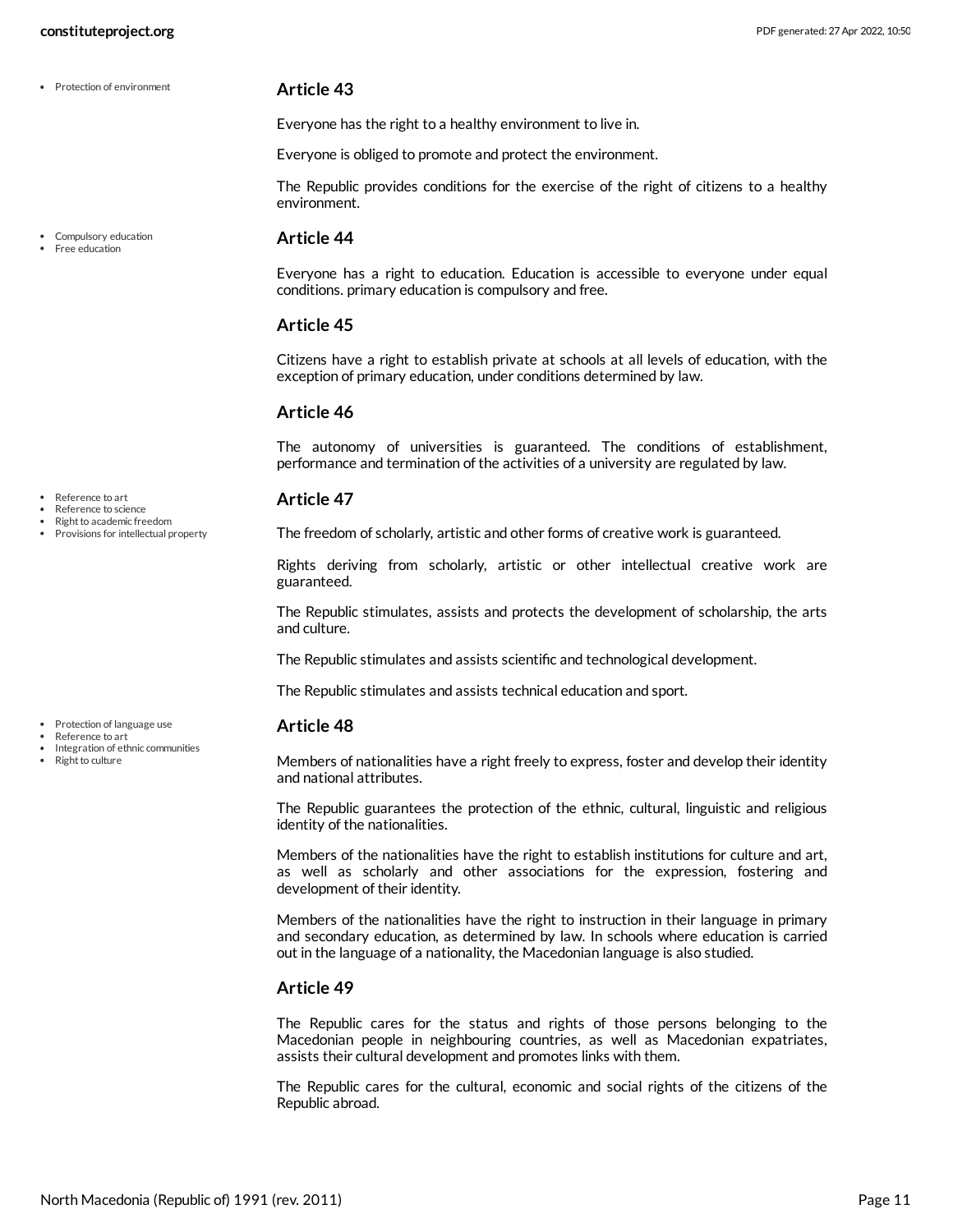### <span id="page-11-0"></span>**3. Guarantees of basic freedoms and rights**

#### **Article 50**

Every citizen may invoke the protection of freedoms and rights determined by the Constitution before the regular courts, as well as before the Constitutional Court of Macedonia, through a procedure based upon the principles of priority and urgency.

Judicial protection of the legality of individual acts of state administration, as well as of other institutions carrying out public mandates, is guaranteed.

A citizen has the right to be informed on human rights and basic freedoms as well as actively to contribute, individually or jointly with others, to their promotion and protection.

• Duty to obey the constitution

#### <span id="page-11-2"></span>**Article 51**

In the Republic of Macedonia laws shall be in accordance with the Constitution and all other regulations in accordance with the Constitution and law. Everyone is obliged to respect the Constitution and the laws.

#### **Article 52**

Laws and other regulations are published before they come into force. Laws and other regulations are published in "The Official Gazette of the Republic of Macedonia" at most seven days after the day of their adoption. Laws come into force on the eighth day after the day of their publication at the earliest, or on the day of publication in exceptional cases determined by the Assembly. Laws and other regulations may not have a retroactive effect, except in cases when this is more favourable for the citizens.

#### **Article 53**

Attorneyship is an autonomous and independent public service, providing legal assistance and carrying out public mandates in accordance with the law.

#### **Article 54**

<span id="page-11-3"></span>The freedoms and rights of the individual and citizen can be restricted only in cases determined by the Constitution.

The freedoms and rights of the individual and citizen can be restricted during states of war or emergency, in accordance with the provisions of the Constitution. The restriction of freedoms and rights cannot discriminate on grounds of sex, race, colour of skin, language, religion, national or social origin, property or social status.

The restriction of freedoms and rights cannot be applied to the right to life, the interdiction of torture, inhuman and humiliating conduct and punishment, the legal determination of punishable offences and sentences, as well as to the freedom of personal conviction, conscience, thought and religious confession.

### <span id="page-11-1"></span>**4. Foundations for economic relations**

#### • Right to competitive marketplace

• Emergency provisions

#### <span id="page-11-4"></span>**Article 55**

The freedom of the market and entrepreneurship is guaranteed.

The Republic ensures an equal legal position to all parties in the market. The Republic takes measures against monopolistic positions and monopolistic conduct on the market.

The freedom of the market and entrepreneurship san be restricted by law only for reasons of the defence of the Republic, protection of the natural and living environment or public health.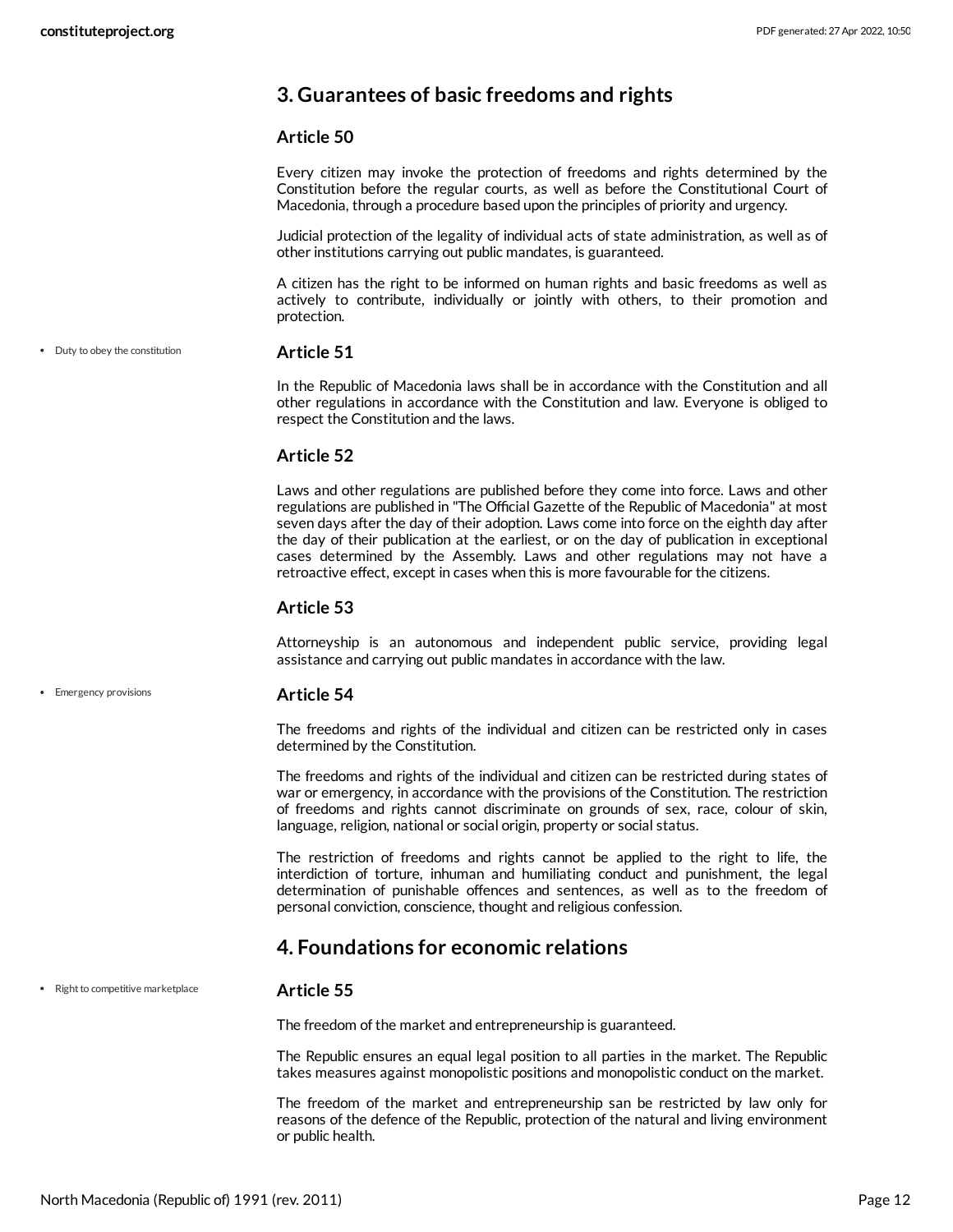- Reference to art
- Ownership of natural resources

#### <span id="page-12-4"></span>**Article 56**

All the natural resources of the Republic of Macedonia, the flora and fauna, amenities in common use, as well as the objects and buildings of particular cultural and historical value determined by law, are amenities of common interest for the Republic and enjoy particular protection.

The Republic guarantees the protection, promotion and enhancement of the historical and artistic heritage of the Macedonian people and of the nationalities and the treasures of which it is composed regardless of their legal status.

The law regulates the mode and conditions under which specific items of general interest for the Republic can be ceded for use.

#### **Article 57**

The Republic of Macedonia stimulates economic progress and provides for a more balanced spatial and regional development, as well as for the more rapid development of economically underdeveloped regions.

#### **Article 58**

Ownership and labour form the basis for management and sharing in decision-making.

Participation in management and decision-making in public institutions and services is regulated by law, on the principles of expertise and competence.

#### **Article 59**

Foreign investors are guaranteed the right to the free transfer of invested capital and profits. The rights obtained on the basis of the capital invested may not be reduced by law or other regulations.

<span id="page-12-2"></span>**Article 60**

The National Bank of the Republic of Macedonia is a currency-issuing bank.

The National Bank is autonomous and responsible for the stability of the currency, monetary policy and for the general liquidity of payments in the Republic and abroad.

The organization and work of the National Bank are regulated by law.

## <span id="page-12-0"></span>**III. THE ORGANIZATION OF STATE AUTHORITY**

### <span id="page-12-1"></span>**1. The Assembly of the Republic of Macedonia**

#### <span id="page-12-5"></span>**Article 61**

The Assembly of the Republic of Macedonia is a representative body of the citizens and the legislative power of the Republic is vested in it. The organization and functioning of the Assembly are regulated by the Constitution and by the Rules of Procedure.

#### <span id="page-12-3"></span>**Article 62**

The Assembly of the Republic of Macedonia is composed of 120 to 140 Representatives. The Representatives are elected at general, direct and free elections and by secret ballot. The Representative represents the citizens and makes decisions in the Assembly in accordance with his/her personal convictions. A Representative's

• Central bank

• Structure of legislative chamber(s)

Outside professions of legislators First chamber selection Eligibility for first chamber Size of first chamber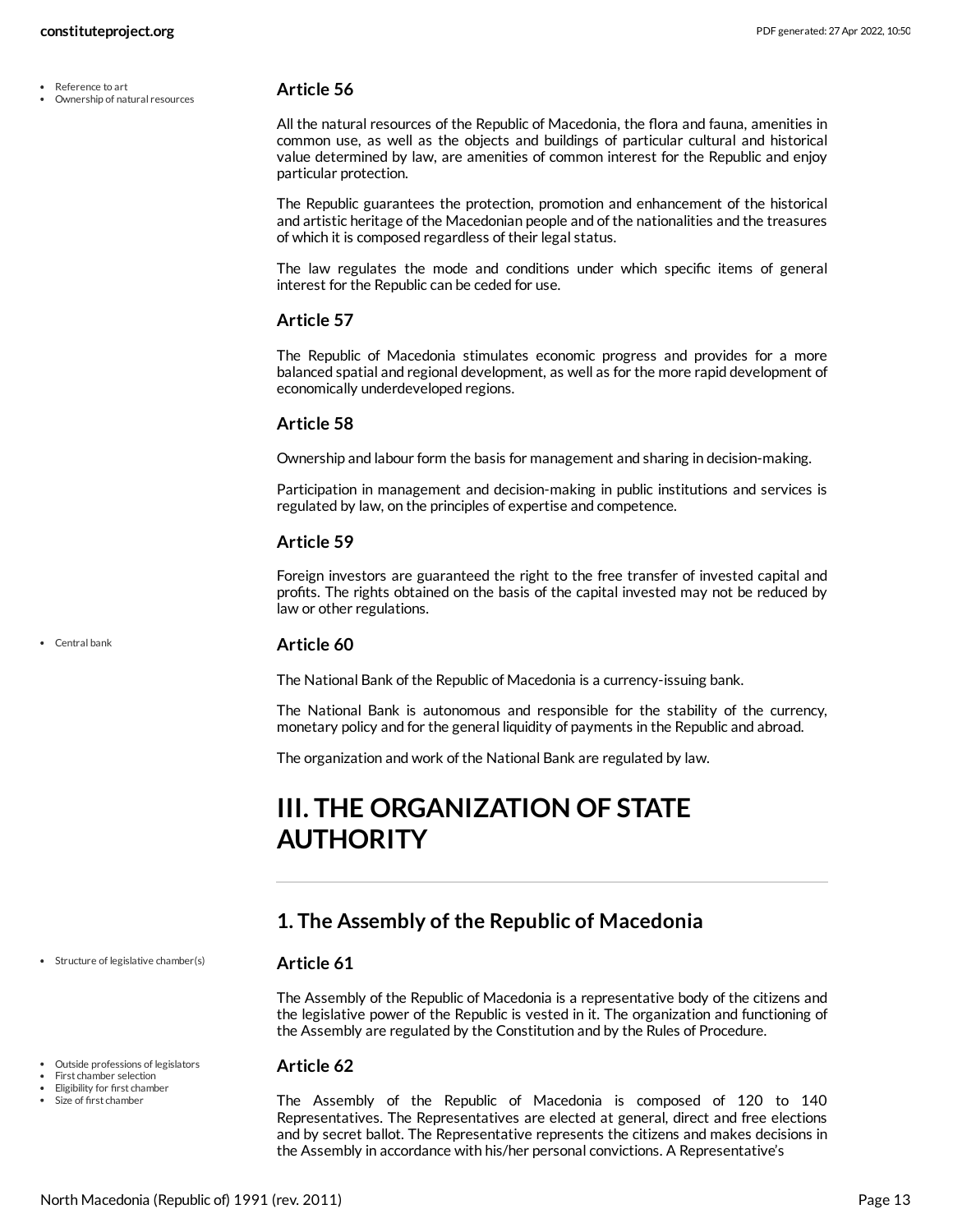Term length for first chamber Dismissal of the legislature

Restrictions on the armed forces Immunity of legislators

mandate cannot be revoked. The mode and conditions of election of Representatives are regulated by a low adopted by a majority vote of the total number of Representatives.

#### <span id="page-13-0"></span>**Article 63**

The Representatives for the Assembly are elected for a term of four years. The mandate of Representatives is verified by the Assembly. The length of the mandate is reckoned from the constitutive meeting of the Assembly. Each newly-elected Assembly must hold a constitutive meeting 20 days at the latest after the election was held. The constitutive meeting is called by the President of the Assembly of the previous term. If a constitutive meeting is not called within the time laid down, the Representatives assemble and constitute the Assembly themselves on the twenty-first day after the completion of the elections. Elections for Representatives to the Assembly are held within the last 90 days of the term of the current Assembly, or within 60 days from the day of dissolution of the Assembly.

The term of office of the Representatives to the Assembly can be extended only during states of war or emergency.

Cases where a citizen cannot be elected a Representative, owing to the incompatibility of this office with other public offices or professions already held, are defined by law.

The Assembly is dissolved when more than half of the total number of Representatives vote for dissolution.

#### <span id="page-13-1"></span>**Article 64**

Representatives enjoy immunity.

A Representative cannot be held to have committed a criminal offence or be detained owing to views he/she has expressed or to the way he/she has voted in the Assembly. A Representative cannot be detained without the approval of the Assembly unless found committing a criminal offence for which a prison sentence of at least five years is prescribed.

The Assembly can decide to invoke immunity for a Representative without his/her request, should it be necessary for the performance of the representative's office.

Representatives may not be called up for duties in the Armed Forces during the course of their term of office.

<span id="page-13-3"></span>A Representative is entitled to remuneration determined by law.

#### **Article 65** • Removal of individual legislators

A Representative may resign his/her mandate.

The Representative submits his/her resignation in person at a session of the Assembly. The mandate of a Representative terminates if he/she is sentenced for a criminal offence for which a prison sentence of at least five years is prescribed. The Representative can have his/her mandate revoked for committing a criminal offence making him/her unfit to perform the office of a Representative, as well as for absence from the Assembly for longer than 6 months for no justifiable reason. Revocation of the mandate is determined by the Assembly by a two-thirds majority vote of all Representatives.

Length of legislative sessions

#### <span id="page-13-2"></span>**Article 66**

The Assembly is in permanent session.

The Assembly works at meetings.

The meetings of the Assembly are called by the President of the Assembly.

The Assembly adopts the Rules of Procedure by a majority vote of the total number of Representatives.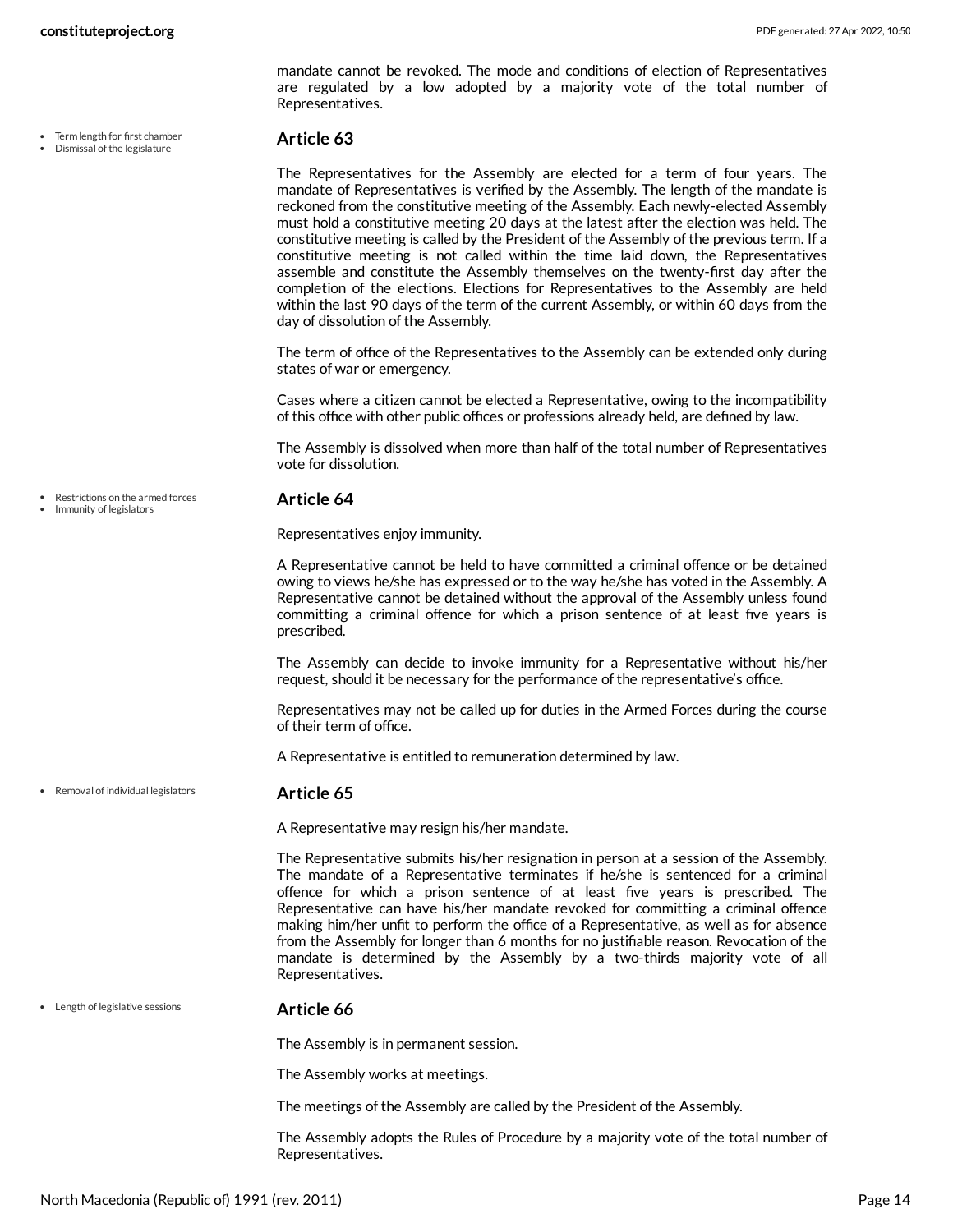Leader of first chamber

Budget bills

Constitutional court selection International law Referenda

#### <span id="page-14-1"></span>**Article 67**

The Assembly elects a President and one or more Vice-Presidents from the ranks of the Representatives by a majority vote of the total number of Representatives.

The President of the Assembly represents the Assembly, ensures the application of the Rules of Procedure and carries out other responsibilities determined by the Constitution and the Rules of Procedure of the Assembly.

The office of the President of the Assembly is incompatible with the performance of other public offices, professions or appointment in a political party.

The President of the Assembly issues notice of the election of Representatives and of the President of the Republic.

#### <span id="page-14-0"></span>**Article 68**

The Assembly of the Republic of Macedonia

- adopts and changes the Constitution;
- adopts laws and gives the authentic interpretation of laws;
- determines public taxes and fees;
- adopts the budget and the balance of payments of the Republic;
- adopts the spatial plan of the Republic;
- ratifies international agreements;
- decides on war and peace;
- makes decisions concerning any changes in the borders of the Republic;
- makes decisions on association in and disassociation from any form of union or community with other states;
- issues notice of a referendum:
- makes decisions concerning the reserves of the Republic;
- sets up councils;
- elects the Government of the Republic of Macedonia;
- elects judges to the Constitutional Court of the Republic of Macedonia;
- carries out elections and discharges judges;
- selects, appoints and dismisses other holders of public and other office determined by the Constitution and law;
- carries out political monitoring and supervision of the Government and other holders of public office responsible to the Assembly;
- proclaims amnesties; and
- performs other activities determined by the Constitution. In carrying out the duties within its sphere of competence, the Assembly adopts decisions, declarations, resolutions, recommendations and conclusions.

Quorum for legislative sessions

#### <span id="page-14-2"></span>**Article 69**

The Assembly may work if its meeting is attended by a majority of the total number of Representatives. The Assembly makes decisions by a majority vote of the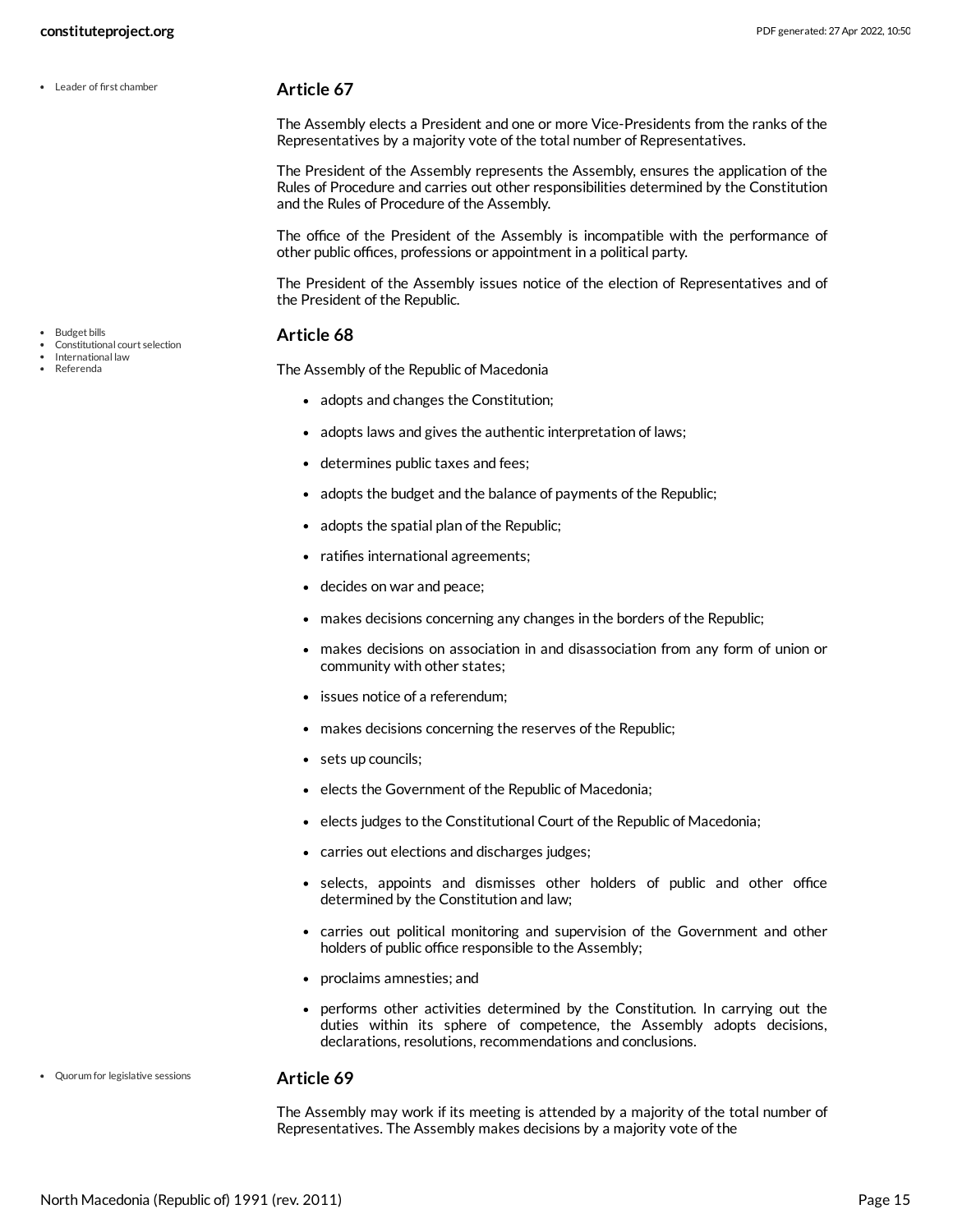Public or private sessions

Representatives attending, but no less than one-third of the total number of Representatives, in so far as the Constitution does not provide for a qualified majority.

#### <span id="page-15-4"></span>**Article 70**

The meetings of the Assembly are open to the public.

The Assembly may decide to work without the presence of the public by a two-thirds majority vote of the total number of Representatives.

Legislative initiatives by citizens Initiation of general legislation

<span id="page-15-1"></span>**Article 71**

The right to propose adoption of a law is given to every Representative of the Assembly, to the Government of the Republic and to a group of at least 10,000 voters. The initiative for adopting a law may be given to the authorized instances by any citizen, group of citizens, institutions or associations.

Legislative oversight of the executive

<span id="page-15-3"></span>**Article 72**

An interpellation may be made concerning the work of any public office-holder, the Government and any of its members individually, as well as on issues concerning the performance of state bodies. Interpellation may be made by a minimum of five Representatives. All Representatives have the right to ask a Representative's question. The mode and procedure for submitting and debating on an interpellation and Representative's question are regulated by the Rules of Procedure.

#### <span id="page-15-5"></span>**Article 73**

The Assembly decides on issuing notice of a referendum concerning specific matters within its sphere of competence by a majority vote of the total number of Representatives.

The decision of the majority of voters in a referendum is adopted on condition that more than half of the total number of voters voted.

The Assembly is obliged to issue notice of a referendum if one is proposed by at least 150,000 voters. The decision made in a referendum is binding.

**Article 74** Supermajority required for legislation

> <span id="page-15-6"></span>The Assembly makes decisions on any change in the borders of the Republic by a twothirds majority vote of the total number of Representatives.

> The decision on any change in the borders of the Republic is adopted by referendum, in so far as it is accepted by the majority of the total number of voters.

- Approval or veto of general legislation
- Veto override procedure

Referenda

#### <span id="page-15-0"></span>**Article 75**

Laws are declared by promulgation. The promulgation declaring a law is signed by the President of the Republic and the President of the Assembly. The President of the Republic may decide not to sign the promulgation declaring a law. The Assembly reconsiders the law and the President of the Republic is then obliged to sign the promulgation in so far as it is adopted by a majority vote of the total number of Representatives. The President is obliged to sign a promulgation if the law has been adopted by a two-thirds majority vote of the total number of Representatives in accordance with the Constitution.

Legislative committees

#### <span id="page-15-2"></span>**Article 76**

The Assembly sets up permanent and temporary working bodies. The Assembly may set up survey commissions for any domain or any matter of public interest. A proposal for setting up a survey commission may be submitted by a minimum of 20 Representatives. The Assembly sets up a permanent survey commission for the protection of the freedoms and rights of citizens. The findings of the survey commissions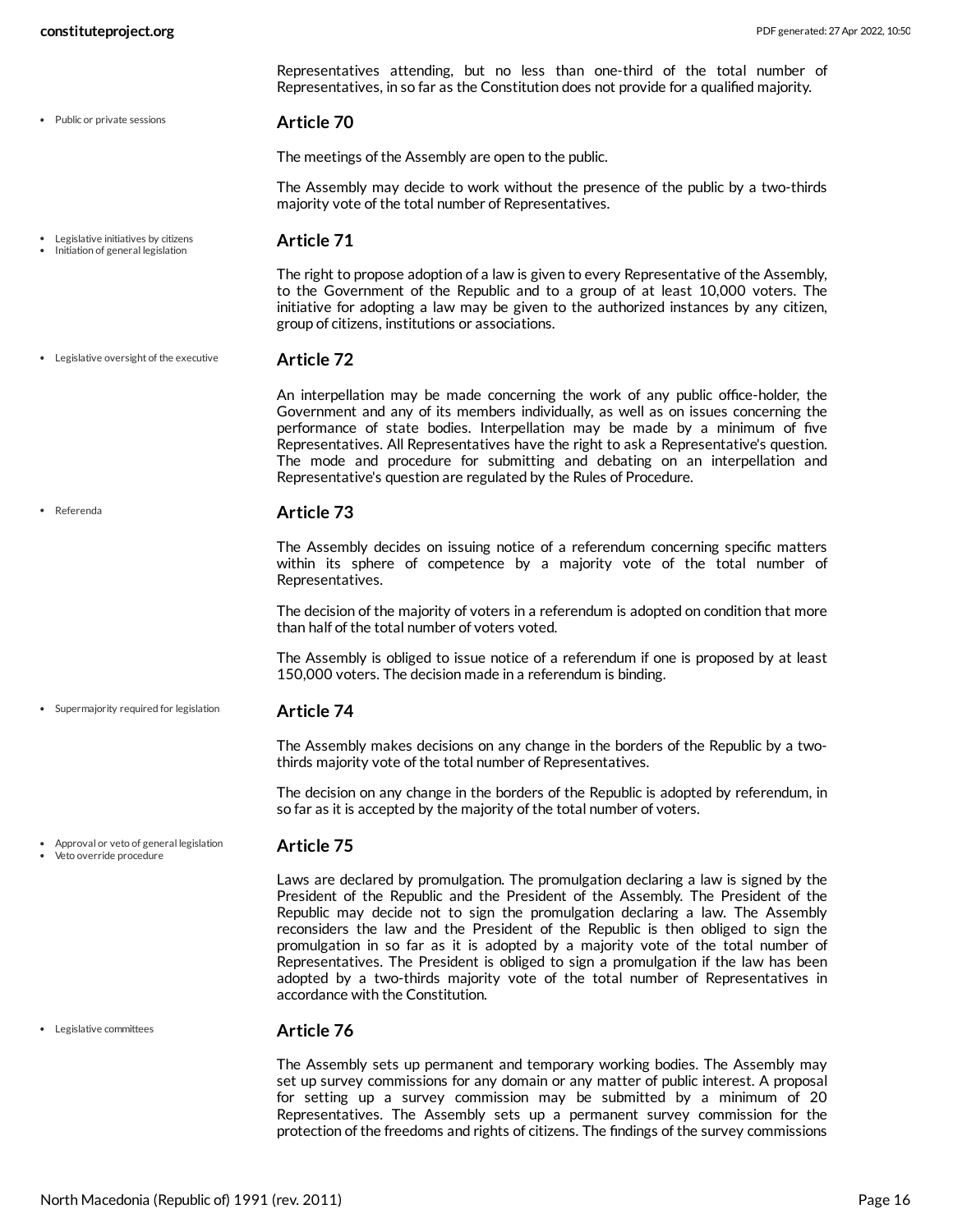• Ombudsman

form the basis for the initiation of proceedings to ascertain the answerability of public office-holders.

#### <span id="page-16-5"></span>**Article 77**

The Assembly elects the Public Attorney. The Public Attorney protects the constitutional and legal rights of citizens when violated by bodies of state administration and by other bodies and organizations with public mandates.

The Public Attorney is elected for a term of eight years, with the right to one reelection.

The conditions for election and dismissal, the sphere of competence and the mode of work of the Public Attorney are regulated by law.

**Article 78** • Integration of ethnic communities

> <span id="page-16-3"></span>The Assembly establishes a Council for Inter-Ethnic Relations. The Council consists of the President of the Assembly and two members each from the ranks of the Macedonians, Albanians, Turks, Vlachs and Romanies, as well as two members from the ranks of other nationalities in Macedonia.

> The President of the Assembly is President of the Council. The Assembly elects the members of the Council. The Council considers issues of inter-ethnic relations in the Republic and makes appraisals and proposals for their solution. The Assembly is obliged to take into consideration the appraisals and proposals of the Council and to make decisions regarding them.

### <span id="page-16-0"></span>**2. The President of the Republic of Macedonia**

#### <span id="page-16-1"></span>**Article 79**

The President of the Republic Macedonia represents the Republic. The president of the Republic is Commander-in-Chief of the Armed Forces of Macedonia. The President of the Republic exercises his/her rights and duties on the basis and within the framework of the Constitution and laws.

#### <span id="page-16-2"></span>**Article 80**

The President of the Republic is elected in general and direct elections, by secret ballot, for a term of five years. A person may be elected President of the Republic two times at most. The President of the Republic shall be a citizen of the Republic of Macedonia. A person may be elected President of the Republic if over the age of at least 40 on the day of election. A person may not be elected President of the Republic if, on the day of election, he/she has not been a resident of the Republic of Macedonia for at least ten years within the last fifteen years.

#### <span id="page-16-4"></span>**Article 81**

A candidate for President of the Republic can be nominated by a minimum of 10,000 voters or at least 30 Representatives. A candidate for President of the Republic is elected if voted by a majority of the total number of voters. If in the first round of voting no candidate wins the majority required, voting in the second round is restricted to the two candidates who have won most votes in the first round.

The second round takes place within 14 days of the termination of voting in the first round. A candidate is elected President if he/she wins a majority of the votes of those who voted, provided more than half of the registered voters voted. If in the second round of voting no candidate wins the required majority of votes, the whole electoral procedure is repeated. If only one candidate is nominated for the post of President of the Republic and he/she does not obtain the required majority of votes in the first round, the whole electoral procedure is repeated.

The election of the President of the Republic takes place within the last 60 days of the term of the previous President. Should the term of office of the President of the Republic

Name/structure of executive(s) Designation of commander in chief

- 
- Oaths to abide by constitution
- Head of state selection

• Head of state term limits Head of state term length Head of state selection Minimum age of head of state Eligibility for head of state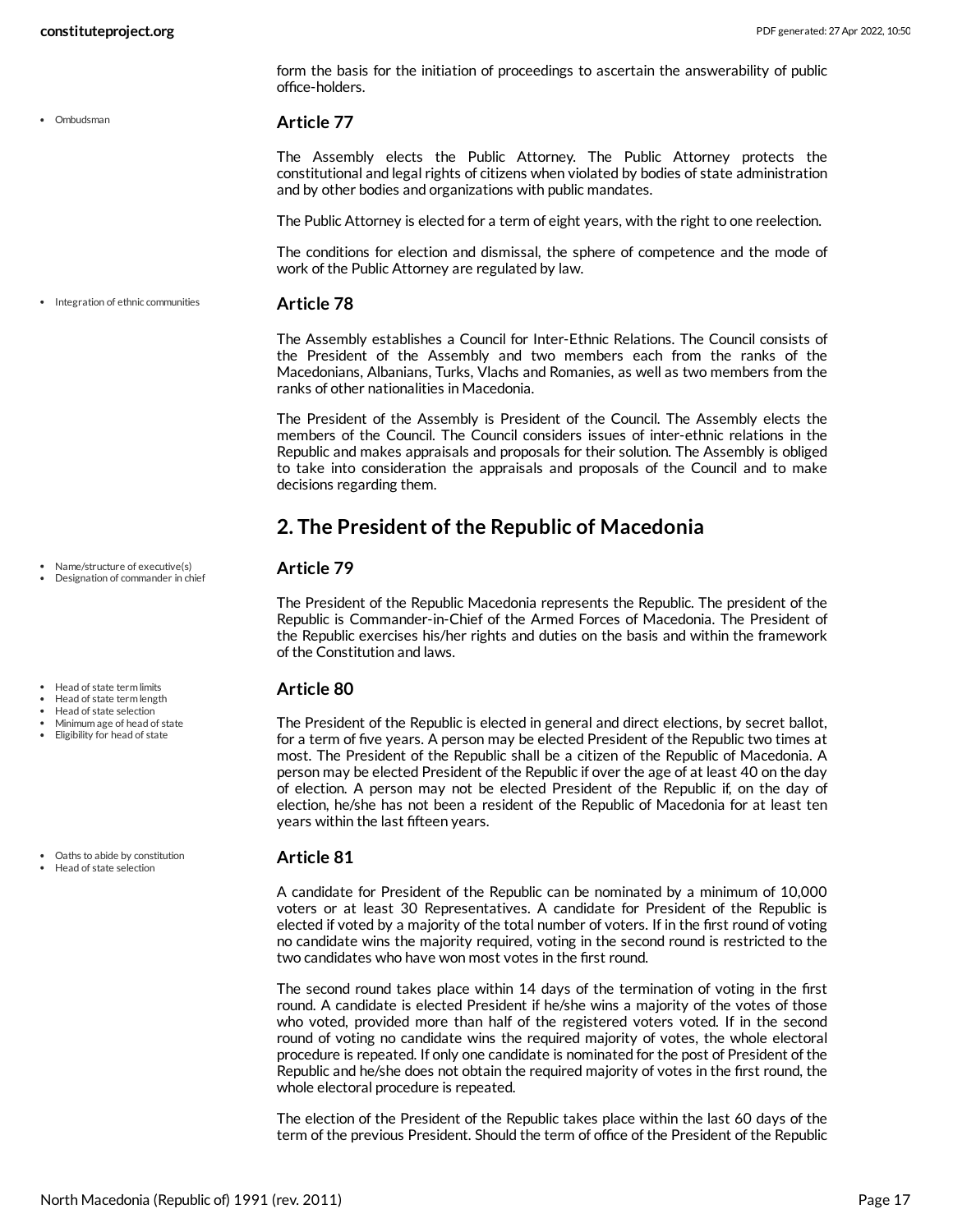be terminated for any reason, the election of a new President takes place within 40 days from the day of termination.

Before taking up office, the President of the Republic makes a solemn declaration before the Assembly of his/her commitment to respect the Constitution and the laws.

• Head of state replacement

Head of state immunity

Power to pardon Head of state powers Head of government selection

#### <span id="page-17-3"></span>**Article 82**

In case of death, resignation, permanent inability to perform his/her duties, or in case of termination of the mandate in accordance with the provisions of the Constitution, the office of the President of the Republic is carried out by the President of the Assembly until the election of the new President.

Decisions on the applicability of the conditions, for the cessation of office of the President of the Republic are the official duty of the Constitutional Court.

Should the President of the Republic be temporarily unable to perform his/her duties, the President of the Assembly deputizes for him/her.

While the President of the Assembly is performing the office of President of the Republic, he/she takes part in the work of the Assembly without the right to vote.

#### **Article 83**

<span id="page-17-2"></span>The duty of the President of the Republic is incompatible with the performance of any other public office, profession or appointment in a political party. The President of the Republic is granted immunity. The Constitutional Court decides by a two-thirds majority vote of the total number of judges on any case for withholding immunity and approving of detention for the President of the Republic.

#### <span id="page-17-1"></span>**Article 84**

The President of the Republic of Macedonia

- nominates a mandator to constitute the Government of the Republic of Macedonia;
- appoints and dismisses by decree ambassadors and other diplomatic representatives of the Republic of Macedonia abroad;
- accepts the credentials and letters of recall of foreign diplomatic representatives;
- proposes two judges to sit on the Constitutional Court of the Republic of Macedonia;
- proposes two members of the Republican Judicial Council;
- appoints three members to the Security Council of the Republic of Macedonia;
- proposes the members of the Council for Inter-Ethnic Relations;
- appoints and dismisses other holders of state and public office determined by the Constitution and the law;
- grants decorations and honours in accordance with the law;
- grants pardons in accordance with the law; and
- performs other duties determined by the Constitution.

#### **Article 85**

<span id="page-17-0"></span>The President of the Republic addresses the Assembly on issues within his/her sphere of competence at least once a year. The Assembly may request the President of the Republic to state an opinion on issues within his/her sphere of competence.

Advisory bodies to the head of state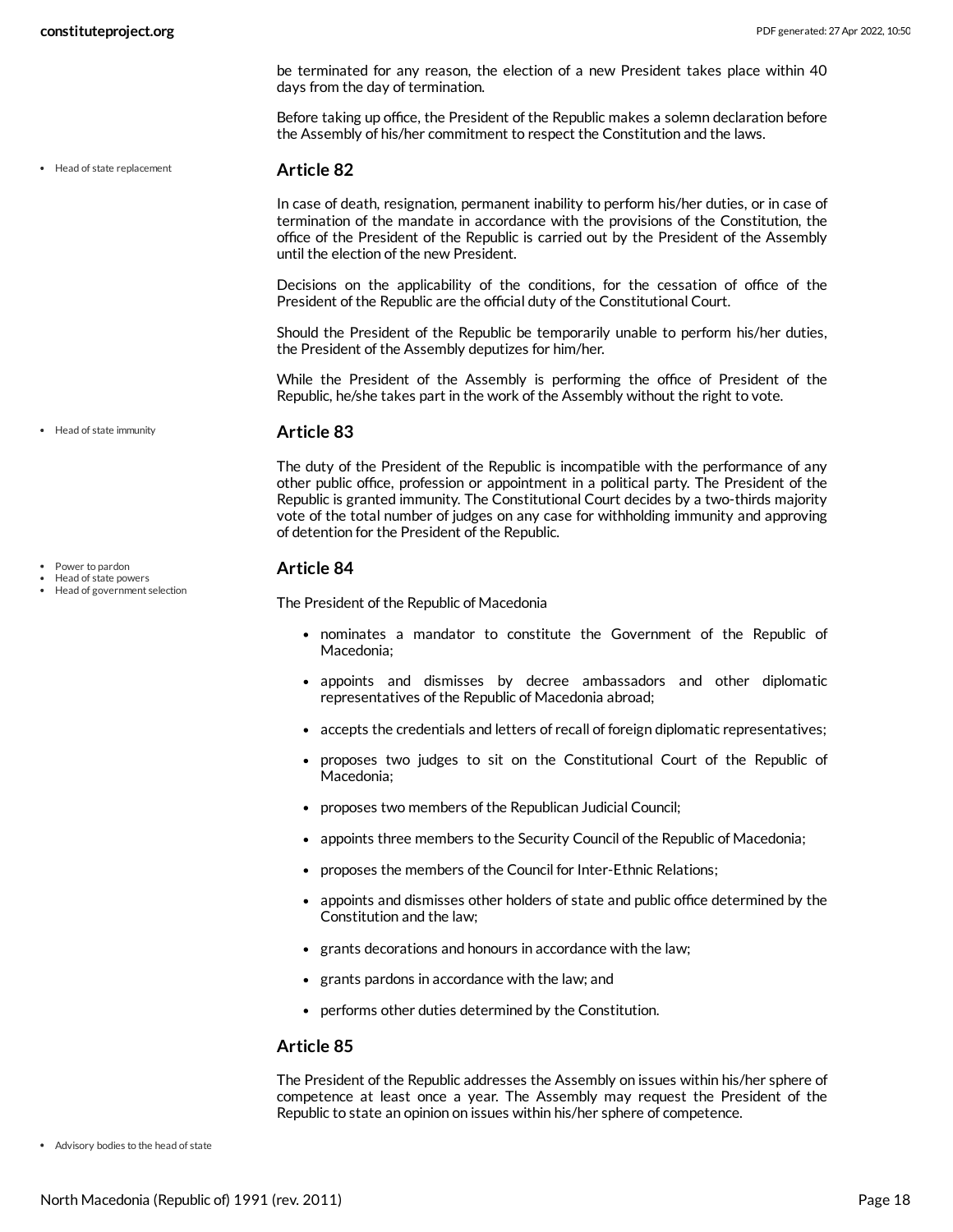Head of state removal

#### **Article 86**

The President of the Republic is President of the Security Council of the Republic of Macedonia.

The Security Council of the Republic is composed of the President of the Republic, the President of the Assembly, the Prime Minister, the Ministers heading the bodies of state administration in the fields of security, defence and foreign affairs and three members appointed by the President of the Republic.

The Council considers issues relating to the security and defence of the Republic and makes policy proposals to the Assembly and the Government.

**Article 87**

<span id="page-18-4"></span>The President is held accountable for any violation of the Constitution in exercising his/her rights and duties. The procedure for determining the President of the Republic's answerability is initiated by the Assembly with a two-thirds majority vote of all Representatives. It is the Constitutional Court that decides on the answerability of the President by a two-thirds majority vote of all judges.

If the Constitutional Court considers the president answerable for a violation, his/her mandate is terminated by the force of the Constitution.

### <span id="page-18-0"></span>**3. The Government of the Republic of Macedonia**

#### **Article 88**

Executive power is vested in the Government of the Republic of Macedonia.

The Government exercises its rights and competence on the basis and within the framework of the Constitution and law.

#### <span id="page-18-3"></span>**Article 89**

The Government is composed of a prime Minister and Ministers. The Prime Minister and the Ministers cannot be Representatives in the Assembly. The Prime Minister, and Ministers are granted immunity. The Government decides on their immunity. The Prime Minister, Deputy Prime Ministers and Ministers cannot be called up for duties in the Armed Forces.

The office of Prime Minister or Minister is incompatible with any other public office or profession. The organization and mode of working of the Government are regulated by law.

#### <span id="page-18-2"></span>**Article 90**

The President of the Republic of Macedonia is obliged, within 10 days of the constitution of the Assembly, to entrust the mandate for constituting the Government to a candidate from the party or parties which has/have a majority in the Assembly.

Within 20 days from the day of being entrusted with the mandate, the mandator submits a programme to the Assembly and proposes the composition of the Government.

The Government is elected by the Assembly on the proposal of the mandator and on the basis of the programme by a majority vote of the total number of Representatives.

#### <span id="page-18-1"></span>**Article 91**

The Government of the Republic of Macedonia

determines the policy of carrying out the laws and other regulations of the Assembly and is responsible for their execution;

Eligibility for cabinet

- Name/structure of executive(s)
- Head of government immunity
- Head of government's role in the legislature Establishment of cabinet/ministers

Head of government selection

Cabinet selection

#### Attorney general

- Powers of cabinet
- Head of government powers • Budget bills
-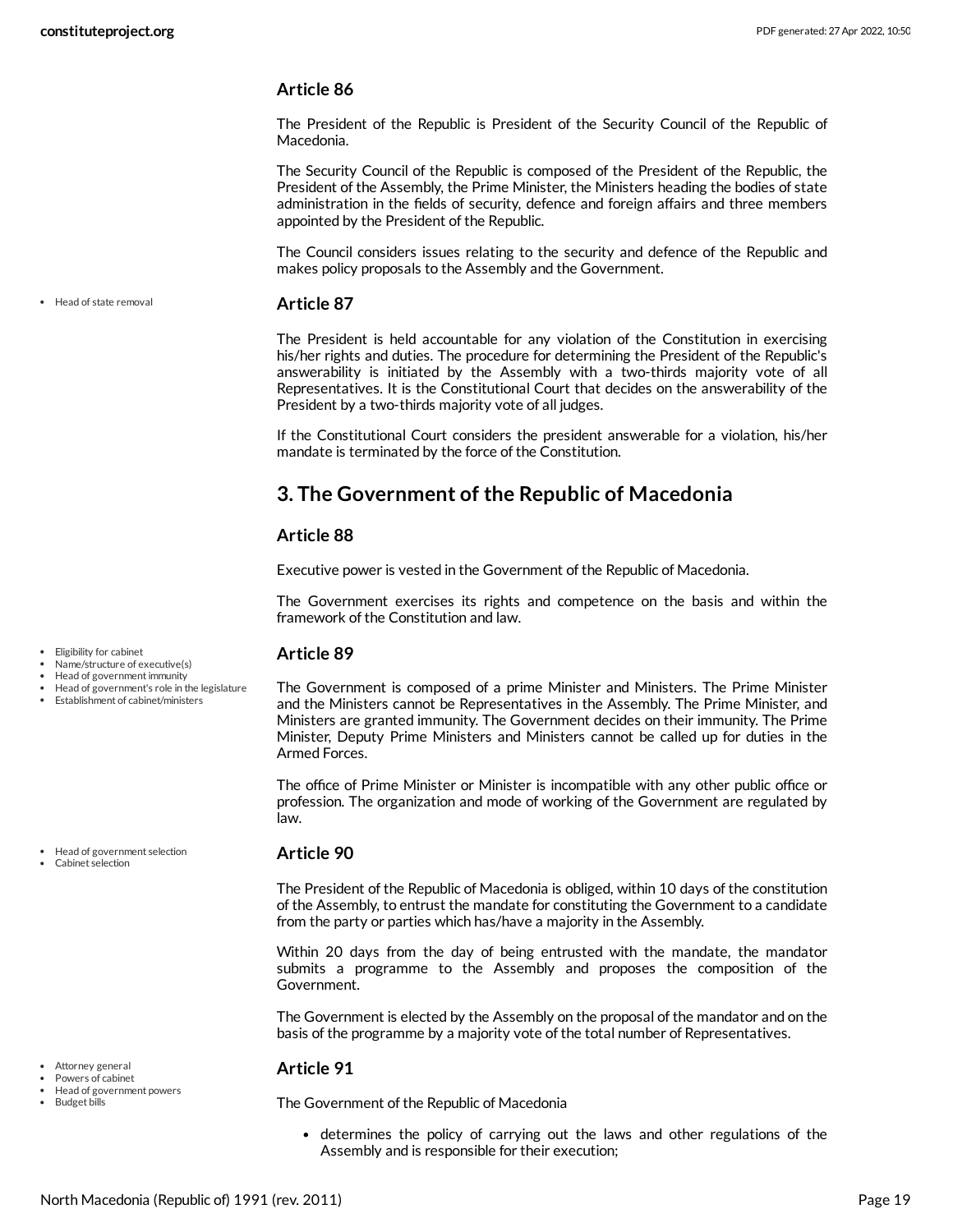- proposes laws, the budget of the Republic and other regulations adopted by the Assembly;
- proposes a spatial plan of the Republic;
- proposes decisions concerning the reserves of the Republic and sees to their execution;
- adopts bylaws and other acts for the execution of laws;
- lays down principles on the internal organization and work of the Ministries and other administrative bodies, directing and supervising their work;
- provides appraisals of drafts of laws and other acts submitted to the Assembly by other authorized bodies;
- decides on the recognition of states and governments;
- establishes diplomatic and consular relations with other states;
- makes decisions on opening diplomatic and consular offices abroad;
- proposes the appointment of ambassadors and Representatives of the Republic of Macedonia abroad and appoints chiefs of consular offices;
- proposes the Public Prosecutor;
- appoints and dismisses holders of public and other office determined by the Constitution and laws; and
- performs other duties determined by the Constitution and law.

#### <span id="page-19-0"></span>**Article 92**

The Government and each of its members are accountable to the Assembly.

The Assembly may take a vote of no-confidence in the Government.

A vote of no-confidence in the Government may be initiated by a minimum of 20 Representatives. The vote of no-confidence in the Government is taken after three days have elapsed from the day of its proposal. Another vote of no-confidence in the Government may not be proposed before 90 days have elapsed since the last such vote, unless proposed by a majority of all Representatives. A vote of no-confidence in the Government is adopted by a majority vote of all the Representatives. If a vote of noconfidence in the Government is passed, the Government is obliged to submit its resignation.

#### **Article 93**

The Government itself has the right to raise the question of confidence before the Assembly.

The Government has the right go submit its resignation. The resignation of the Prime Minister, his/her death or permanent inability to perform his/her duties entail the resignation of the Government. The Government ceases its term of office when the Assembly is dissolved. When a vote of no-confidence in the Government has been passed, it has submitted its resignation, or its term of office has ceased owing to the dissolution of the Assembly, the same Government remains on duty until the election of a new Government.

Cabinet removal

#### **Article 94**

A member of the Government has the right to submit his/her resignation. The Prime Minister may propose the dismissal of a member of the Government. The Assembly decides on the proposal for the dismissal of a member of the Government at its first meeting following the proposal. If the Prime Minister dismisses more than one-third of

- 
- Cabinet removal
- Limits on removing head of government Head of government removal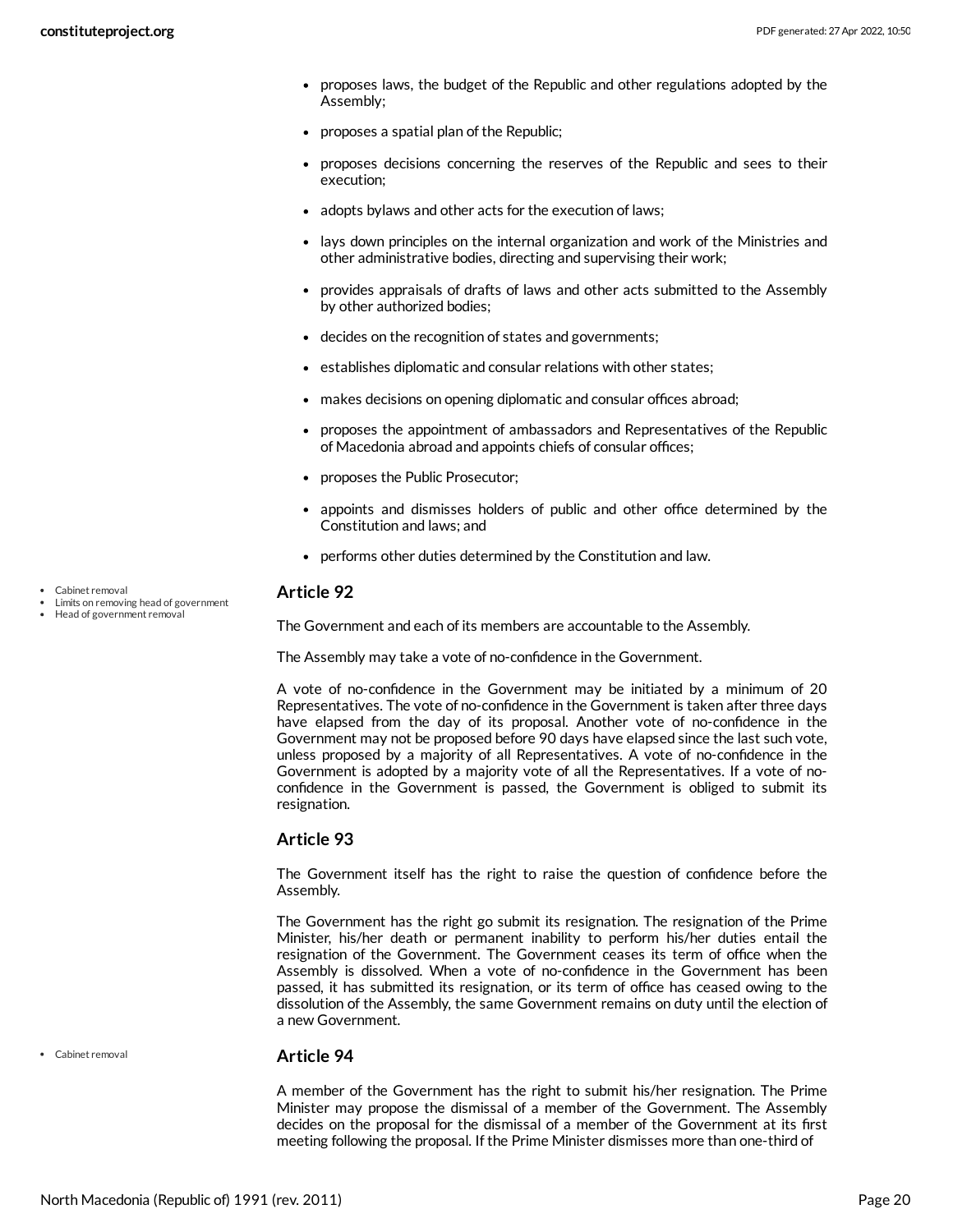the initial composition of the Government, the Assembly follows the same procedure as for the election of a new Government.

#### **Article 95**

The state administration consists of Ministries and other administrative bodies and organizations determined by law. Political organization and activities within bodies of state administration are prohibited. The organization and work of the bodies of state administration are regulated by a law to be adopted by a two-thirds majority vote of all Representatives.

#### **Article 96**

The bodies of state administration perform the duties within their sphere of competence autonomously and on the basis and within the framework of the Constitution and laws, being accountable for their work to the Government.

#### **Article 97**

The bodies of state administration in the fields of defence and the police are to be headed by civilians who have been civilians for at least three years before their election to these offices.

### <span id="page-20-0"></span>**4. The Judiciary**

#### <span id="page-20-1"></span>**Article 98**

- Supermajority required for legislation Structure of the courts
- International law
- Judicial independence

Judiciary power is exercised by courts. Courts are autonomous and independent. Courts judge on the basis of the Constitution and laws and international agreements ratified in accordance with the Constitution. There is one form of organization for the judiciary. Emergency courts are prohibited. The types of courts, their spheres of competence, their establishment, abrogation, organization and composition, as well as the procedure they follow are regulated by a law adopted by a majority vote of two-thirds of the total number of Representatives.

• Supreme/ordinary court judge removal

#### <span id="page-20-2"></span>**Article 99**

A judge is elected without restriction of his/her term of office. A judge cannot be transferred against his/her will.

#### A judge is discharged

- if he/she so requests;
- if he/she permanently loses the capability of carrying out a judge's office, which is determined by the Republican Judicial Council;
- if he/she fulfills the conditions for retirement;
- if he/she is sentenced for a criminal offence to a prison term of a minimum of six months;
- $\bullet$  owing to a serious disciplinary offence defined in law, making him/her unsuitable to perform a judge's office as decided by the Republican Judicial Council; and
- owing to unprofessional and unethical performance of a judge's office, as decided by the Republican Judicial Council in a procedure regulated by law.

#### **Article 100**

Judges are granted immunity. The Assembly decides on the immunity of judges. The performance of a judge's office in incompatible with other public office, profession or membership in a political party. Political organization and activity in the judiciary is prohibited.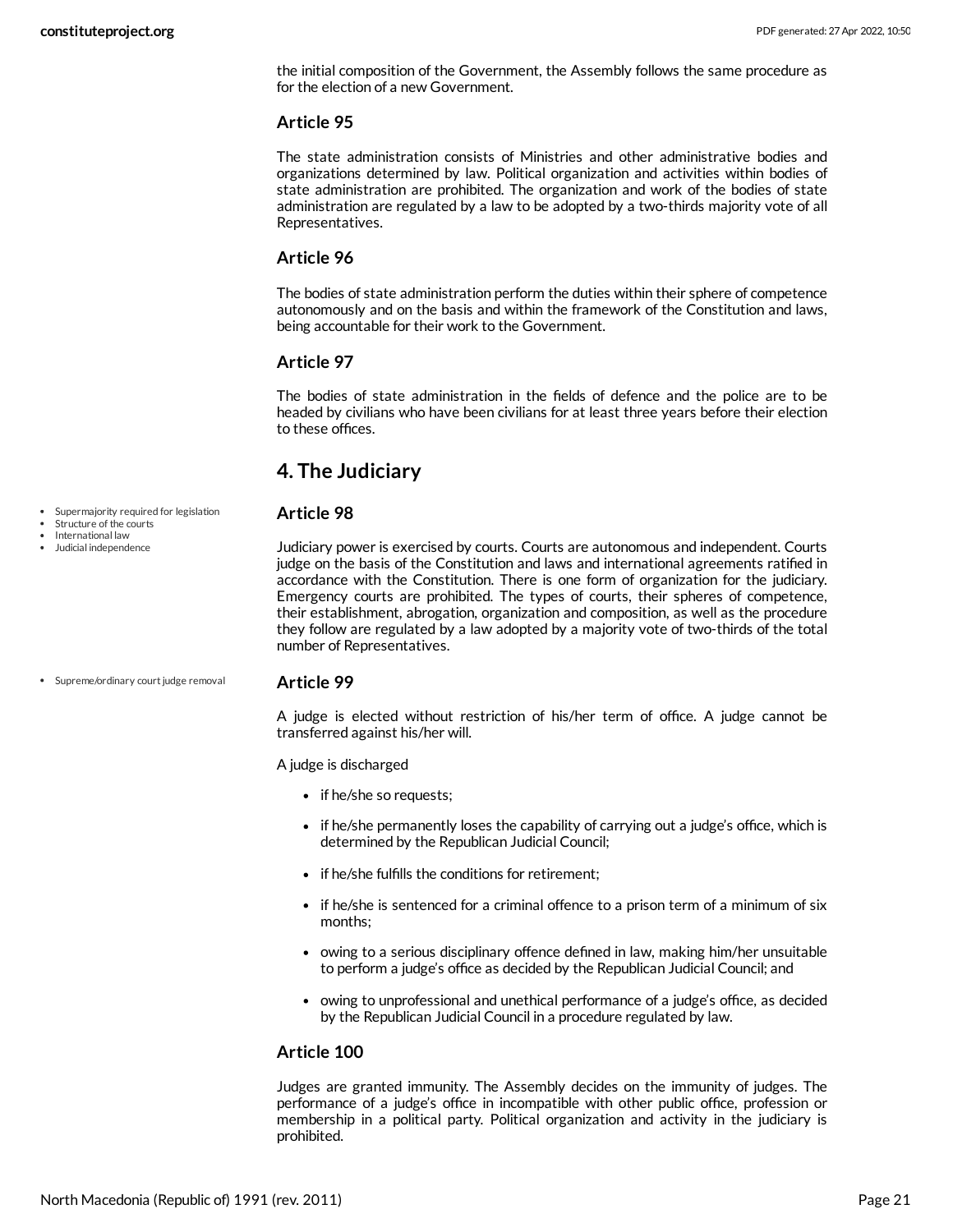Structure of the courts

• Right to public trial

<span id="page-21-6"></span>**Article 101**

The Supreme Court of the Republic of Macedonia is the highest court in the Republic, providing uniformity in the implementation of the laws by the courts.

#### <span id="page-21-5"></span>**Article 102**

Court hearings and the passing of verdicts are public. The public can be excluded in cases determined by law.

#### **Article 103**

The court tries cases in council. The law determines cases in which a judge can sit alone. Jury judges take part in a trial in cases determined by law. Jury judges cannot be held answerable for their opinions and decisions concerning their verdict.

**Article 104** Establishment of judicial council

> <span id="page-21-3"></span>The Republican Judicial Council is composed of seven members. The Assembly elects the members of the Council. The members of the Council are elected from the ranks of outstanding members of the legal profession for a term of six wears with the right to one reelection. Members of the Republican Judicial Council are granted immunity. The Assembly decides on their immunity. The office of a member of the Republican Judicial Council is incompatible with the performance of other public offices, professions or membership in political parties.

#### <span id="page-21-4"></span>**Article 105**

The Republican Judicial Council

- proposes to the Assembly the election and discharge of judges and determines proposals for the discharge of a judge's office in cases laid down in the Constitution;
- decides on the disciplinary answerability of judges;
- assesses the competence and ethics of judges in the performance of their office; and
- proposes two judges to sit on the Constitutional Court of the Republic of Macedonia.

### <span id="page-21-0"></span>**5. The Public Prosecutor's Office**

#### <span id="page-21-1"></span>**Article 106**

The Public Prosecutor's Office is a single and autonomous state body carrying out legal measures against persons who have committed criminal and other offences determined by law, it also performs other duties determined by law. The Public Prosecutor's Office carries out its duties on the basis of and within the framework of the Constitution and law. The Public Prosecutor is appointed by the Assembly for a term of six years and is discharged by the Assembly.

#### **Article 107**

<span id="page-21-2"></span>The Public Prosecutor is granted immunity. The Assembly decides on his/her immunity. The office of the Public Prosecutor is incompatible with the performance of any other public office, profession or membership in a political party.

Establishment of constitutional court

Attorney general

Ordinary court selection Establishment of judicial council Supreme/ordinary court judge removal

• Supreme court selection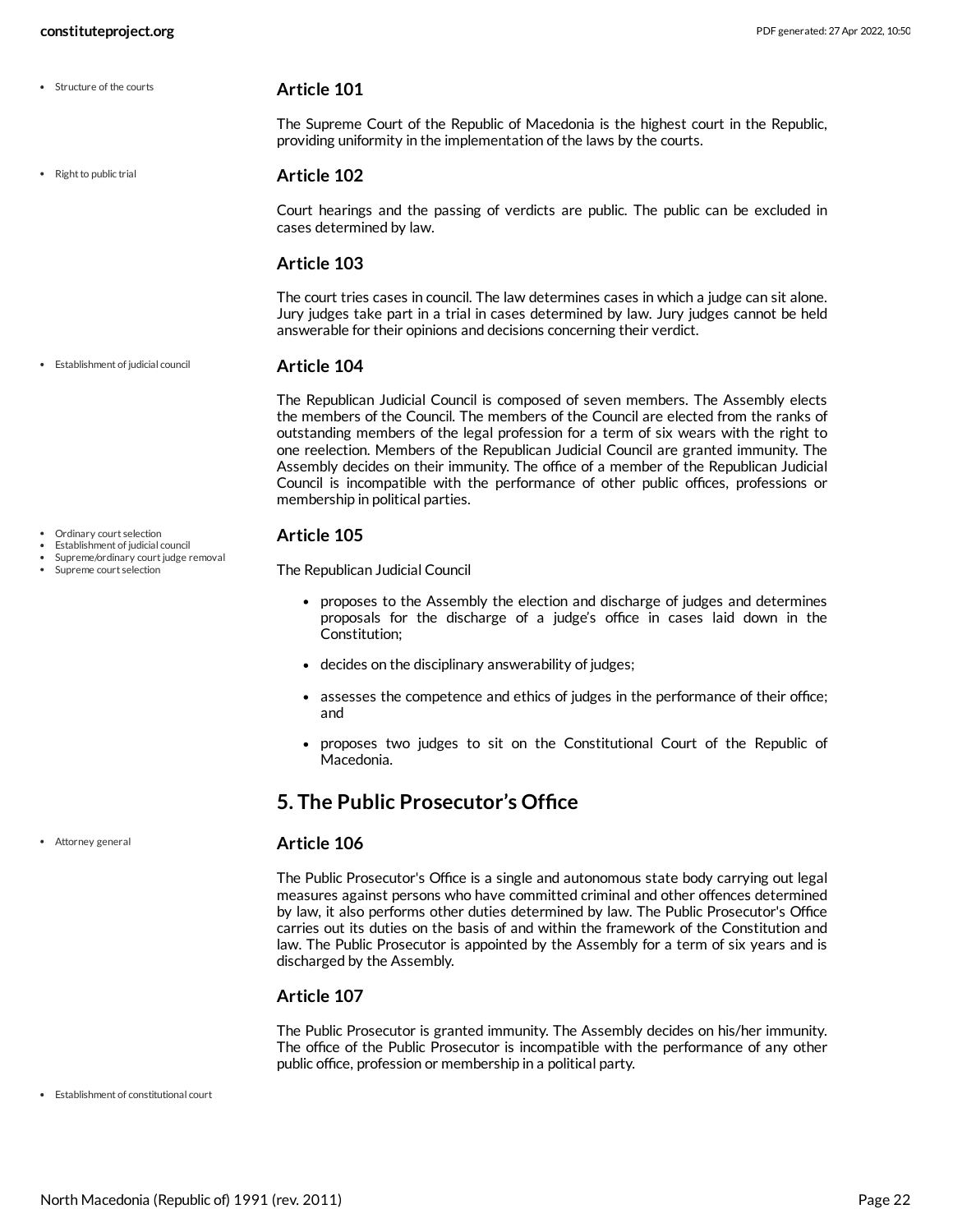## <span id="page-22-0"></span>**IV. THE CONSTITUTIONAL COURT OF THE REPUBLIC OF MACEDONIA**

### <span id="page-22-1"></span>**Article 108**

The Constitutional Court of the Republic of Macedonia is a body of the Republic protecting constitutionality and legality.

### <span id="page-22-2"></span>**Article 109**

The Constitutional Court of the Republic of Macedonia is composed of nine judges. The Assembly elects the judges to the Constitutional Court by a majority vote of the total number of Representatives. The term of office of the judges is nine years without the right to reelection. The Constitutional Court elects a President from its own ranks for a term of three years without the right to reelection. Judges of the Constitutional Court are elected from the ranks of outstanding members of the legal profession.

### <span id="page-22-3"></span>**Article 110**

The Constitutional Court of the Republic of Macedonia

- decides on the conformity of laws with the Constitution;
- decides on the conformity of collective agreements and other regulations with the Constitution and laws;
- protects the freedoms and rights of the individual and citizen relating to the freedom of conviction, conscience, thought and public expression of thought, political association and activity as well as to the prohibition of discrimination among citizens on the ground of sex, race, religion or national, social or political affiliation;
- decides on conflicts of competency among holders of legislative, executive and judicial offices;
- decides on conflicts of competency among Republic bodies and units of local selfgovernment;
- decides on the answerability of the President of the Republic;
- decides on the constitutionality of the programmes and statutes of political parties and associations of citizens; and
- decides on other issues determined by the Constitution.

### <span id="page-22-4"></span>**Article 111**

<span id="page-22-5"></span>The office of judge of the Constitutional Court is incompatible with the performance of other public office, profession or membership in a political party. Judges of the Constitutional Court are granted immunity. The Constitutional Court decides on their immunity. Judges of the Constitutional Court cannot be called up for duties in the Armed Forces. The office of a judge of the Constitutional Court ceases when the incumbent resigns. A judge of the Constitutional Court shall be discharged from office if sentenced for a criminal offence to unconditional imprisonment of a minimum of six months, or if he/she permanently loses the capability of performing his/her office, as determined by the Constitutional Court.

- Constitutional court term limits
- Fligibility for const court judges Constitutional court selection
- Constitutional court term length
- Constitutional court powers
- Regulation of political parties

Constitutional court removal

<sup>•</sup> Constitutionality of legislation

Constitutional interpretation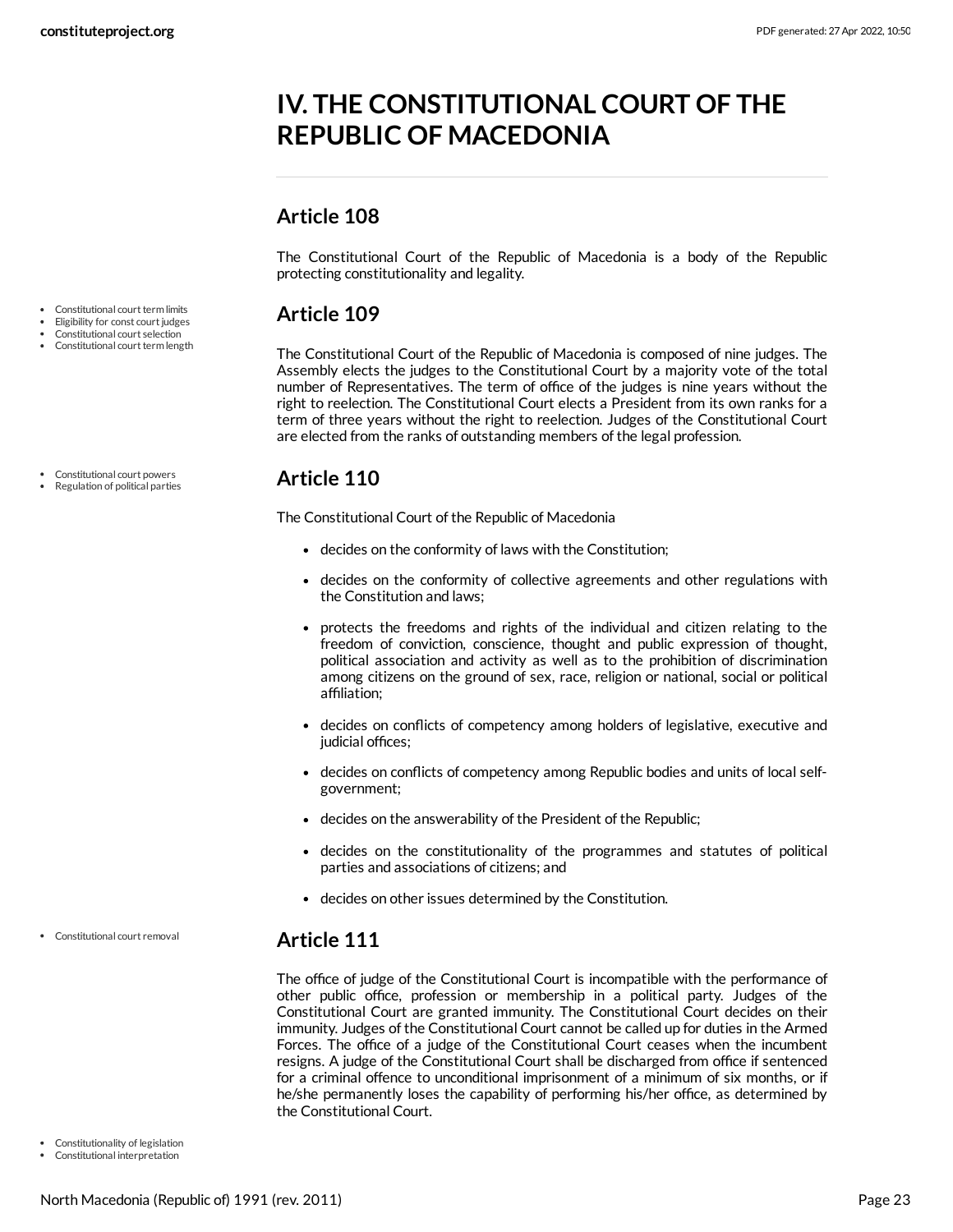### <span id="page-23-0"></span>**Article 112**

The Constitutional Court shall repeal or invalidate a law if it determines that the law does not conform to the Constitution. The Constitutional Court shall repeal or invalidate a collective agreement, other regulation or enactment, statute or programme of a political party or association, if it determines that the same does not conform to the Constitution or law. The decisions of the Constitutional Court are final and executive.

## <span id="page-23-1"></span>**Article 113**

The mode of work and the procedure of the Constitutional Court are regulated by an enactment of the Court.

## <span id="page-23-2"></span>**V. LOCAL SELF-GOVERNMENT**

Municipal government

### <span id="page-23-3"></span>**Article 114**

The right of citizens to local self-government is guaranteed. Municipalities are units of local self-government.

Within municipalities forms of neighbourhood self-government may be established.

Municipalities are financed from their own sources of income determined by law as well as by funds from the Republic.

Local self-government is regulated by a law adopted by a two-thirds majority vote of the total number of Representatives.

Municipal government

## <span id="page-23-4"></span>**Article 115**

In units of local self-government, citizens directly and through representatives participate in decision-making on issues of local relevance particularly in the fields of urban planning, communal activities, culture, sport, social security and child care, preschool education, primary education, basic health care and other fields determined by law.

The municipality is autonomous in the execution of its constitutionally and legally determined spheres of competence; supervision of the legality of its work is carried out by the Republic. The carrying out of specified matters can by law be entrusted to the municipality by the Republic.

## <span id="page-23-5"></span>**Article 116**

The territorial division of the Republic and the area administered by each municipality are defined by law.

## <span id="page-23-6"></span>**Article 117**

The City of Skopje is a particular unit of local self-government the organization of which is regulated by law. In the City of Skopje, citizens directly and through representatives participate in decision-making on issues of relevance for the City of Skopje particularly in the field of urban planning, communal activities, culture, sport, social security and child care, preschool education, primary education, basic health care and other fields determined by law. The City of Skopje is financed from its own sources of income determined by law, as well as by funds from the Republic.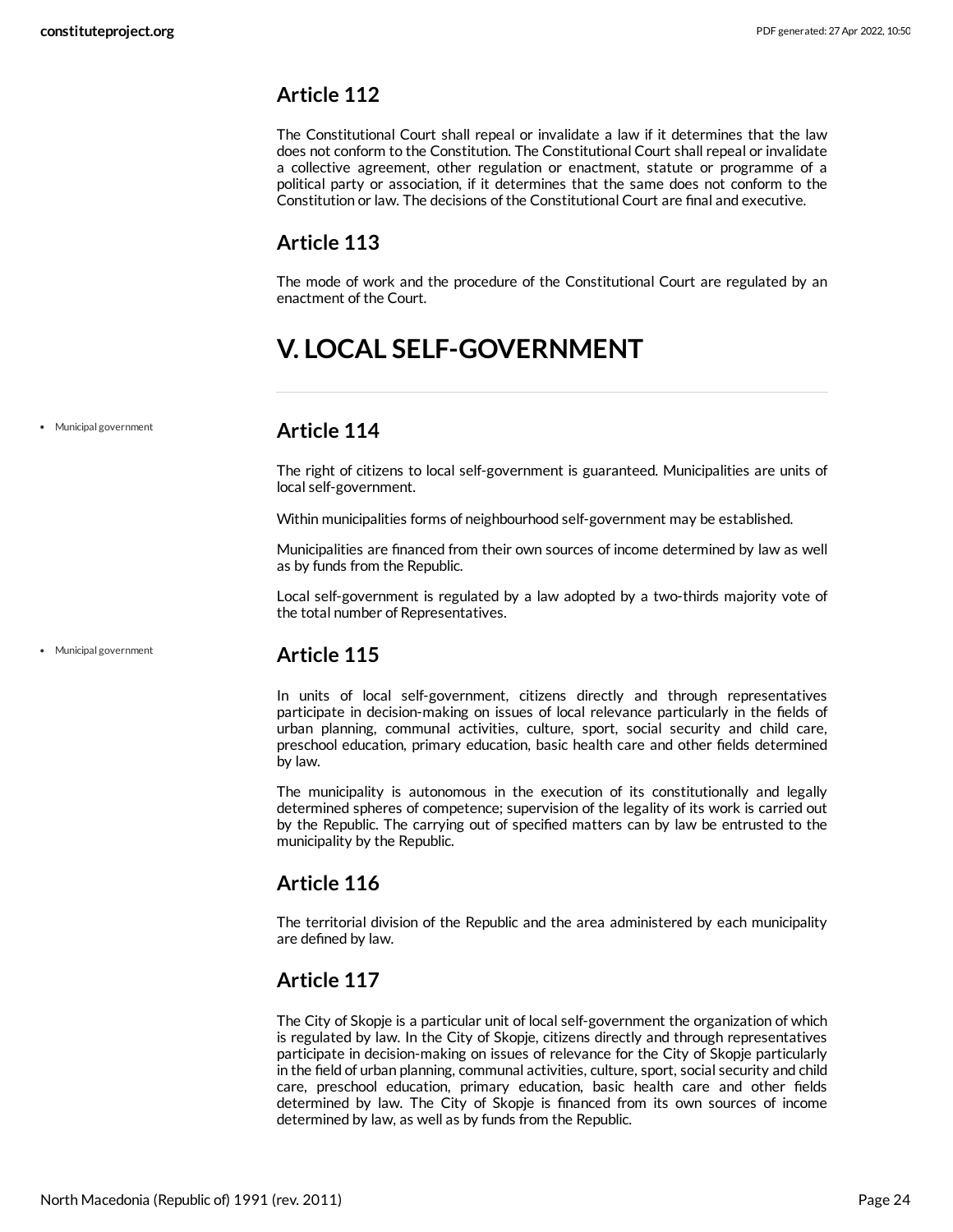Legal status of treaties Treaty ratification International law

Foreign affairs representative International law Treaty ratification

• Treaty ratification

• International organizations

The City is autonomous in the execution of its constitutionally and legally determined spheres of competence; supervision of the legality of its work is carried out by the Republic.

By law, the Republic can entrust the carrying out of specified matters to the City.

## <span id="page-24-0"></span>**VI. INTERNATIONAL RELATIONS**

### <span id="page-24-1"></span>**Article 118**

The international agreements ratified in accordance with the Constitution are part of the internal legal order and cannot be changed by law.

### <span id="page-24-2"></span>**Article 119**

International agreements are concluded in the name of the Republic of Macedonia by the President of the Republic of Macedonia.

International agreements may also be concluded by the Government of the Republic of Macedonia, when it is so determined by law.

### <span id="page-24-3"></span>**Article 120**

A proposal for association in a union or community with other states or for dissociation from a union or community with other states may be submitted by the President of the Republic, the Government or by at least 40 Representatives.

The proposal for association in or dissociation from a union or community with other states is accepted by the Assembly by a two-thirds majority vote of the total number of Representatives.

The decision of association in or dissociation from a union or community is adopted if it is upheld in a referendum by the majority of the total number of voters in the Republic.

### <span id="page-24-4"></span>**Article 121**

A decision of association or dissociation concerning membership in international organizations is adopted by the Assembly by a majority vote of the total number of Representatives of the Assembly and proposed by the President of the Republic, the Government or at least 40 Representatives of the Assembly.

## <span id="page-24-5"></span>**VII. THE DEFENCE OF THE REPUBLIC AND STATES OF WAR AND EMERGENCY**

Supermajority required for legislation

### <span id="page-24-6"></span>**Article 122**

The Armed Forces of the Republic of Macedonia protect the territorial integrity and independence of the Republic. The defence of the Republic is regulated by a law adopted by a two-thirds majority vote of the total number of Representatives.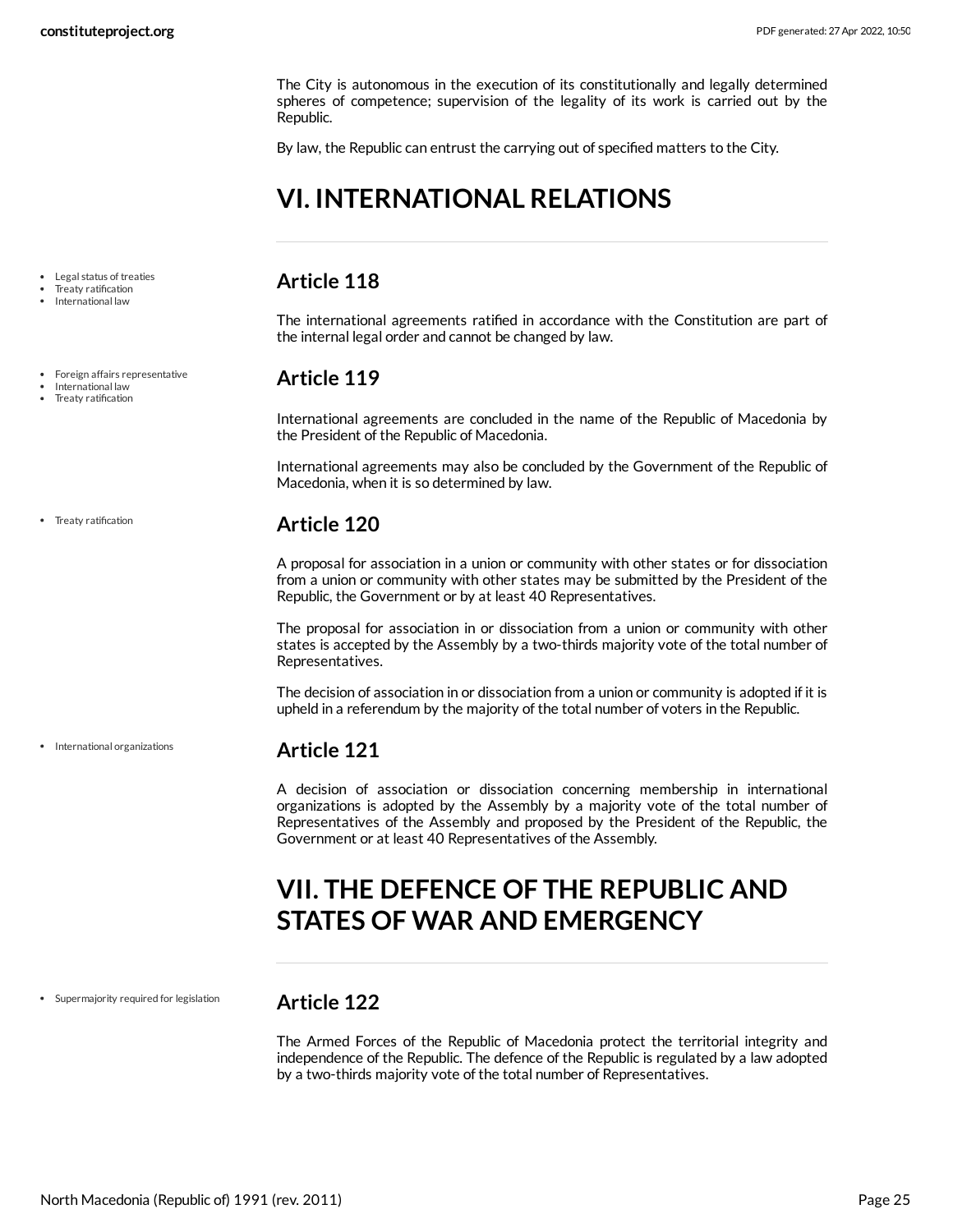Power to declare/approve war

**Emergency provisions** 

### <span id="page-25-0"></span>**Article 123**

No person is authorized to recognize occupation of the Republic of Macedonia or of part thereof.

#### **Article 124**

<span id="page-25-1"></span>A state of war exists when direct danger of military attack on the Republic is impending, or when the Republic is attacked, or war is declared on it. A state of war is declared by the Assembly by a two-thirds majority vote of the total number of Representatives of the Assembly, on the proposal of the President of the Republic, the Government or at least 30 Representatives. If the Assembly cannot meet, the decision on the declaration of a state of war is made by the President of the Republic who submits it to the Assembly for confirmation as soon as it can meet.

### <span id="page-25-2"></span>**Article 125**

A state of emergency exists when major natural disasters or epidemics take place. A state of emergency on the territory of the Republic of Macedonia or on part thereof is determined by the Assembly on a proposal by the President of the Republic, the Government or by at least 30 Representatives.

The decision to establish the existence of a state of emergency is made by a two-thirds majority vote of the total number of Representatives and can remain in force for a maximum of 30 days.

If the Assembly cannot meet, the decision to establish the existence of a state of emergency is made by the President of the Republic, who submits it to the Assembly for confirmation as soon as it can meet.

Head of government decree power Emergency provisions

### <span id="page-25-3"></span>**Article 126**

During a state of war or emergency, the Government, in accordance with the Constitution and law, issues decrees with the force of law. The authorization of the Government to issue decrees with the force of law lasts until the termination of the state of war or emergency, on which the Assembly decides.

### <span id="page-25-4"></span>**Article 127**

During the state of war, if the Assembly cannot meet, the President of the Republic may appoint and discharge the Government, as well as appoint or dismiss officials whose election is within the sphere of competence of the Assembly.

#### **•** Emergency provisions

### <span id="page-25-5"></span>**Article 128**

The mandate of the judges of the Constitutional Court of Macedonia, as well as members of the Republican Judicial Council is extended for the duration of the state of war or emergency.

#### Constitution amendment procedure

## <span id="page-25-6"></span>**VIII. CHANGES IN THE CONSTITUTION**

### <span id="page-25-7"></span>**Article 129**

The Constitution of the Republic of Macedonia can be changed or supplemented by constitutional amendments.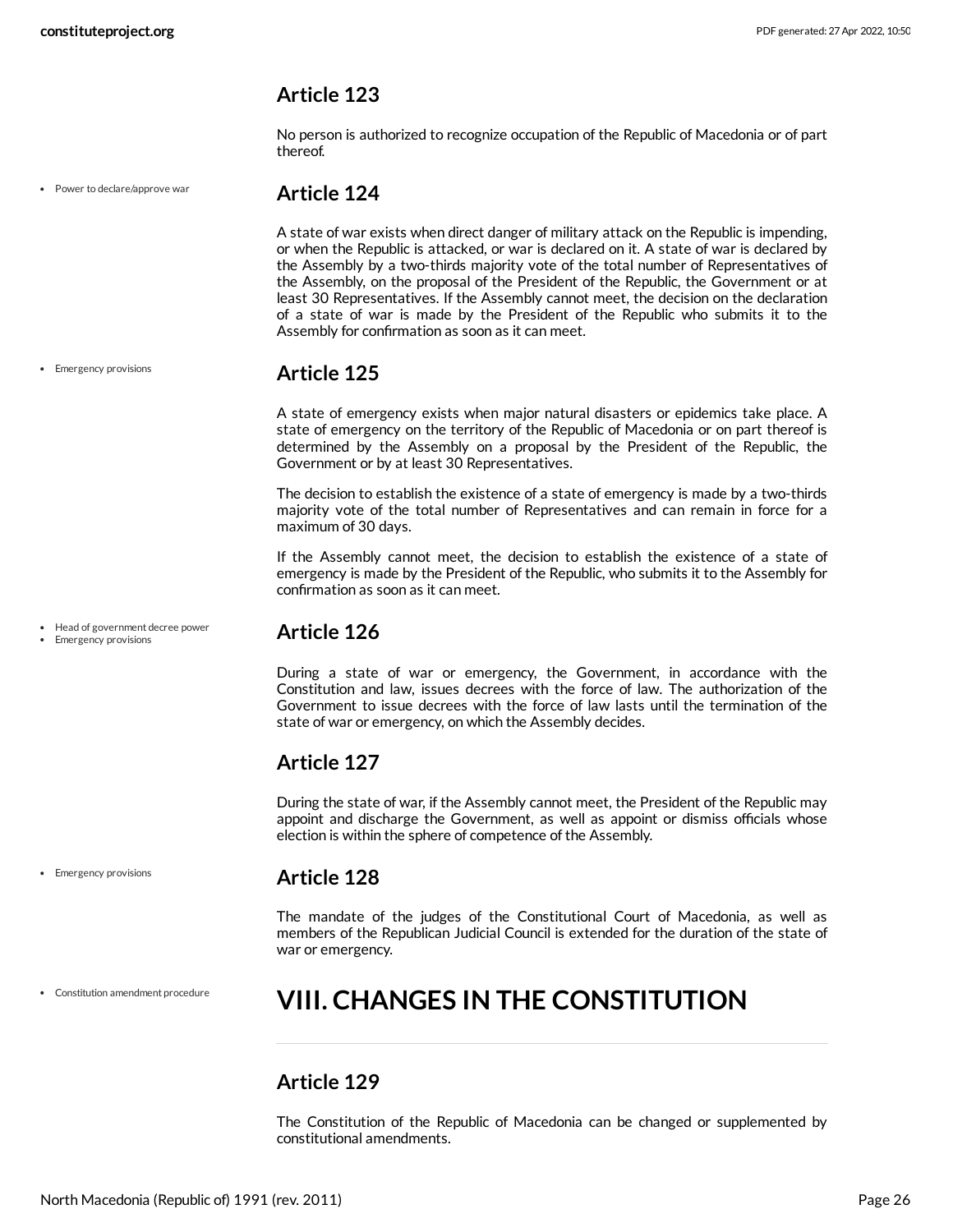## <span id="page-26-0"></span>**Article 130**

A proposal to initiate a change in the Constitution in the Republic of Macedonia may be made by the President of the Republic, by the Government, by at least 30 Representatives, or by 150,000 citizens.

### <span id="page-26-1"></span>**Article 131**

The decision to initiate a change in the Constitution is made by the Assembly by a twothirds majority vote of the total number of Representatives. The draft amendment to the Constitution is confirmed by the Assembly by a majority vote of the total number of Representatives and then submitted to public debate. The decision to change the Constitution is made by the Assembly by a two-thirds majority vote of the total number of Representatives. The change in the Constitution is declared by the Assembly.

Transitional provisions

## <span id="page-26-2"></span>**IX. TRANSITIONAL AND FINAL CLAUSES**

## <span id="page-26-3"></span>**Article 132**

Time of residence in other republics in the Socialist Federative Republic of Yugoslavia is also included in the time span specified in Article 80, Paragraph 5.

## <span id="page-26-4"></span>**Article 133**

A Constitution Act shall be adopted for the implementation of the Constitution. The Constitution Act is adopted by a two-thirds majority vote of the total number of Representatives. The Constitution Act is declared by the Assembly and comes into force simultaneously with the declaration of the Constitution.

## <span id="page-26-5"></span>**Article 134**

This Constitution comes into force on the day it is declared in the Assembly of the Republic of Macedonia.

## <span id="page-26-6"></span>**X. AMENDMENTS TO THE CONSTITUTION OF THE REPUBLIC OF MACEDONIA**

## <span id="page-26-7"></span>**AMENDMENT I**

- **1.** The Republic of Macedonia has no territorial pretensions towards any neighboring state.
- **2.** The borders of the Republic of Macedonia can only be changed in accordance with the Constitution and on the principle of free will, as well as in accordance with generally accepted international norms.
- **3.** Clause 1. of this Amendment is an Addendum to Article 3 of the Constitution of the Republic of Macedonia. Clause 2. replaces Paragraph 3 of the same Article.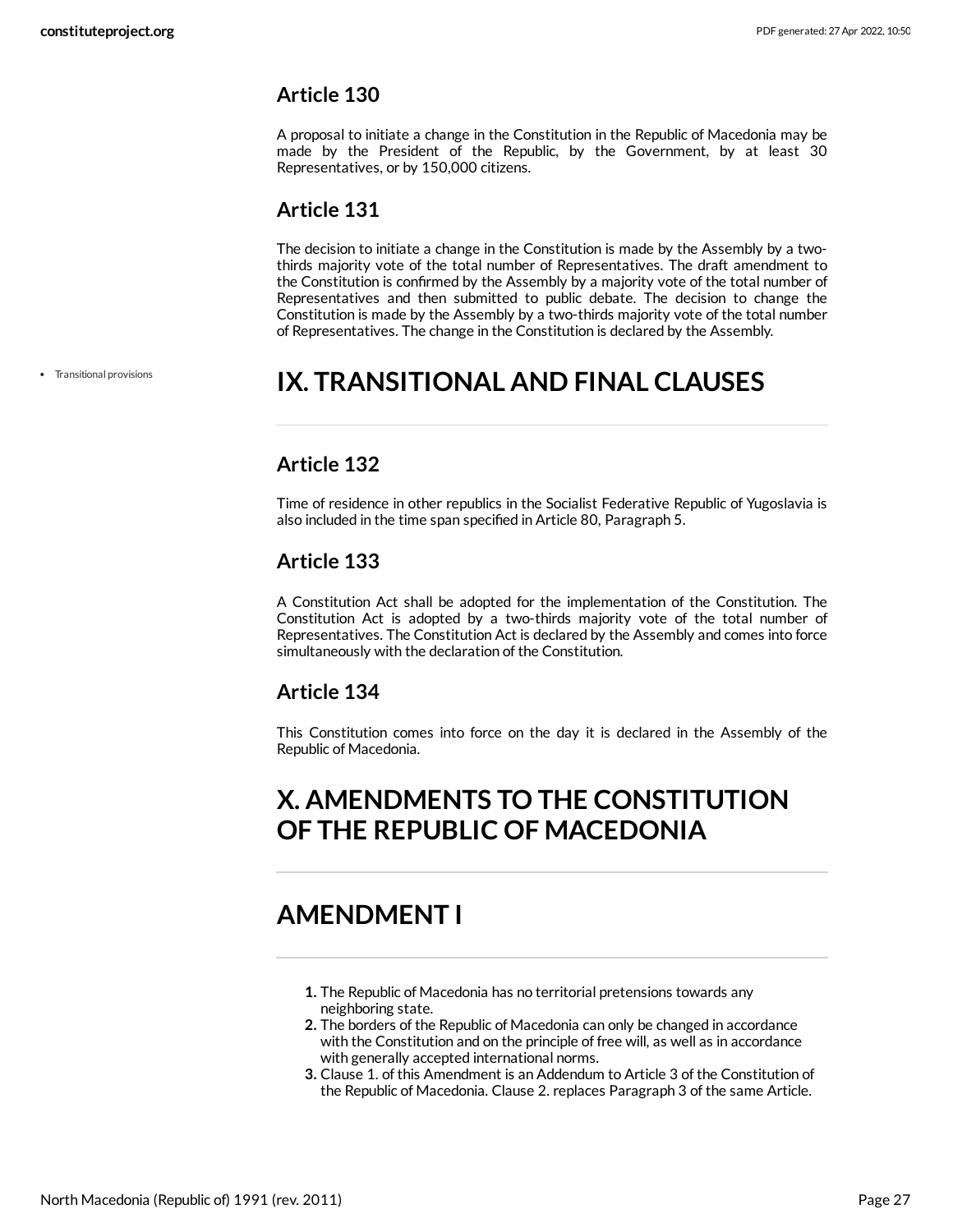## <span id="page-27-0"></span>**AMENDMENT II**

- **1.** In the exercise of this concern the Republic will not interfere in the sovereign rights of other states or in their internal affairs.
- **2.** This Amendment is an Addendum to Paragraph 1 of Article 49 of the Constitution of the Republic of Macedonia.

These Amendments are an integral part of the Constitution of the Republic of Macedonia and came into force on the day they were promulgated, on January 6th, 1992.

## <span id="page-27-1"></span>**AMENDMENT III**

- **1.** Detention until the indictment may last, by a court decision, for a maximum period of 180 days from the day of detention. After the indictment, detention may be prolonged or determined by a competent court in case and in procedure prescribed by law.
- **2.** This amendment replaces Paragraph 5 of Article 12 of the Constitution.

## <span id="page-27-2"></span>**AMENDMENT IV**

- **1.** The citizens of the Republic of Macedonia, the Macedonian people, as well as citizens living within its borders who are part of the Albanian people, the Turkish people, the Vlach people, the Serbian people, the Romany people, the Bosniak people and others taking responsibility for the present and future of their fatherland, aware of and grateful to their predecessors for their sacrifice and dedication in their endeavours and struggle to create an independent and sovereign state of Macedonia, and responsible to future generations to preserve and develop everything that is valuable from the rich cultural inheritance and coexistence within Macedonia, equal in rights and obligations towards the common good—the Republic of Macedonia—in accordance with the tradition of the Krushevo Republic and the decisions of the Antifascist People's Liberation Assembly of Macedonia, and the Referendum of September 8, 1991, have decided to establish the Republic of Macedonia as an independent, sovereign state, with the intention of establishing and consolidating the rule of law, guaranteeing human rights and civil liberties, providing peace and coexistence, social justice, economic well-being and prosperity in the life of the individual and the community, and, in this regard, through their representatives in the Assembly of the Republic of Macedonia, elected in free and democratic elections, adopt . . . .
- **2.** Item 1 of this amendment replaces the Preamble of the Constitution of the Republic of Macedonia.

Official or national languages Protection of language use

## <span id="page-27-3"></span>**AMENDMENT V**

**1.** The Macedonian language, written using its Cyrillic alphabet, is the official language throughout the Republic of Macedonia and in the international relations of the Republic of Macedonia.

Any other language spoken by at least 20 percent of the population is also an official language, written using its alphabet, as specified below.

Motives for writing constitution Integration of ethnic communities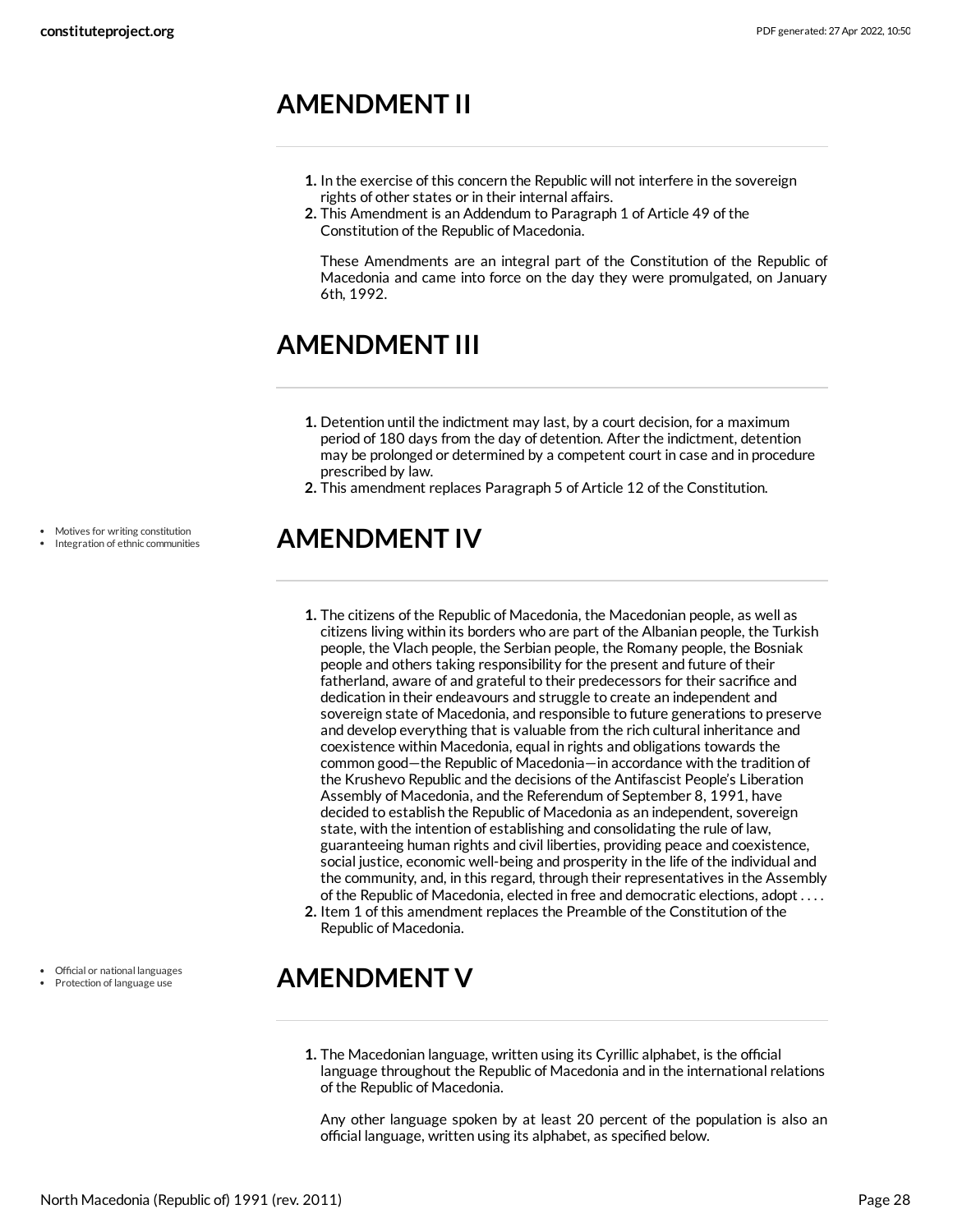**1.** Any official personal documents of citizens speaking an official language other than Macedonian shall also be issued in that language, in addition to the Macedonian language, in accordance with the law.

Any person living in a unit of local self-government in which at least 20 percent of the population speaks an official language other than Macedonian may use that official language to communicate with the regional office of the central government with responsibility for that municipality; such an office shall reply in that language in addition to Macedonian. Any person may use any official language to communicate with a main office of the central government, which shall reply in that language in addition to Macedonian.

In the organs of the Republic of Macedonia, any official language other than Macedonian may be used in accordance with the law.

In the units of local self-government where at least 20 percent of the population speaks a particular language, that language and its alphabet shall be used as an official language in addition to the Macedonian language and the Cyrillic alphabet. With respect to languages spoken by less than 20 percent of the population of a unit of local self-government, the local authorities shall decide on their use in public bodies.

**2.** This amendment replaces Article 7 of the Constitution of the Republic of Macedonia.

## <span id="page-28-0"></span>**AMENDMENT VI**

- **1.** Equitable representation of persons belonging to all communities in public bodies at all levels and in other areas of public life;
- **2.** Item 1 of this amendment is an addition to line 2 of Article 8 of the Constitution of the Republic of Macedonia.

## <span id="page-28-1"></span>**AMENDMENT VII**

- **1.** The Macedonian Orthodox Church, as well as the Islamic Religious Community in Macedonia, the Catholic Church, Evangelical Methodist Church, the Jewish Community and other Religious communities and groups are separate from the state and equal before the law.
- **2.** The Macedonian Orthodox Church, as well as the Islamic Religious Community in Macedonia, the Catholic Church, Evangelical Methodist Church, the Jewish Community and other Religious communities and groups are free to establish schools and other social and charitable institutions, by way of a procedure regulated by law.
- **3.** Item 1 of this amendment replaces paragraph 3 of Article 19 and Item 2 replaces paragraph 4 of Article 19 of the Constitution of the Republic of Macedonia.

## <span id="page-28-2"></span>**AMENDMENT VIII**

**1.** Members of communities have a right freely to express, foster and develop their identity and community attributes, and to use their community symbols.

The Republic guarantees the protection of the ethnic, cultural, linguistic and religious identity of all communities.

- Separation of church and state
- Freedom of religion
- Integration of ethnic communities
- Reference to art Right to culture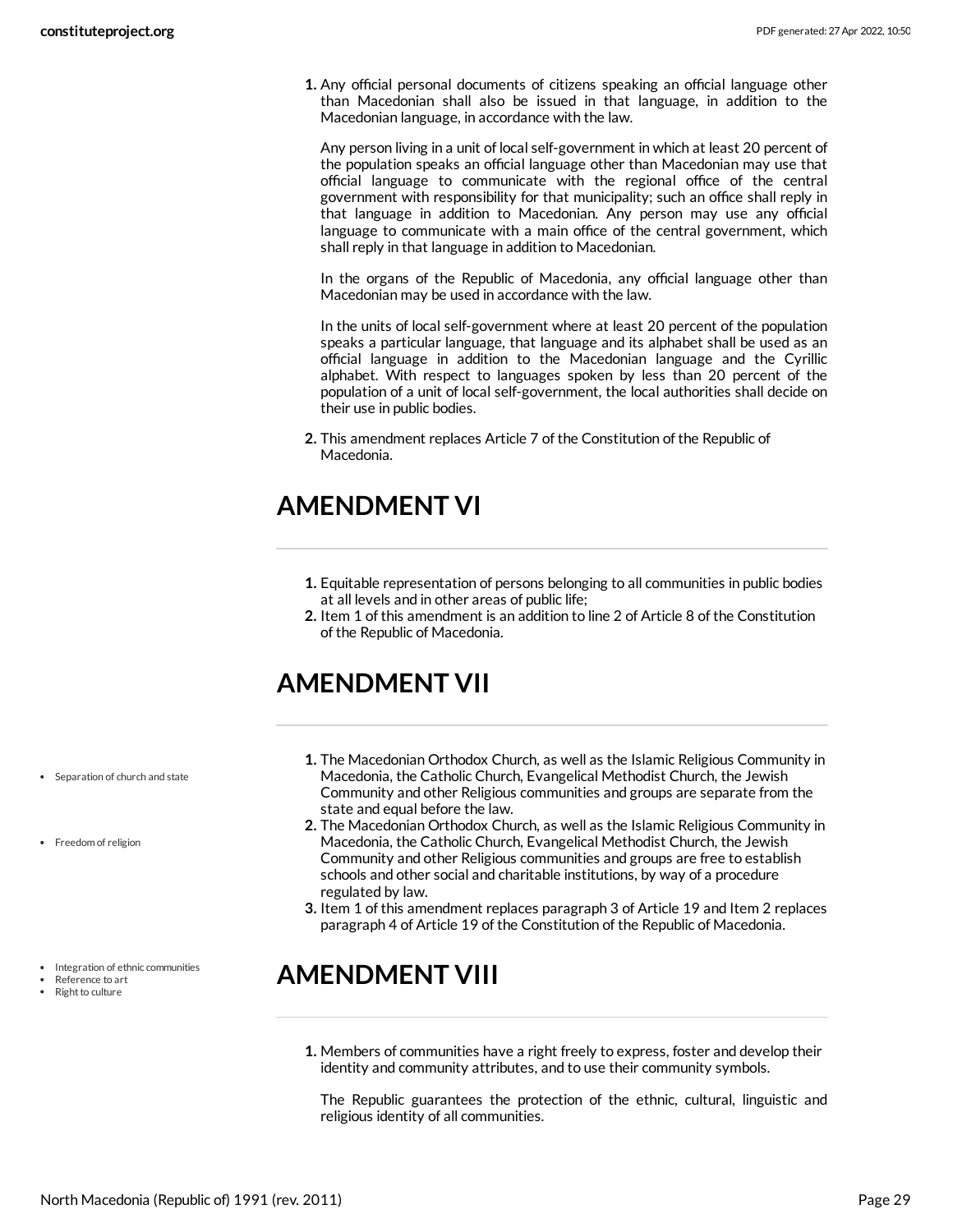Reference to art

**1.** Members of communities have the right to establish institutions for culture, art, science and education, as well as scholarly and other associations for the expression, fostering and development of their identity.

Members of communities have the right to instruction in their language in primary and secondary education, as determined by law. In schools where education is carried out in another language, the Macedonian language is also studied.

**2.** This amendment replaces Article 48 of the Constitution of the Republic of Macedonia.

## <span id="page-29-0"></span>**AMENDMENT IX**

- **1.** The Republic guarantees the protection, promotion and enhancement of the historical and artistic heritage of Macedonia and all communities in Macedonia and the treasures of which it is composed, regardless of their legal status.
- **2.** Item 1 of this amendment replaces paragraph 2 Article 56 of the Constitution of the Republic of Macedonia.

## <span id="page-29-1"></span>**AMENDMENT X**

- **1.** The Assembly can take a decision if its meeting is attended by a majority of the total number of Representatives. The assembly makes decisions by a majority vote of the Representatives attending, but no less than one-third of the total number of Representatives, in so far as the Constitution does not provide for a qualified majority.
- **2.** For laws that directly affect culture, use of language, education, personal documentation, and use of symbols, the Assembly makes decisions by a majority vote of the Representatives attending, within which there must be a majority of the votes of the Representatives attending who belong to communities not in the majority in the population of Macedonia. In the event of a dispute within the Assembly regarding the application of this provision, the Committee on Inter-Community Relations shall resolve the dispute.
- **3.** This amendment replaces Article 69 of the Constitution of the Republic of Macedonia.

## <span id="page-29-2"></span>**AMENDMENT XI**

- **1.** The Assembly elects the Public Attorney by a majority vote of the total number of Representatives, within which there must be a majority of the votes of the total number of Representatives who belong to communities not in the majority in the population of Macedonia.
- **2.** The Public Attorney protects the constitutional rights and legal rights of citizens when these are violated by bodies of state administration and by other bodies and organizations with public mandates. The Public Attorney shall give particular attention to safeguarding the principles of non-discrimination and equitable representation of communities in public bodies at all levels and in other areas of public life.
- **3.** Item 1 of this amendment replaces paragraph 1 of Article 77, and Item 2 is added to paragraph 2 of Article 77 of the Constitution of the Republic of Macedonia.

Ombudsman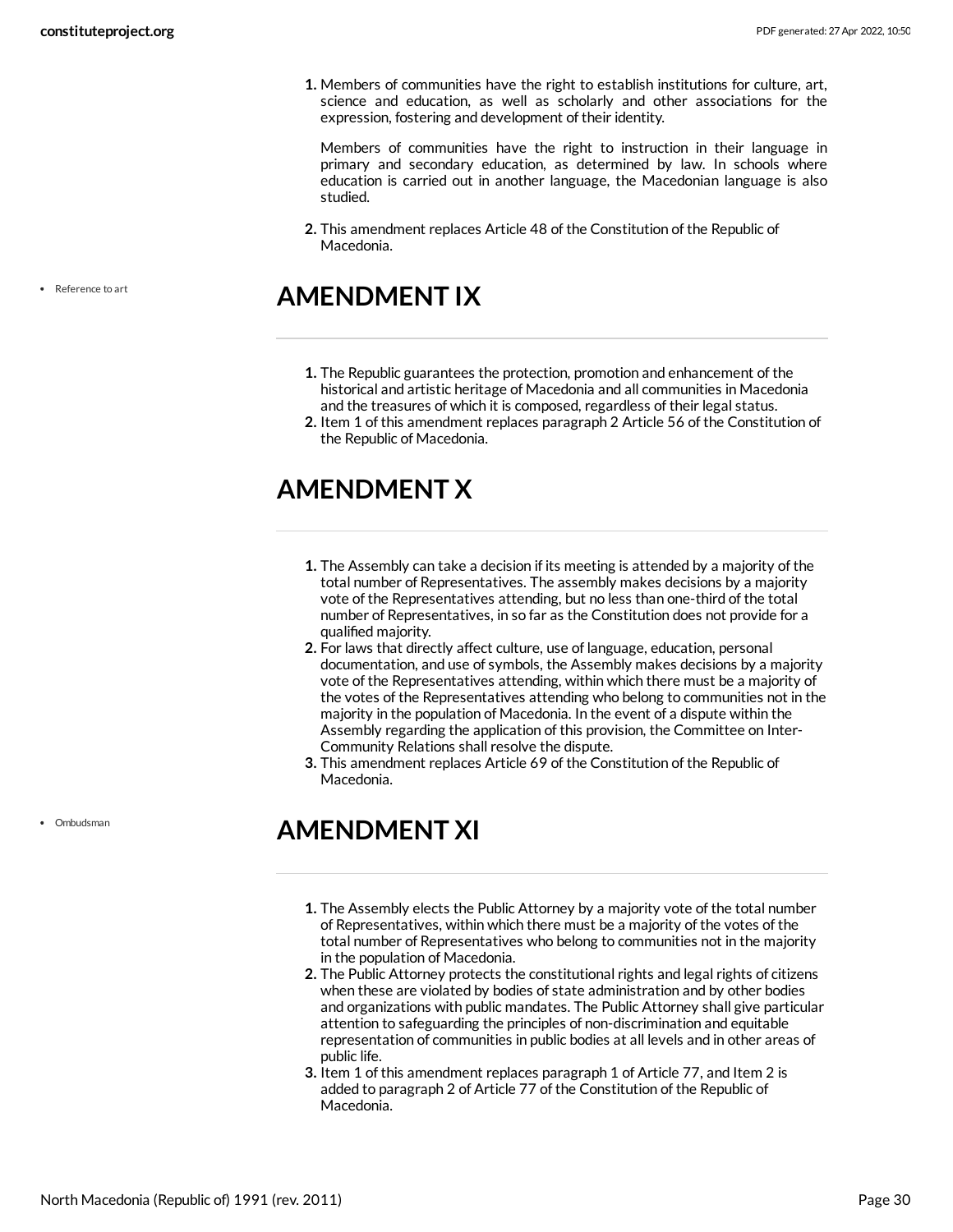## <span id="page-30-0"></span>**AMENDMENT XII**

**1.** The Assembly shall establish a Committee for Inter-Community Relations.

The Committee consists of 19 members of whom 7 members each are from the ranks of the Macedonians and Albanians within the Assembly, and a member each from among the Turks, Vlachs, Romas, Serbs and Bosniaks. If one of the communities does not have representatives, the Public Attorney, after consultation with relevant representatives of those communities, shall propose the remaining members of the Committee.

The Assembly elects the members of the Committee.

The Committee considers issues of inter-community relations in the Republic and makes appraisals and proposals for their solution.

The Assembly is obliged to take into consideration the appraisals and proposals of the Committee and to make decisions regarding them.

In the event of a dispute among members of the Assembly regarding the application of the voting procedure specified in Article 69(2), the Committee shall decide by a majority vote whether the procedure applies.

**2.** Item 1 of this amendment replaces Article 78 of the Constitution of the Republic of Macedonia and line 7 of Article 84 is deleted.

## <span id="page-30-1"></span>**AMENDMENT XIII**

- **1.** In appointing the three members, the President shall ensure that the Security Council as a whole equitably reflects the composition of the population of Macedonia.
- **2.** Item 1 of this amendment is added to paragraph 2 of Article 86 of the Constitution of the Republic of Macedonia.

## <span id="page-30-2"></span>**AMENDMENT XIV**

- **1.** Three of the members shall be elected by a majority vote of the total number of Representatives, within which there must be a majority of the votes of the total number of Representatives who belong to the communities not in the majority in the population of Macedonia.
- **2.** This amendment is added to paragraph 2 of Article 104 of the Constitution of the Republic of Macedonia.

## <span id="page-30-3"></span>**AMENDMENT XV**

**1.** The Assembly elects the judges of the Constitutional Court. The Assembly elects six of the judges to the Constitutional Court by a majority vote of the total number of Representatives. The Assembly elects three of the judges by a majority vote of the total number of Representatives, within which there must be a majority of the votes of the total number of Representatives who belong to the

Establishment of judicial council

Advisory bodies to the head of state

- Constitutional court term length Constitutional court term limits
- Constitutional court selection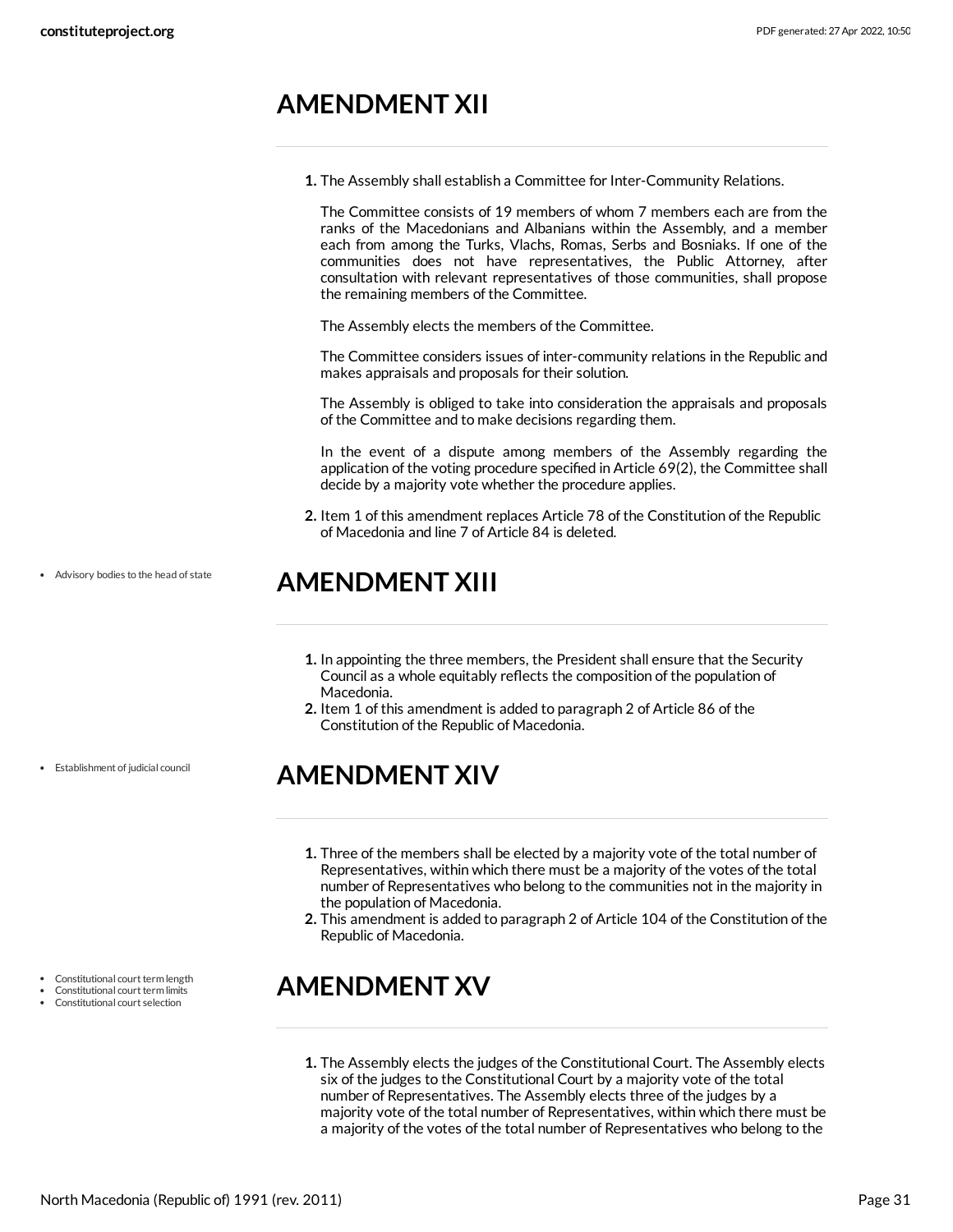- **1.** communities not in the majority in the population of Macedonia. The term of office of the judges is nine years without the right to re-election.
- **2.** This amendment replaces paragraph 2 of Article 109 of the Constitution of the Republic of Macedonia.

## <span id="page-31-0"></span>**AMENDMENT XVI**

- **1.** Local self-government is regulated by a law adopted by a two-thirds majority vote of the total number of Representatives, within which there must be a majority of the votes of the total number of Representatives who belong to the communities not in the majority in the population of Macedonia. The laws on local finances, local elections, boundaries of municipalities, and the city of Skopje shall be adopted by a majority vote of the Representatives attending, within which there must be a majority of the votes of the Representatives attending who belong to the communities not in the majority in the population of Macedonia.
- **2.** This amendment replaces paragraph 5 of Article 114 of the Constitution of the Republic of Macedonia.

## <span id="page-31-1"></span>**AMENDMENT XVII**

- **1.** In units of local self-government, citizens directly and through representatives participate in decision-making on issues of local relevance particularly in the fields of public services, urban and rural planning, environmental protection, local economic development, local finances, communal activities, culture, sport, social security and child care, education, health care and other fields determined by law.
- **2.** In the city of Skopje the citizens directly and through representatives participate in decision-making on issues of relevance to the city of Skopje, particularly in the fields of public services, urban and rural planning, environmental protection, local economic development, local finances, communal activities, culture, sport, social security and child care, education, health care and other fields determined by law.
- **3.** Item 1 of this amendment replaces paragraph 1 of Article 115 of the Constitution of the Republic of Macedonia, and Item 2 replaces paragraph 2 of Article 117 of the Constitution of the Republic of Macedonia.

## <span id="page-31-2"></span>**AMENDMENT XVIII**

- **1.** A decision to amend the Preamble, the articles on local self-government, Article 131, any provision relating to the rights of members of communities, including in particular Articles 7, 8, 9, 19, 48, 56, 69, 77, 78, 86, 104 and 109, as well as a decision to add any new provision relating to the subject-matter of such provisions and articles, shall require a two-thirds majority vote of the total number of Representatives, within which there must be a majority of the votes of the total number of Representatives who belong to the communities not in the majority in the population of Macedonia.
- **2.** With this amendment a new paragraph is added to paragraph 4 of Article 131 of the Constitution of the Republic of Macedonia.

## <span id="page-31-3"></span>**AMENDMENT XIX**

**1.** The freedom and inviolability of correspondence and other forms of communication is guaranteed.

Municipal government

Constitution amendment procedure

Right to privacy Inalienable rights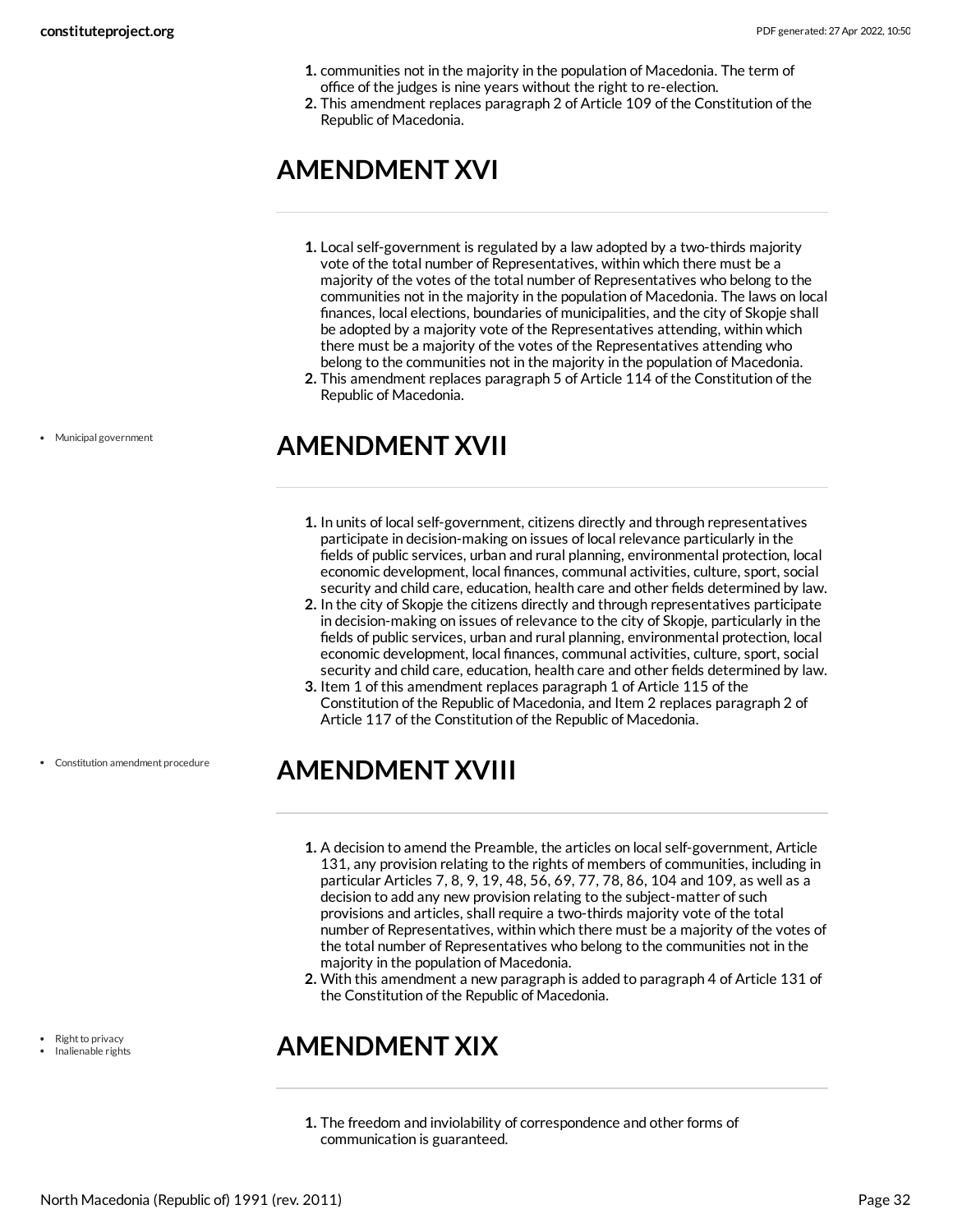- **1.** Only a court decision may, under conditions and in procedure prescribed by law, authorise non-application of the principle of inviolability of correspondence and other forms of communication, in cases where it is indispensable to preventing or revealing criminal acts, to a criminal investigation or where required in the interests of security and defence of the Republic.
- **2.** This amendment replaces Article 17 of the Constitution of the Republic of Macedonia.

Pursuant to Article 131, paragraph 5 of the Constitution of the Republic of Macedonia, the Assembly of the Republic of Macedonia, at its session held on 7 December 2005 adopted the following

DECISION FOR PROCLAMATION OF THE AMENDMENTS XX, XXI, XXII, XXIII, XXIV, XXV, XXVI, XXVII, XXVIII, XXIX AND XXX TO THE CONSTITUTION OF THE REPUBLIC OF MACEDONIA

The amendments XX, XXI, XXII, XXIII, XXIV, XXV, XXVI, XXVII, XXVIII, XXIX and XXX to the Constitution of the Republic of Macedonia are hereby proclaimed,

Which the Assembly of the Republic of Macedonia adopted at its session held on 7 December 2005.

THE ASSEMBLY OF THE REPUBLIC OF MACEDONIA

No. 07-4542/1

PRESIDENT OF THE ASSEMBLY OF THE REPUBLIC OF MACEDONIA

7 December 2005

**Skopje** 

designed by Ljupco Jordanovski, PhD

That the copy is true to the original is certified by: DEPUTY-SECRETARY GENERAL OF THE ASSEMBLY OF THE REPUBLIC OF MACEDONIA Felek Kasami

AMENDMENTS XX, XXI, XXII, XXIII, XXIV, XXV, XXVI, XXVII, XXVIII, XXIX AND XXX TO THE CONSTITUTION OF THE REPUBLIC OF MACEDONIA

These Amendments are an integral part of the Constitution of the Republic of Macedonia and shall enter into force on the day of their promulgation.

## <span id="page-32-0"></span>**AMENDMENT XX**

**1.** For offences determined by law, sanction may be imposed, by a state administration body, organization and any other institution carrying public mandates.

Court protection is guaranteed against final verdict for an offence, under conditions and procedure determined by law.

<span id="page-32-1"></span>**2.** This amendment is an addendum to Article 13 of the Constitution of the Republic of Macedonia.

• Right to appeal judicial decisions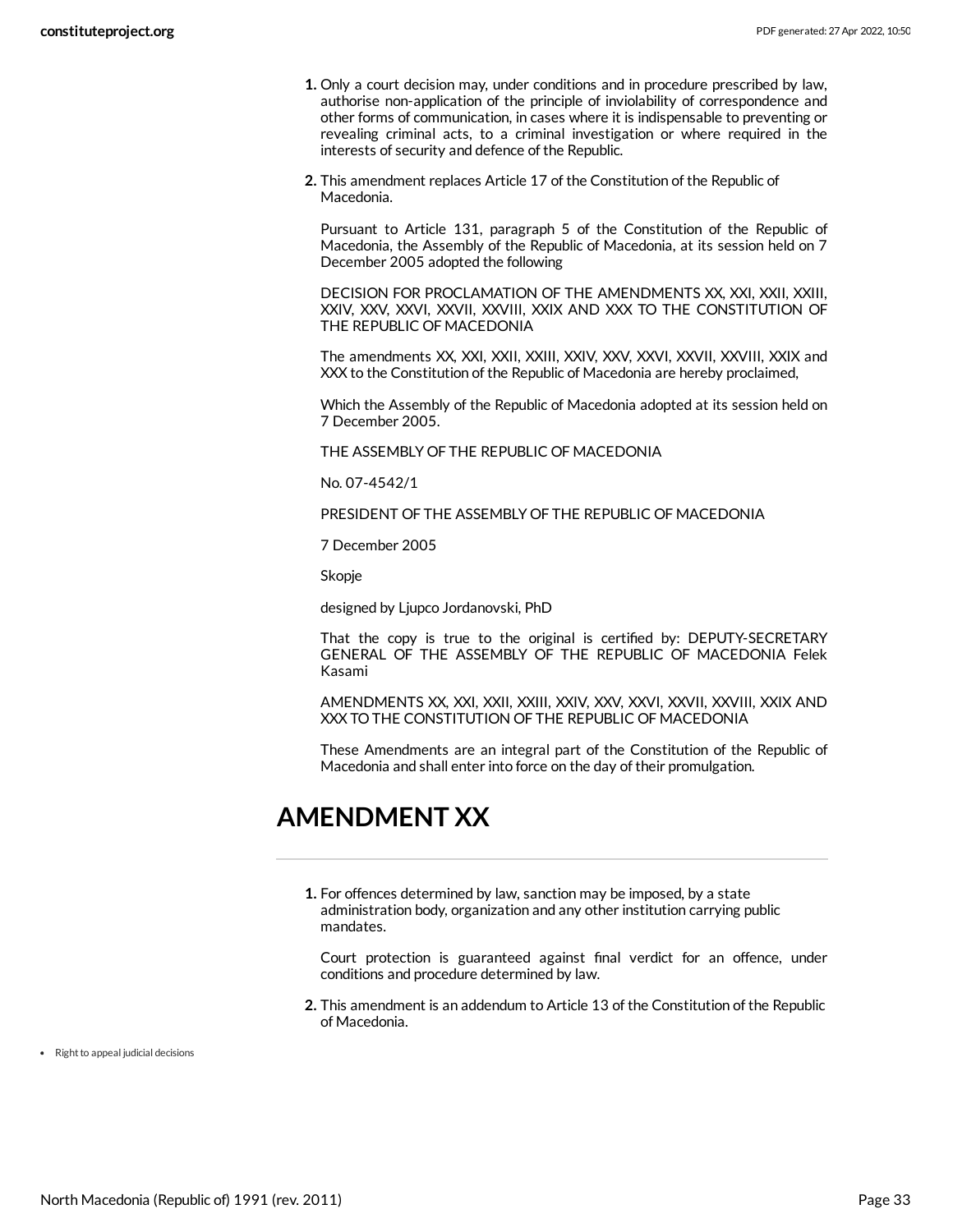## <span id="page-33-0"></span>**AMENDMENT XXI**

**1.** The right to appeal against verdicts in first instance proceedings by a court is guaranteed.

The right to appeal or any other legal protection against individual legal acts adopted in first instance proceedings by an administration body, organization and any other institution carrying public mandates shall be determined by law.

**2.** This amendment replaces Article 15 of the Constitution of the Republic of Macedonia.

## <span id="page-33-1"></span>**AMENDMENT XXII**

- **1.** Proposes two members of the Judicial Council of the Republic of Macedonia.
- **2.** This amendment replaces line 5, Article 84 of the Constitution of the Republic of Macedonia.

• Head of government immunity

Attorney general

## <span id="page-33-2"></span>**AMENDMENT XXIII**

- **1.** The Prime Minister is granted immunity. The Assembly decides on his or her immunity.
- **2.** This amendment replaces paragraph 3 of Article 89 of the Constitution of the Republic of Macedonia.

## <span id="page-33-3"></span>**AMENDMENT XXIV**

- **1.** Proposes the Public Prosecutor of the Republic of Macedonia having previously obtained opinion by the Council of Public Prosecutors.
- **2.** This amendment replaces line 12 of Article 91 of the Constitution of the Republic of Macedonia.

## <span id="page-33-4"></span>**AMENDMENT XXV**

- **1.** Judiciary power is exercised by courts. Courts are autonomous and independent. Courts judge on the basis of the Constitution and laws and international agreements ratified in accordance with the Constitution. Emergency courts are prohibited. The types of courts, their spheres of competence, their establishment, abrogation, organization and composition, as well as the procedure they follow are regulated by a law adopted by a of two-thirds majority vote of the total number of MP's.
- <span id="page-33-5"></span>**2.** Clause 1 of this amendment replaces Article 98 of the Constitution of the Republic of Macedonia.

• Supreme/ordinary court judge removal

North Macedonia (Republic of) 1991 (rev. 2011) Page 34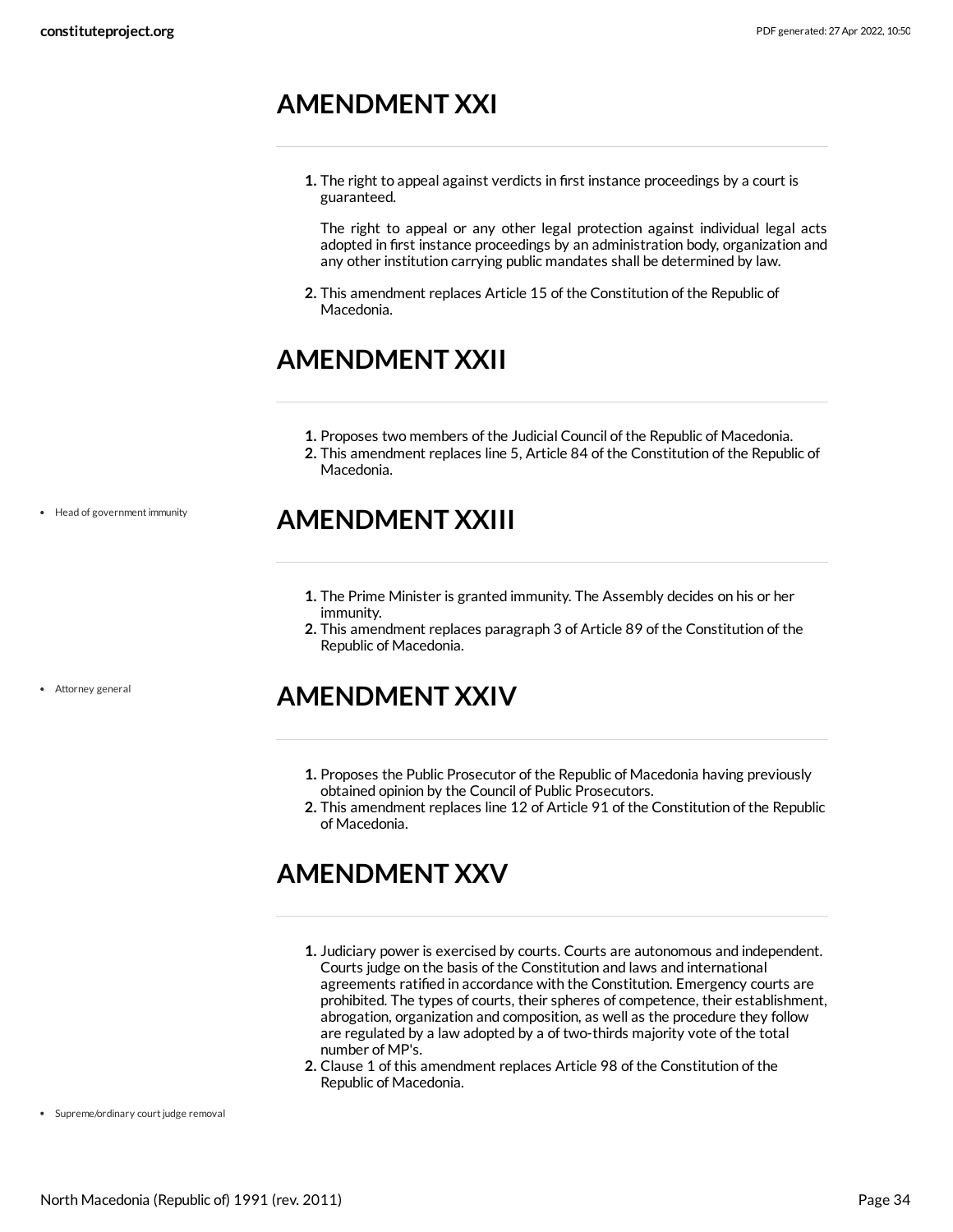## <span id="page-34-0"></span>**AMENDMENT XXVI**

- **1.** The term of office of a judge ceases if he/she so requests;
	- if he/she permanently loses the capability of carrying out a judge 's office, which is determined by the Judicial Council of the Republic of Macedonia;
	- if he/she fulfils the conditions for retirement;
	- if he/she is sentenced for a criminal offence to a prison term of a minimum of six months;
	- if he/she is elected or appointed to another public office, except when his/her judicial function rests under conditions determined by law;

A judge is discharged

- when he/she commits a serious disciplinary offense which makes him/her unsuitable to perform a judge 's office prescribed by law; and
- he/she performs her judicial duty unprofessionally and unethically under conditions stipulated by law.
- **2.** Clause 1 of this amendment replaces paragraph 3 of Article 99 of the Constitution of the Republic of Macedonia.

## <span id="page-34-1"></span>**AMENDMENT XXVII**

- **1.** A judge shall not be held responsible for an opinion given in the process of rendering a court decision. A judge shall not be detained without the consent of the Judicial Council, except when caught in committing a criminal act for which a prison sentence of at least five years is prescribed.
- **2.** The judicial function is incompatible with membership in a political party or with another public function or profession determined by law.
- **3.** Clause 1 of this amendment replaces paragraph 2 of Article 100 of the Constitution of the Republic of Macedonia, and clause 2 of this amendment replaces paragraph 3 of Article 100 of the Constitution of the Republic of Macedonia.

## <span id="page-34-2"></span>**AMENDMENT XXVIII**

**1.** The Judicial Council of the Republic of Macedonia is an independent and autonomous institution of the judiciary.

The Council shall ensure and guarantee the independence and the autonomy of the judiciary. The Judicial Council is composed of fifteen members. The President of the Supreme Court of the Republic of Macedonia and the Minister of Justice are ex officio members of the Judicial Council. Eight members of the Council are elected by the judges from their own ranks. Three of them shall belong to the communities that are not majority in the Republic of Macedonia, insuring that equitable representation of citizens belonging to all communities shall be observed. Three members of the Council are elected by the Assembly of the Republic of Macedonia with majority votes of the total number of MP's, and with majority votes from the total number of MP's who belong to the communities that are not majority in the Republic of Macedonia. Two members of the Council

Establishment of judicial council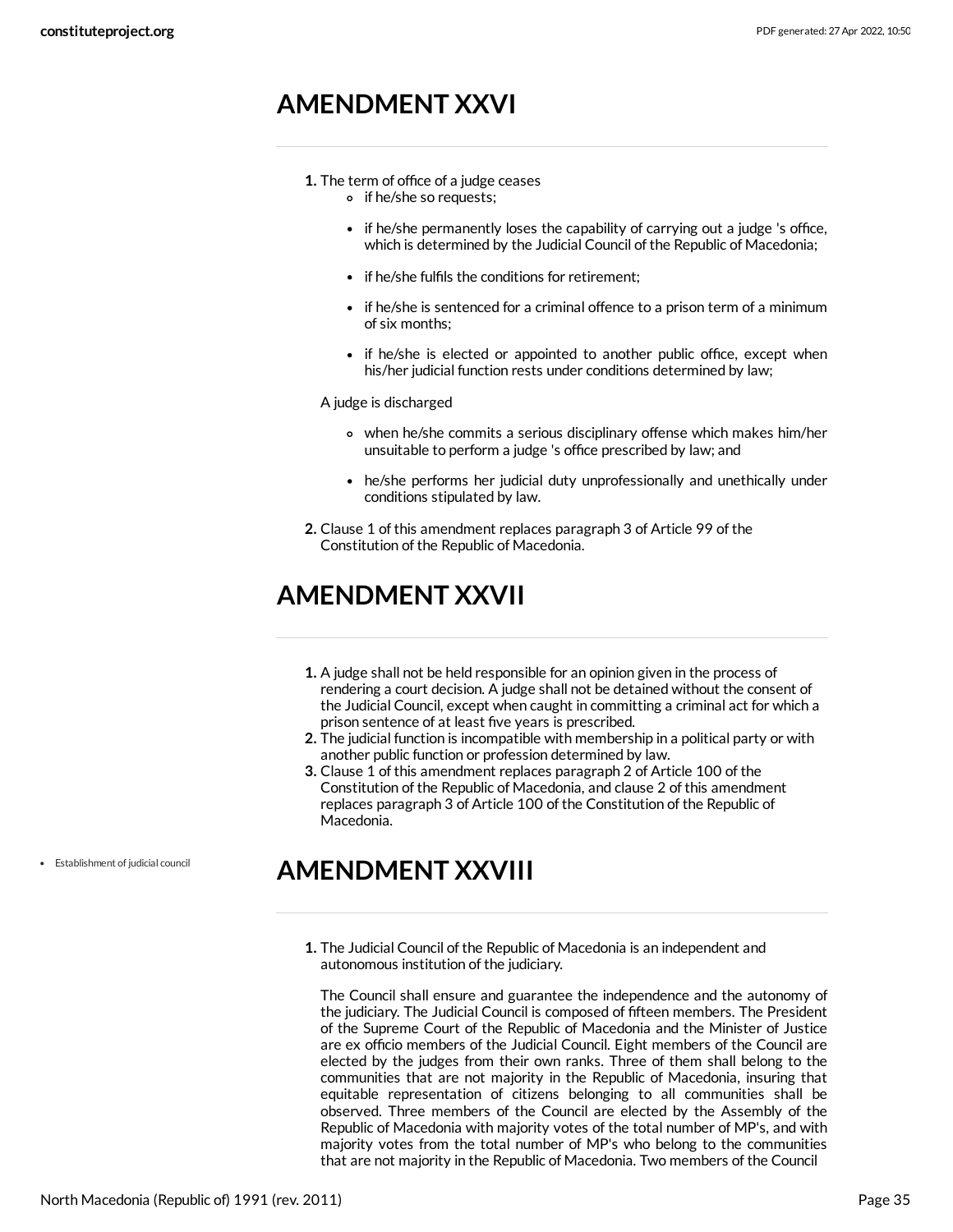Establishment of judicial council Ordinary court selection

• Supreme court selection

Supreme/ordinary court judge removal

**1.** are proposed by the President of the Republic of Macedonia and are elected by the Assembly of the Republic of Macedonia, and one of them shall belong to the communities that are not majority in the Republic of Macedonia.

The members of the Council elected by the Assembly of the Republic of Macedonia, on a proposal of the President of the Republic of Macedonia shall be from among University law professors, lawyers and other prominent jurists.

The members of the Council are elected for a term of six years, with the right to one re-election.

The criteria and manner of election, as well as the basis and the procedure for termination of the mandate and dismissal of a member of the Council shall be determined by law.

The office of a member of the Council is incompatible with membership in political parties and with performance of other public offices and professions determined by law.

**2.** This amendment replaces Article 104 of the Constitution of the Republic of Macedonia.

## <span id="page-35-0"></span>**AMENDMENT XXIX**

- **1.** The Judicial Council of the Republic of Macedonia elects and dismisses judges and lay judges;
	- determines the termination of a judge's office;
	- elects and dismisses Presidents of Courts:
	- monitors and assesses the work of the judges
	- decides on the disciplinary accountability of judges;
	- has the right to revoke the immunity of judges;
	- proposes two judges for the Constitutional Court of the Republic of Macedonia from among the judges; and
	- performs other duties stipulated by law.

On the election of judges, lay judges and court presidents, equitable representation of citizens belonging the all communities shall be observed.

The Council shall submit an annual report for its work to the Assembly of the Republic of Macedonia in from, content and manner determined by law.

**2.** This amendment replaces Article 105 of the Constitution of the Republic of Macedonia and deletes line 15 of paragraph 1, Article 68 of the Constitution of the Republic of Macedonia.

Attorney general

## <span id="page-35-1"></span>**AMENDMENT XXX**

**1.** The Public Prosecutor's Office performs his/her duties on the basis of the Constitution and law and the international agreements ratified in accordance with the Constitution.

The function of the Public Prosecutor's Office is performed by the Public Prosecutor of the Republic of Macedonia and by the public prosecutors.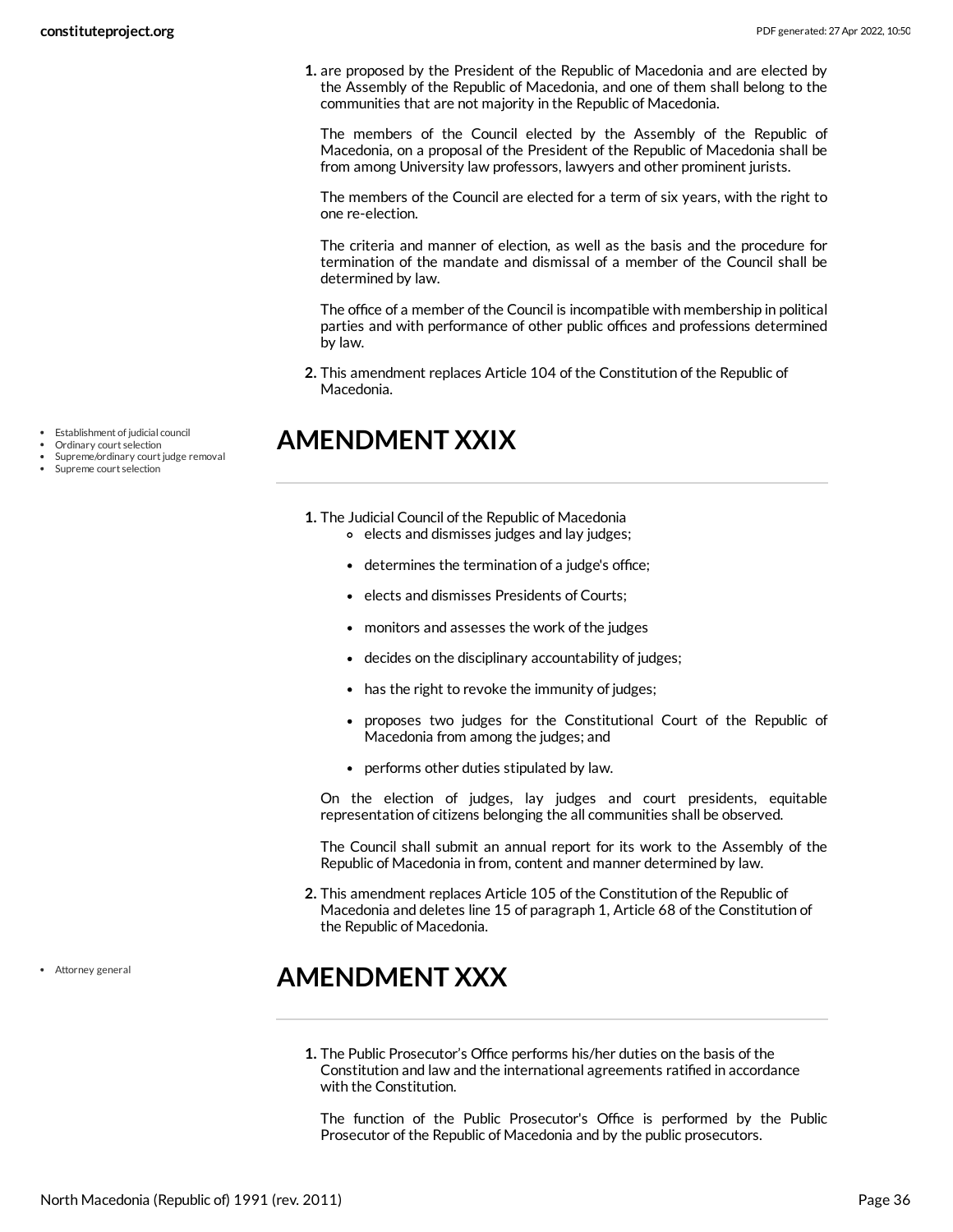**1.** The competences, establishment, termination, organization and functioning of the Public Prosecutor's Office is stipulated by law adopted by a two-thirds majority vote of the total number of MP's.

The Public Prosecutor of the Republic of Macedonia is appointed and dismissed by the Assembly of the Republic of Macedonia for a term of six years with the right to re-election.

The public prosecutors are elected by the Council of Public Prosecutors and their term of office shall have no restrictions.

In the election of public prosecutors, equitable representation of citizens belonging to all communities shall be observed.

The Council decides on dismissal of public prosecutors.

The competences, composition and structure of the Council, the term of office of its members, as well as the basis and the procedure for termination of the mandate and for the dismissal of a member of the Council is stipulated by law.

The basis and the procedure for termination of the mandate and dismissal of the Public Prosecutor of the Republic of Macedonia and OF the public prosecutors are determined by law.

The function of the Public Prosecutor of the Republic of Macedonia and of a public prosecutor is incompatible with membership in a political party or with performance of any other public functions and professions stipulated by law.

Political organization and activity in the public prosecution is prohibited.

**2.** This amendment replaces paragraphs 2 and 3 of Article 106 of the Constitution of the Republic of Macedonia and deletes Article 107 of the Constitution of the Republic of Macedonia.

## <span id="page-36-0"></span>**AMENDMENT XXXI**

- **1.** A candidate is elected President if he/she wins a majority of the votes of those who voted, provided more than 40% of the registered voters voted.
- **2.** This Amendment replaces paragraph 5 of Article 81 of the Constitution of the Republic of Macedonia.

## <span id="page-36-1"></span>**AMENDMENT XXXII**

**1.** A citizen of the Republic of Macedonia can not be deprived of citizenship, nor can he/she be expelled from the Republic of Macedonia.

A citizen of the Republic of Macedonia can not be extradited to another country, except based on a ratified international agreement upon a decision of the Court.

**2.** This Amendment replaces paragraph 2 of Article 4 of the Constitution of the Republic of Macedonia.

• Head of state selection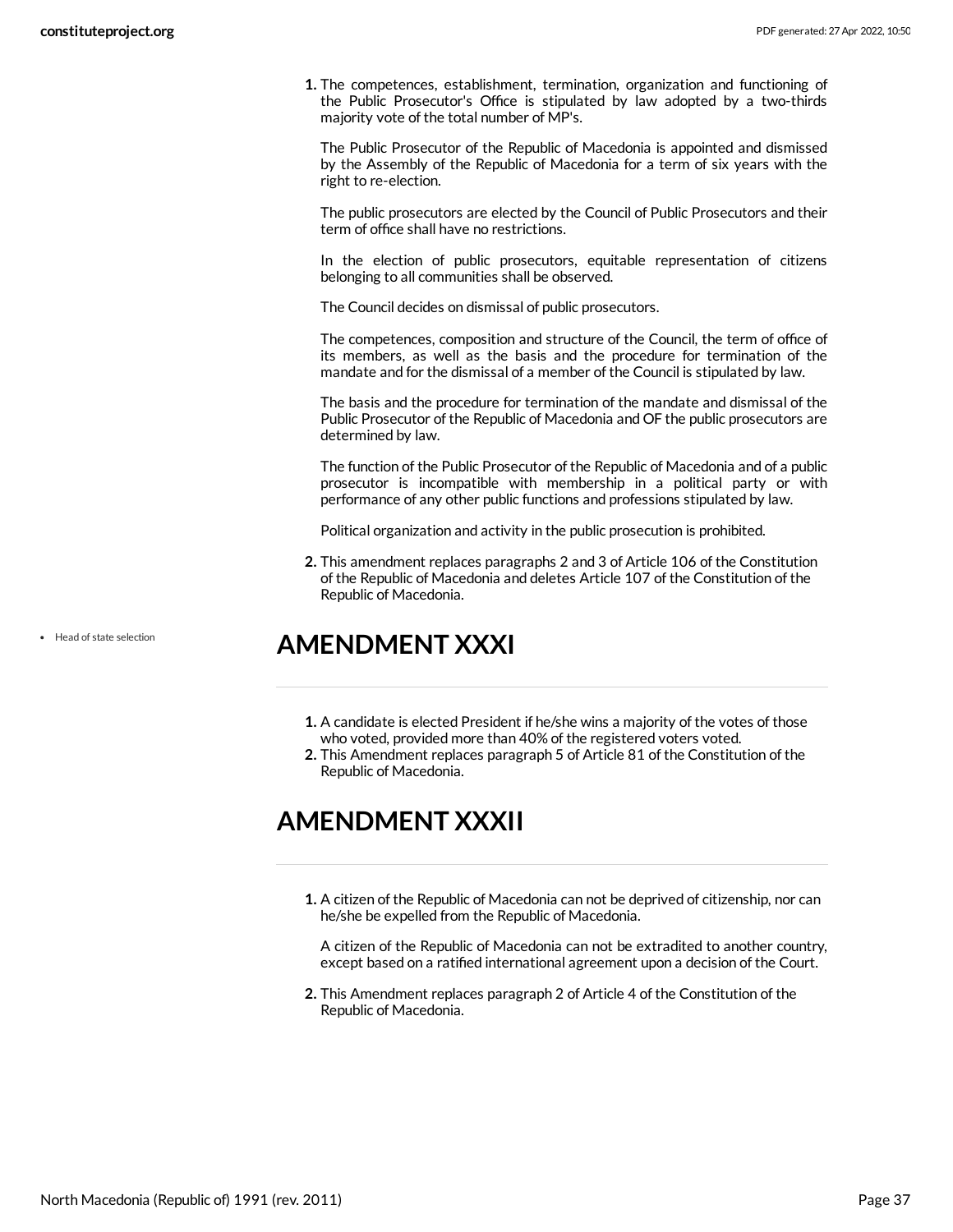## **Topic index**

## A

| B |  |
|---|--|
|   |  |
|   |  |
| С |  |
|   |  |
|   |  |
|   |  |
|   |  |
|   |  |
|   |  |
|   |  |
|   |  |
|   |  |
|   |  |
|   |  |
|   |  |
|   |  |
|   |  |
| D |  |
|   |  |
|   |  |
|   |  |
|   |  |
|   |  |
| Е |  |
|   |  |
|   |  |
|   |  |
|   |  |
|   |  |
|   |  |
|   |  |
|   |  |
|   |  |
|   |  |
|   |  |
|   |  |
|   |  |
|   |  |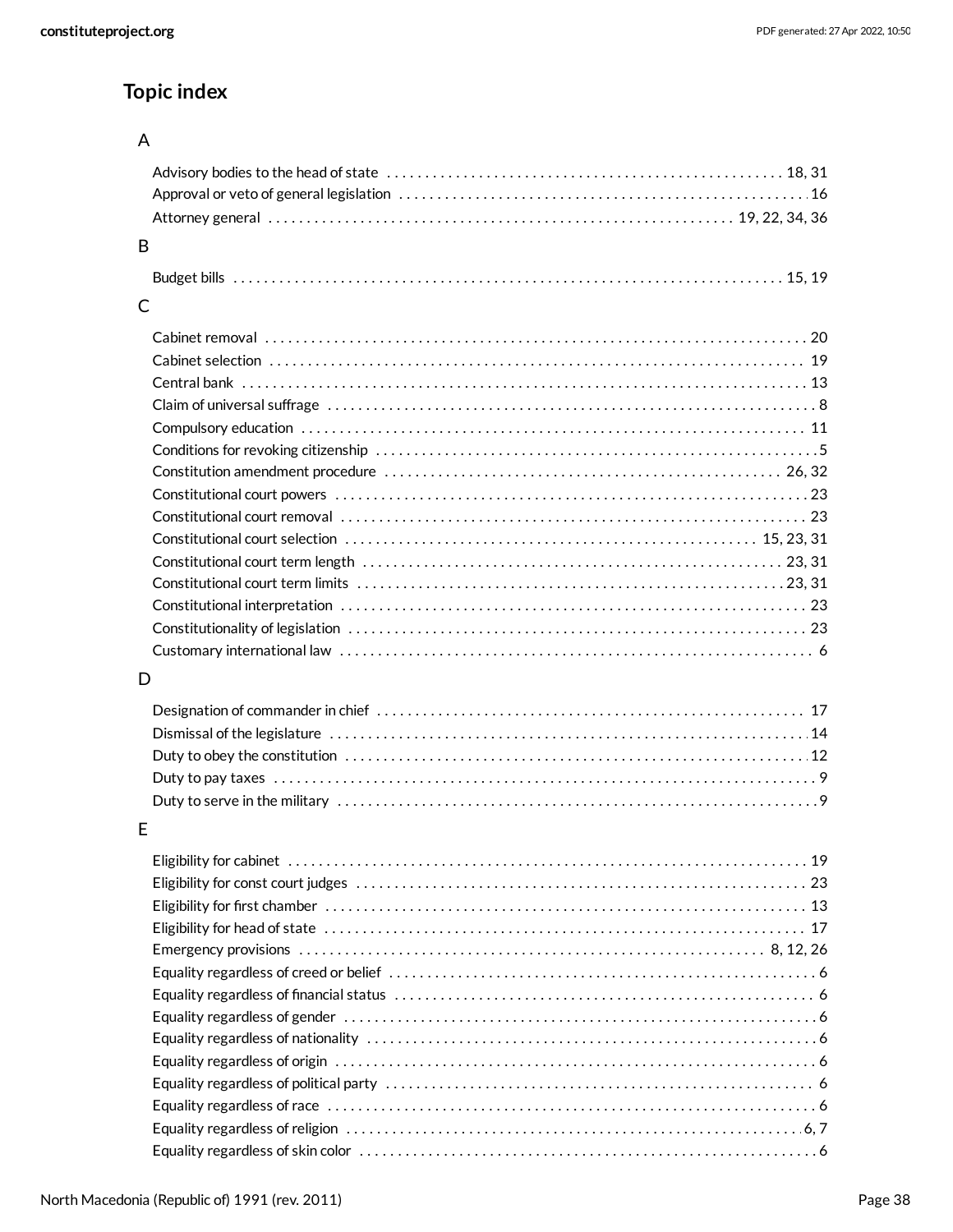### F

### G

|--|

#### H

#### I

| $\mathsf{L}$ |  |
|--------------|--|
|              |  |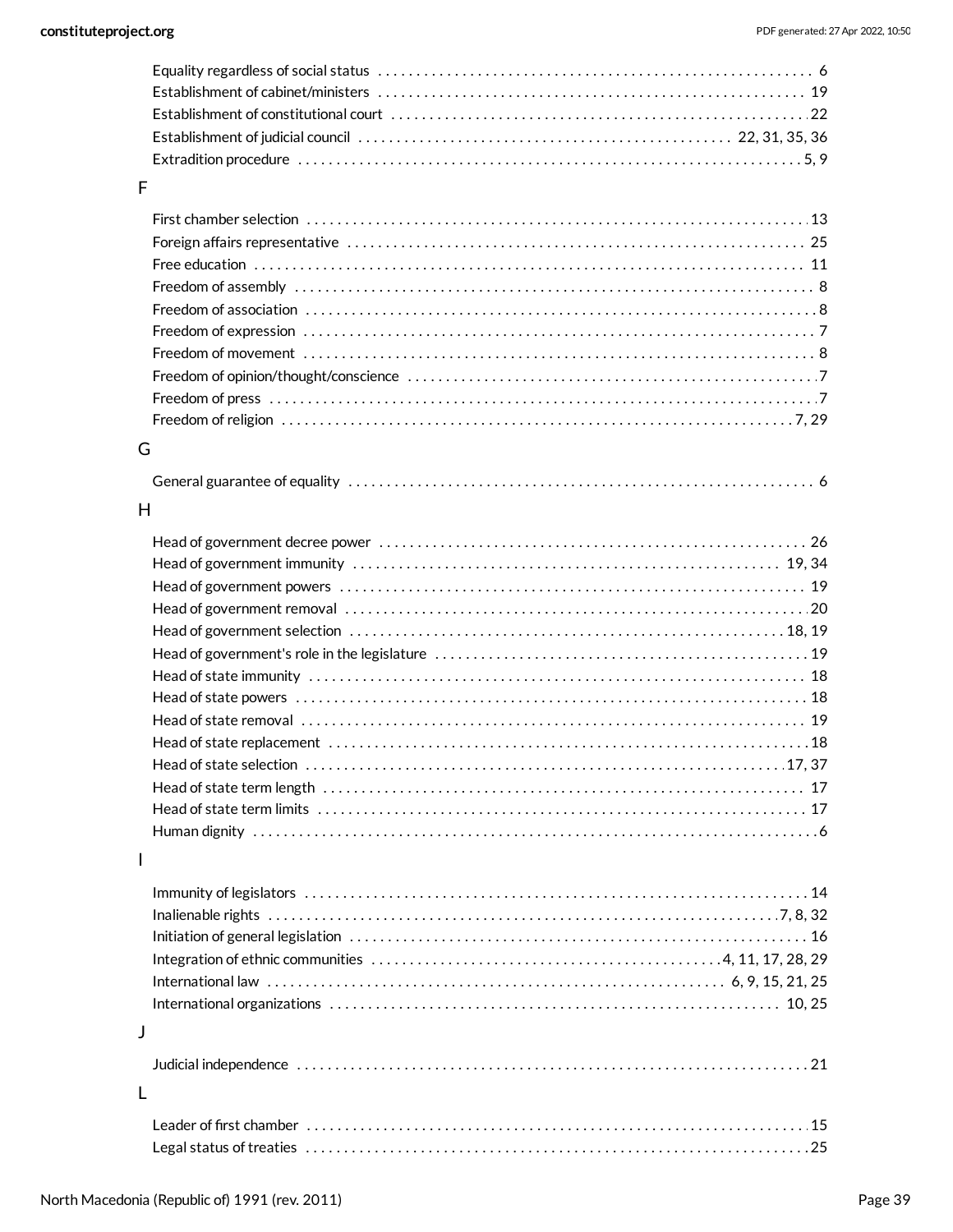### M

### N

### O

### P